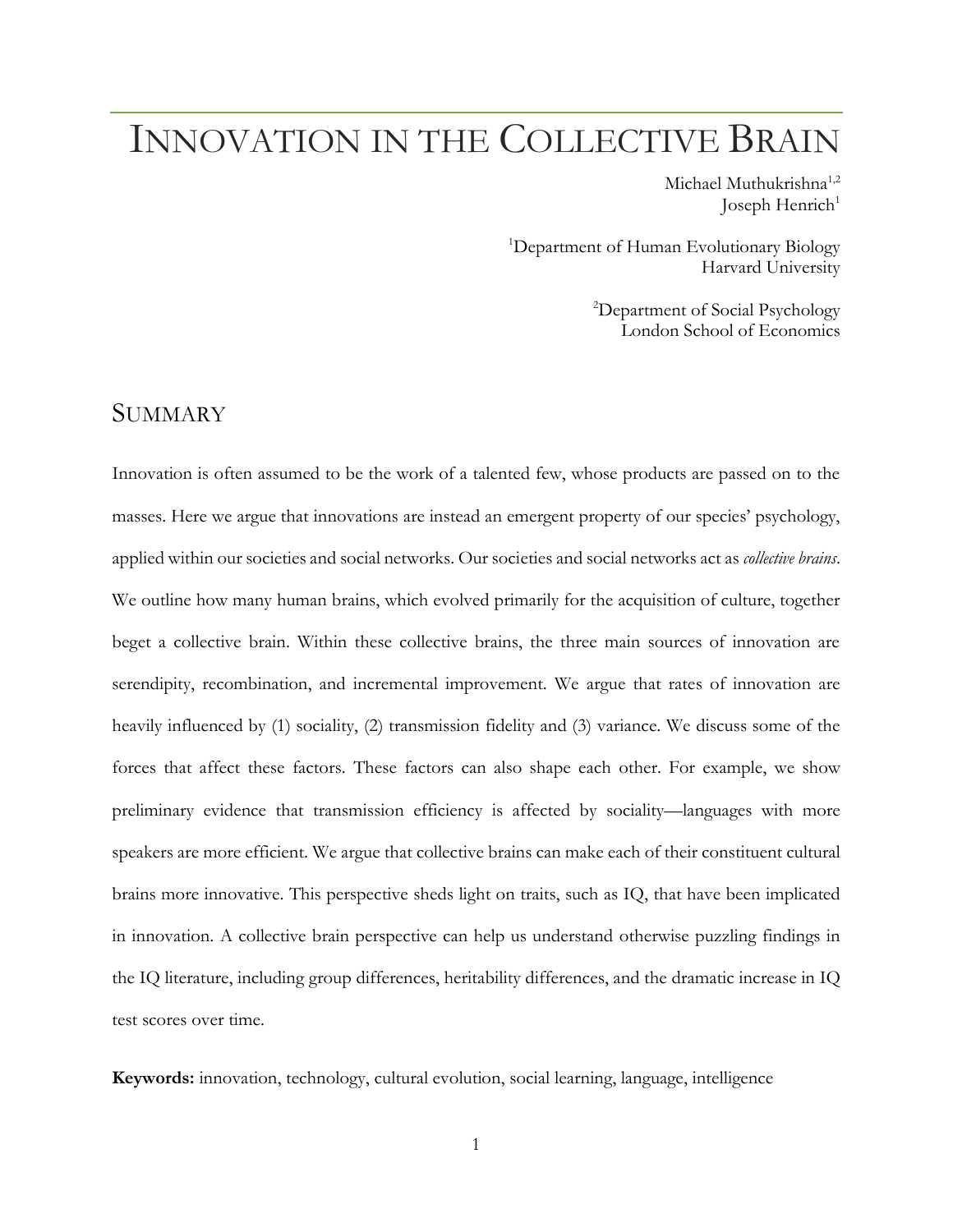### INTRODUCTION

Sixty thousand years ago, a group of tropical primates left Africa and began exploring the world. By around 12,000 years ago, most of the planet's major ecosystems had been colonized—from lush rainforests to frozen tundra to arid deserts. The colonization of these diverse environments was achieved largely through culturally-evolved technological and social innovation, rather than through local genetic adaptation [although there was some of this too; e.g., 1]. Where did this technology and culture come from? How did our ancestors invent tools, discover knowledge, and develop a body of beliefs, values, and practices that allowed them to survive in environments so alien to their ancestral African homeland? And how can answering these questions inform our understanding of innovation through history and in the modern world?

A folk-historical answer to these questions is that smart people from days gone by invented these tools, discovered this knowledge, and prescribed and proscribed obligations and taboos. These practices and know-how were then passed down from generation to generation [2, 3]. Fire-making know-how, for example, is said to have been given to the Australian Aboriginals by Crow [4], to the Indians by Mātariśvan [5], and to the Greeks by Prometheus [6]. An orphan boy taught the American Cree to hunt buffalo [7], the *Mimi* taught Australian Aboriginals to hunt and cook kangaroo [8], and more recently Shaka Zulu invented the *iklwa* short spear [9]. These savvy ancestors, who sometimes ascend to divine status, are often invoked to sanction proper form, protocols, or practices [10], reinforcing their "inventor" status. Non-WEIRD people and members of small scale societies are not alone in these beliefs. WEIRD children are taught that Edison (or Swan) invented the lightbulb, Gutenberg the printing press, and Ford the automobile; that Newton invented "the calculus", Priestley discovered oxygen, and Darwin developed the theory of natural selection. The underlying intuition is that innovation is an individual endeavor, driven by heroic geniuses and then passed on to the masses.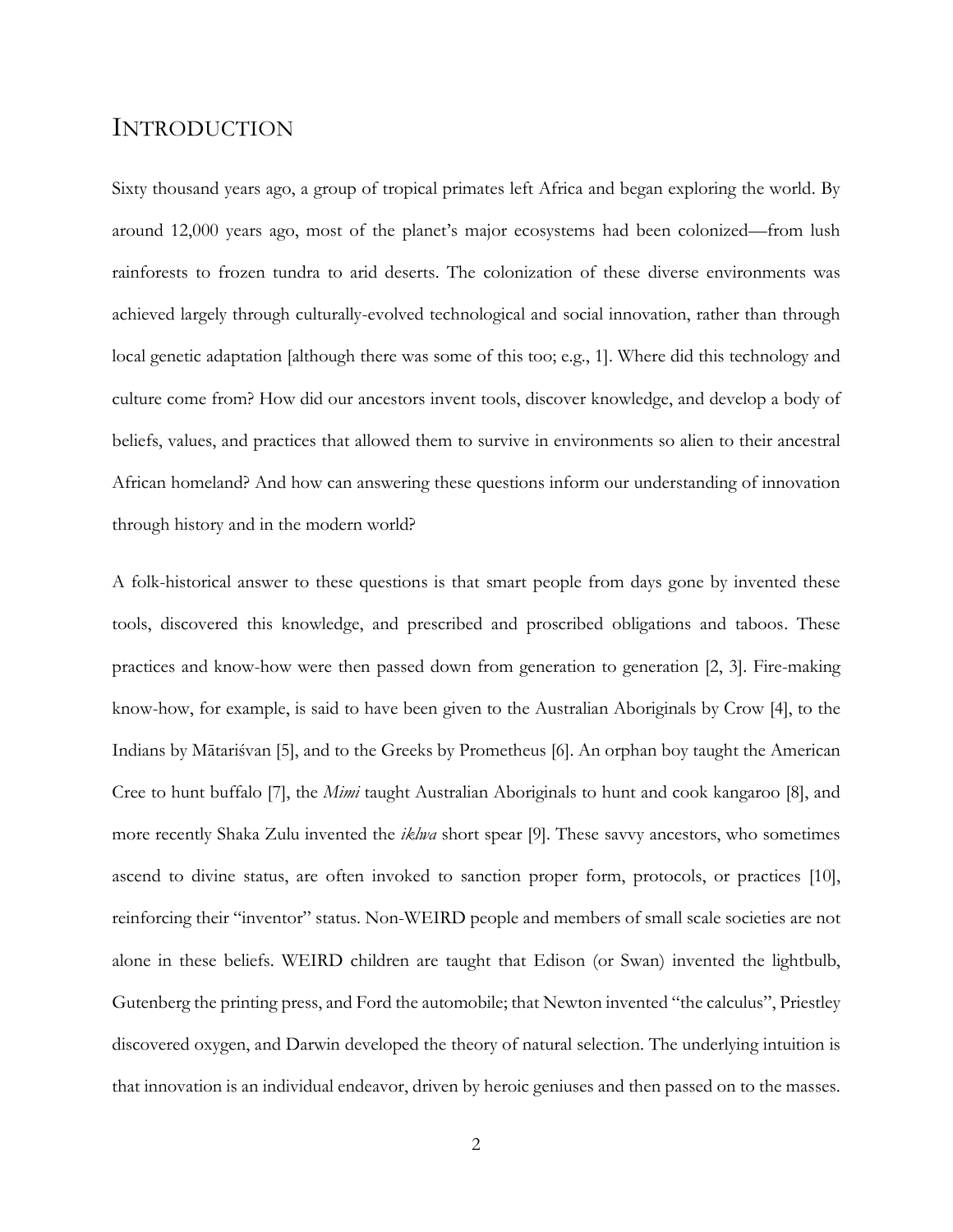Or as Pinker [11] describes it, innovations (or "complex memes" [11]) arise when "some person knuckles down, racks his brain, musters his ingenuity, and composes or writes or paints or invents something" (p. 209).

We instead argue that innovations, big or small, don't require heroic geniuses any more than your thoughts hinge on a particular neuron. Rather, just as thoughts are an emergent property of neurons firing in our neural networks, innovations arise as an emergent consequence of our species' psychology applied within our societies and social networks. Our societies and social networks act as *collective brains*. Individuals connected in collective brains, selectively transmitting and learning information, often well outside their conscious awareness, can produce complex designs without the need for a designer just as natural selection does in genetic evolution. The processes of cumulative cultural evolution result in technologies and techniques that no single individual could recreate in their lifetime, and do not require its beneficiaries to understand how and why they work [12]. Such cultural adaptations appear functionally well designed to meet local problems, yet they lack a designer.

In this paper, we outline in more detail the origins and machinations of collective brains. We begin by discussing the "neurons" of the collective brain, individuals with brains evolved for, and entirely dependent on, the acquisition of culture—*cultural brains*. Our cultural brains evolved in tandem with our collective brains, and are rather limited in isolation. Indeed, there are numerous examples of the failure of big-brained explorers to survive in new environments without access to cumulative bodies of cultural know-how (e.g., Burke and Wills in Australia, Narváez and 300 conquistadors in the Americas [12]). We summarize the evolution of cultural brains and the resulting psychology, and then explain how such brains beget a collective brain. We outline how cultural brains are linked into collective brains that generate inventions and diffuse innovations. We then discuss the factors that have affected the rate of innovation across societies and through history. Heuristically, these can be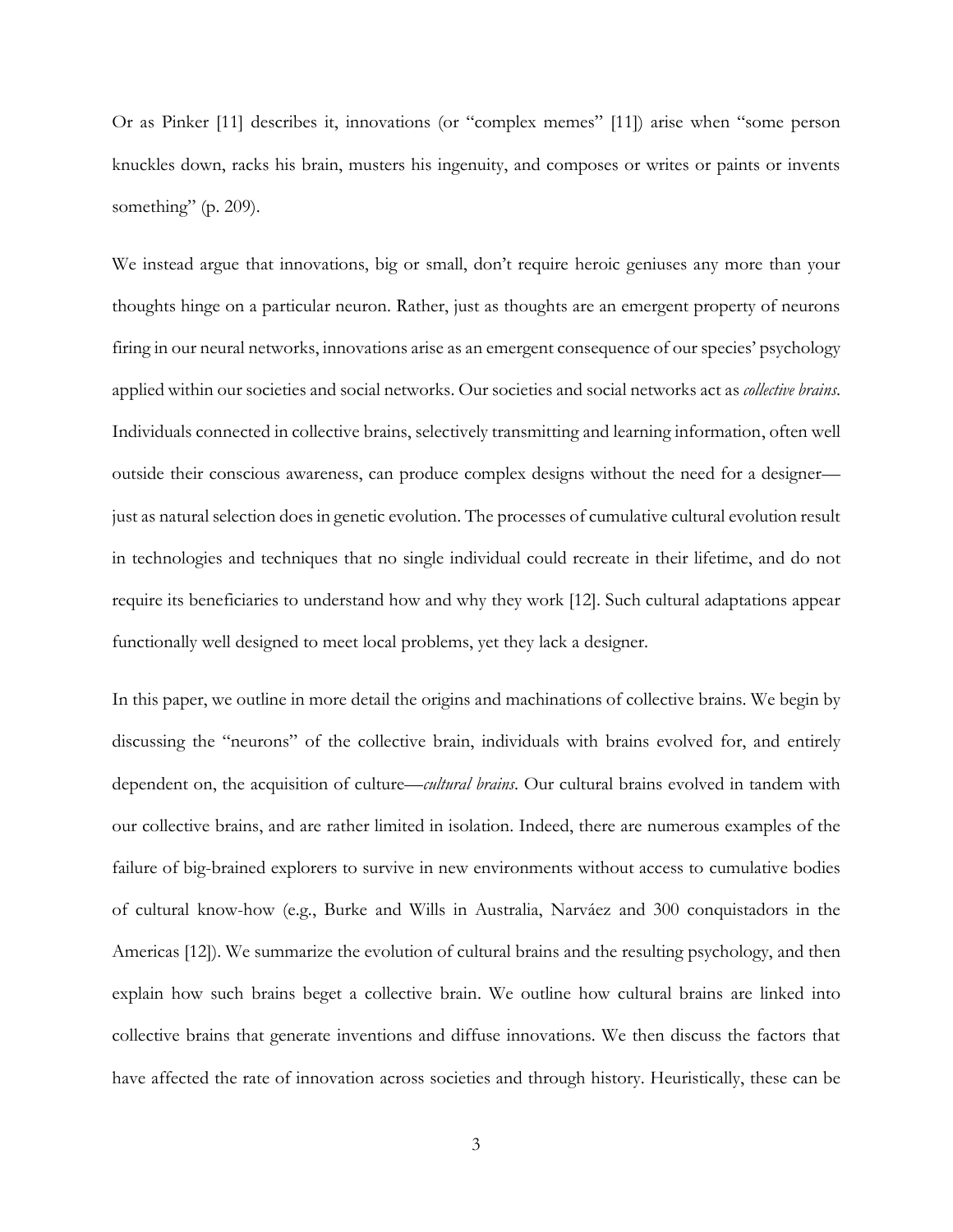organized into three interrelated factors: (1) sociality, (2) transmission fidelity, and (3) transmission variance. Each of these factors influences the speed of adaptive cultural evolution and the rate of innovation, but they also affect each other. For example, cultural evolution may shape the transmission efficiency of languages. We perform a preliminary analysis on the efficiency of different languages, which suggest that languages with a larger number of speakers (higher sociality) are more efficient. These results suggest that language maybe subject to the same cultural evolutionary processes as other technologies. Finally, we examine some of the ways in which collective brains can feedback to make each of their constituent cultural brains "smarter"—or at least cognitively better equipped to deal with local challenges. And in doing so, we address an understudied aspect of cultural evolution, how culture affects culture; that is, how ideas interact to change the innovation landscape, constraining and opening new *thought spaces*.

# THE CULTURAL BRAIN AND THE COLLECTIVE BRAIN

Why are humans so different to all other animals? Many have suggested that the answer lies in our massive brains, which tripled in size in the last few million years [13, 14] and are 3.5 times as large as modern chimpanzees'. This increase is puzzling. And more puzzling still, it may be part of a longerterm trend toward larger, more complex brains in many taxa [14-16]. The source of the puzzle is that while both cross-species [17, 18] and direct experimental evidence [19] suggest that larger brains are associated with greater cognitive ability, brain tissue is energetically expensive [19]. A species needs to be able to pay for a larger brain. One way to lower the cost is by trading off other costly tissue, metabolic rate, and/or changing reproductive investment strategy [20, 21]. Another is to increase energy input by ensuring a reliable source of more calories [21]. To pay for our larger brains, we gained access to higher calorie foods—which we acquired through a combination of better tools and techniques for hunting; better know-how to access high-calorie food sources such as tubers, roots,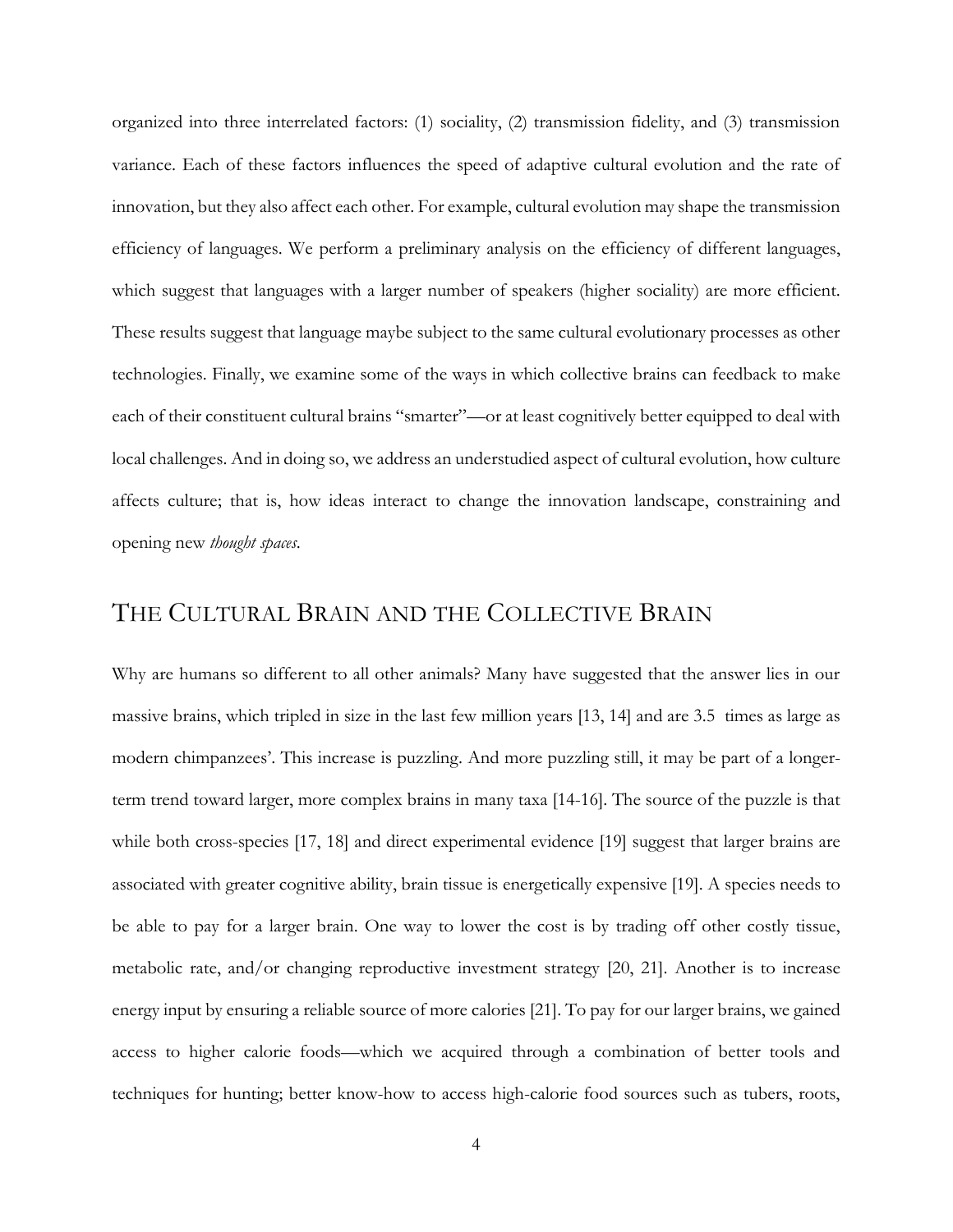and honey; and better food processing techniques [for a recent review and evidence, see 12]. In particular, processing food by cooking allowed our genus to unlock more calories from the same food sources, yet, as many college students can attest, cooking is not a reliably developing, geneticallyhardwired skill. Our reliance on tools, techniques, and know-how that are not hardwired is a clue to solving the puzzle of the large human brain.

#### THE EVOLUTION OF CULTURAL BRAINS

Humans possess cultural brains—brains that evolved primarily for the acquisition of adaptive knowledge. A large body of theoretical and empirical evidence under the umbrella of *Dual Inheritance Theory* or *Gene-Culture Coevolution* now supports this perspective [for a recent review, see 12, 22, 23]. This *Cultural Brain Hypothesis* proposes that the primary selection pressure for large brains across many taxa was adaptive knowledge—locally adaptive information plausibly related to solving problems such as finding and processing food, avoiding predators, making tools, and locating water. The availability of this knowledge and the payoffs associated with it are what constrain the size of brains. The causal relationships predicted by the Cultural Brain Hypothesis are outlined in Figure 1 below. Brain size coevolves with adaptive knowledge; larger, more complex brains can store and manage more information and in turn, this information can support the costs of a larger brain. This adaptive knowledge could be acquired asocially, such as finding a food source and remembering its location, or socially, such as copying a conspecific in a method of food extraction. More and better adaptive knowledge supports a larger carrying capacity by allowing more individuals to survive. And if those groups have enough adaptive knowledge, social learning might be favored. Social learners can acquire more adaptive knowledge at a lower cost, and without having to generate the information, do so with a smaller brain. Indeed, under some conditions, the model predicts an initial shrinking of brain size during the transition to heavy reliance on social learning, before increasing again in the realm of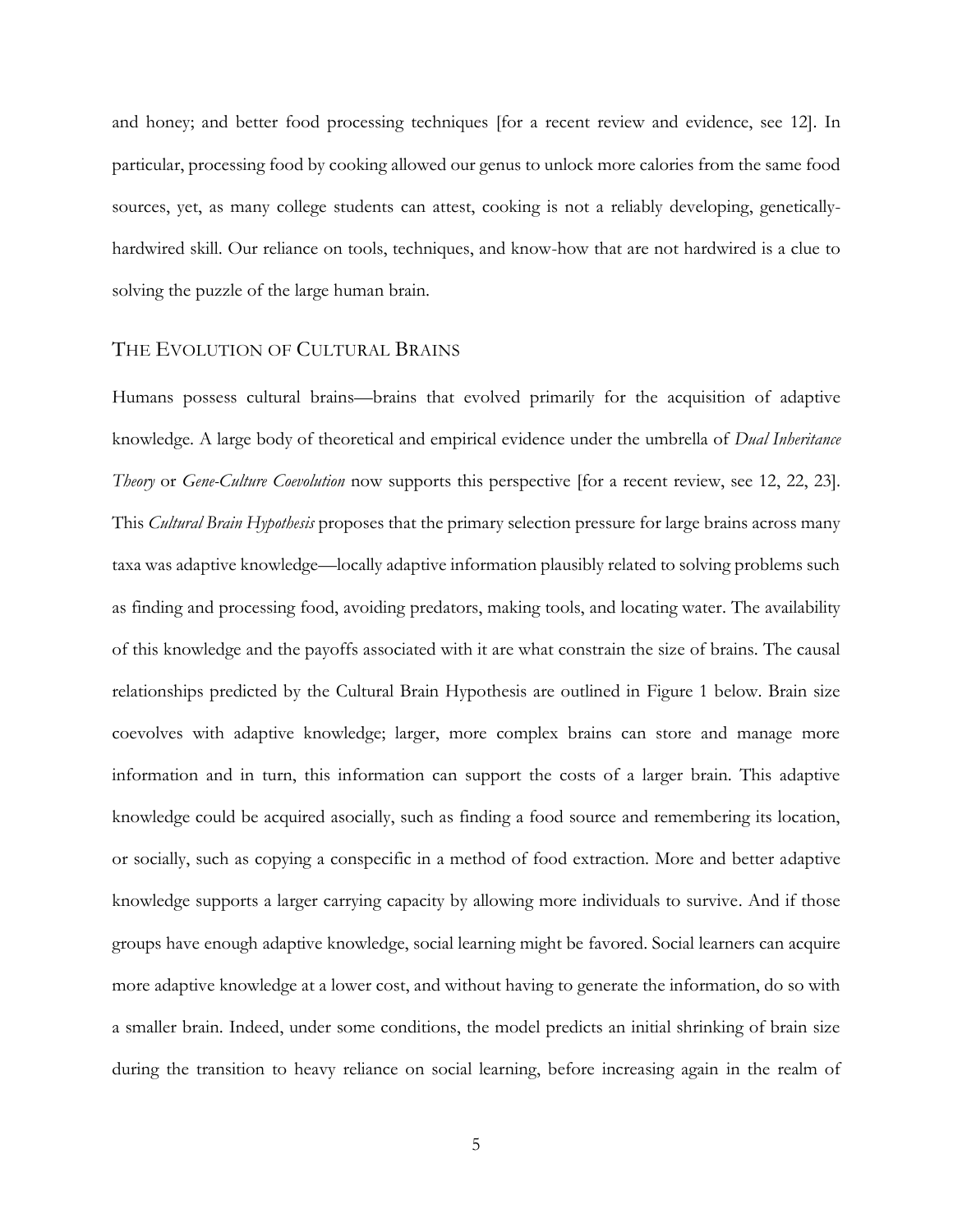cumulative culture. Larger groups of social learners with more adaptive knowledge, create a selection pressure for an extended juvenile period to acquire this knowledge. And under some circumstances, this can lead to oblique learning and selective biases to distinguish who to learn from—the human pathway to truly cultural brains.



**Figure 1. Causal relationships suggested by Cultural Brain Hypothesis.** 

The Cultural Brain Hypothesis predicts the existence of at least 2 regimes: species that rely more on asocial learning and species that rely more on social learning. In both regimes, the theory predicts a relationship between brain size and adaptive knowledge. For primarily asocial learners, the theory predicts a weak to non-existent relationship between brain size and group size, since group size is only increased by increased carrying capacity through the benefits of adaptive knowledge. In contrast, for taxa with some amount of social learning, the theory predicts a stronger relationship between brain size and group size (and other measures of sociality), since group size provides access to more adaptive knowledge. In these taxa more reliant on social learning, the theory also predicts positive intercorrelations between the other variables in Figure 1, many of which have been tested in the empirical literature.

The predictions made by the Cultural Brain Hypothesis are consistent with several lines of empirical evidence and also make further predictions that have yet to be tested. The theory is consistent with positive correlations between: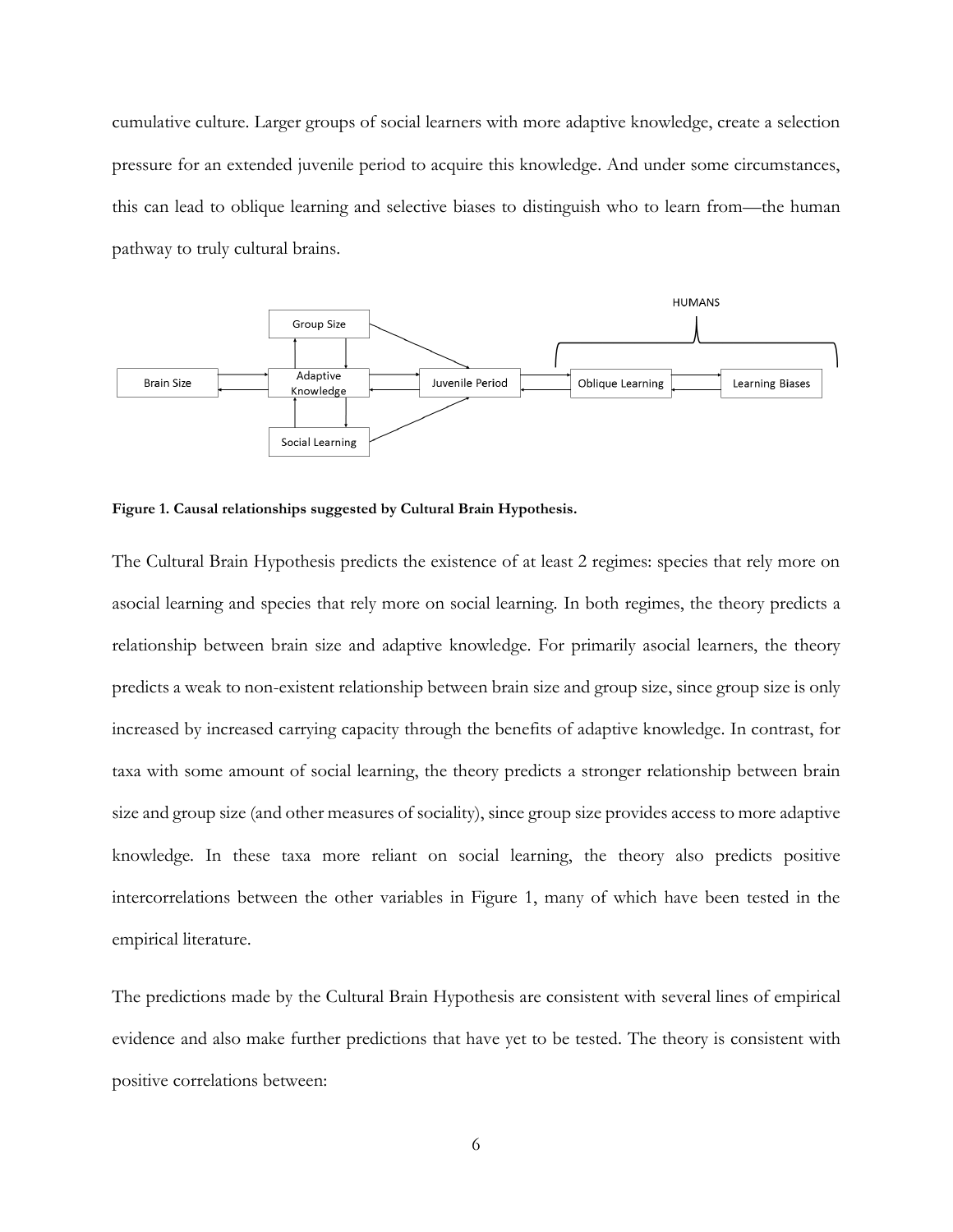- (1) Brain size and general cognitive ability [18, 24, 25]. Greater cognitive ability implies an increased ability to store, manage, integrate, and utilize more knowledge.
- (2) Brain size and group size or other measures of sociality—the basis for the Social Brain Hypothesis [26]. This relationships is a byproduct of brains evolving to acquire adaptive knowledge, and is predicted to be strongest among taxa with more social learning, since larger groups possess more adaptive knowledge for social learners to exploit.
- (3) Brain size and social learning [25, 27]. More social learning evolves in the presence of more adaptive knowledge, allowing for larger brains.
- (4) Brain size and the length of the juvenile period [28]. The juvenile period extends when social learners require more time to acquire a larger body of adaptive knowledge.
- (5) Group size and the length of the juvenile period [29]. A byproduct of larger groups possessing more adaptive knowledge, which resulted in an extended juvenile period.
- (6) Group size and number of cultural traits [30, 31]. Larger groups of social learners possess more adaptive knowledge. This relationship is expected to be strongest in the realm of cumulative cultural evolution [32-36]—humans.

These variables are interrelated, because they are a byproduct of brains evolving to acquire, store, and manage adaptive knowledge. The specific evolutionary pathway taken by different species is influenced by ecological and phylogenetic constraints related to the richness of the ecology (which affects payoffs for adaptive knowledge), mating structure and reproductive skew, the effectiveness of individual learning, and transmission fidelity. A narrow set of conditions lead to cumulative culture, a third regime of heavy reliance on social learning unique to humans. These conditions can be considered a *Cumulative Cultural Brain Hypothesis*.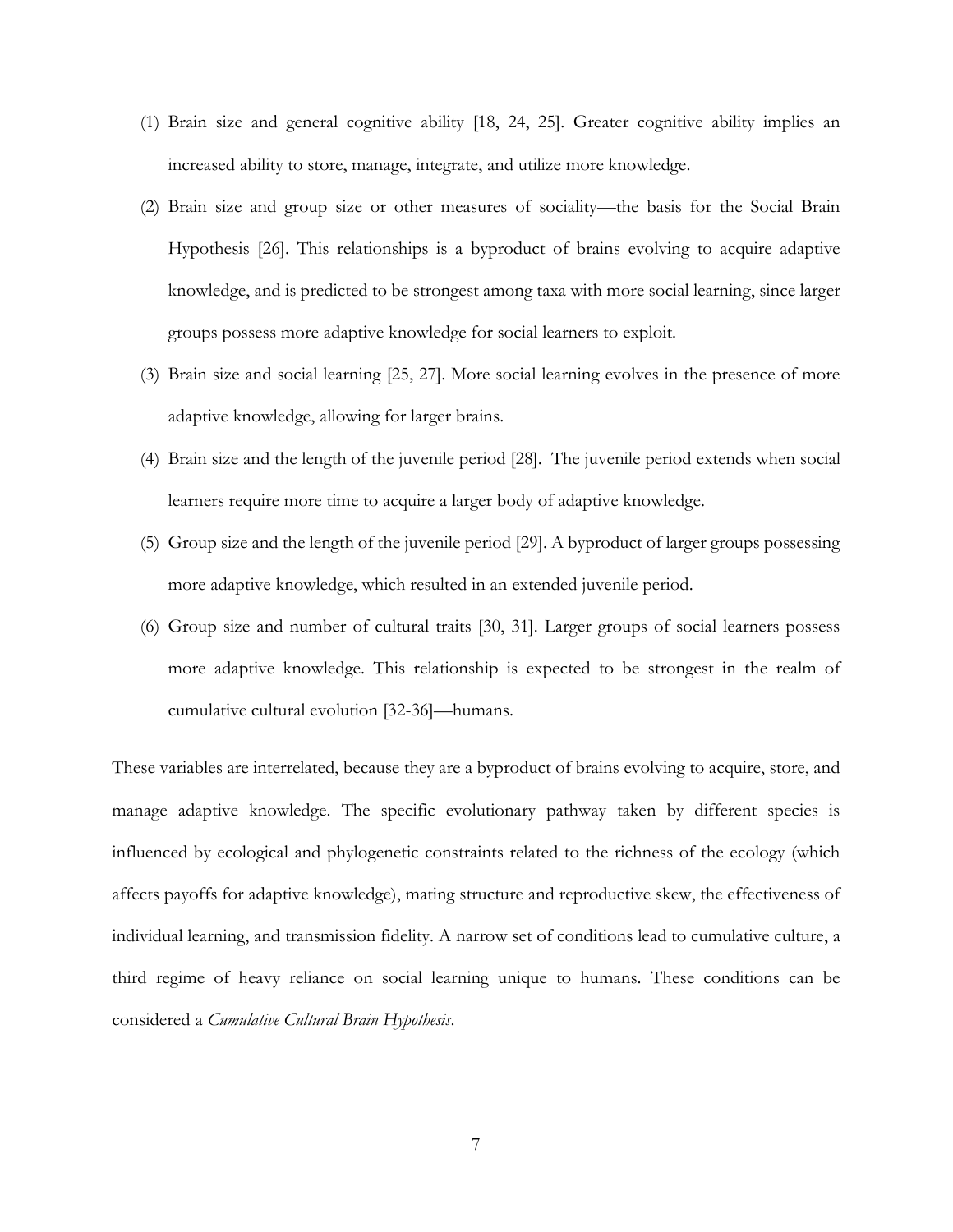The *Cumulative* Cultural Brain Hypothesis posits that the same processes that led to widespread social learning can, under some conditions, lead to an autocatalytic take off in brain size—the human pathway. Some of the conditions and prerequisites for this takeoff are as follows:

- (1) **High transmission fidelity.** As with other models [e.g., 37, 38], we predict that high transmission fidelity is a pre-requisite for culture to accumulate. Learning biases may be adaptive with social learning, but only high fidelity transmission allows culture to accumulate. Based on their review of laboratory studies, Claidière and Sperber [39] estimate human transmission fidelity at 86%. This estimate simply suggests that human transmission fidelity is high. Transmission fidelity is affected by many factors, including task difficulty (easier tasks are more easily transmitted); cognitive abilities, such as an ability to simulate other minds [Theory of Mind; 40]; proclivities, such as overimitation [41, 42]; social factors such as tolerance and pro-sociality [43, 44]; and culturally evolved innovations, such as teaching [45, 46]. Nevertheless, Claidière's and Sperber's [39] analyses also reveals that in domains such as food preferences, other animals like Norway rats, are capable of transmission of up to 95% fidelity. Norway rats don't possess cumulative cultural evolution, thus transmission fidelity is a necessary, but not sufficient for the evolution of cultural brains.
- (2) **Smart ancestors.** We argue that the uniquely rapid rate of innovation in our species is a result of cultural-brained social learners linked in collective brains, but over evolutionary time, the Cumulative Cultural Brain Hypothesis predicts that social learners in these co-evolutionary trajectories benefit from standing on the shoulders of smart asocial or individual learners. These asocial learners developed a body of knowledge worth exploiting through social learning. Since not all individuals possess equally adaptive knowledge in a single generation, this can lead to oblique learning to learn from non-parents and learning biases to select the individual with the most adaptive knowledge. And of course having access to more potential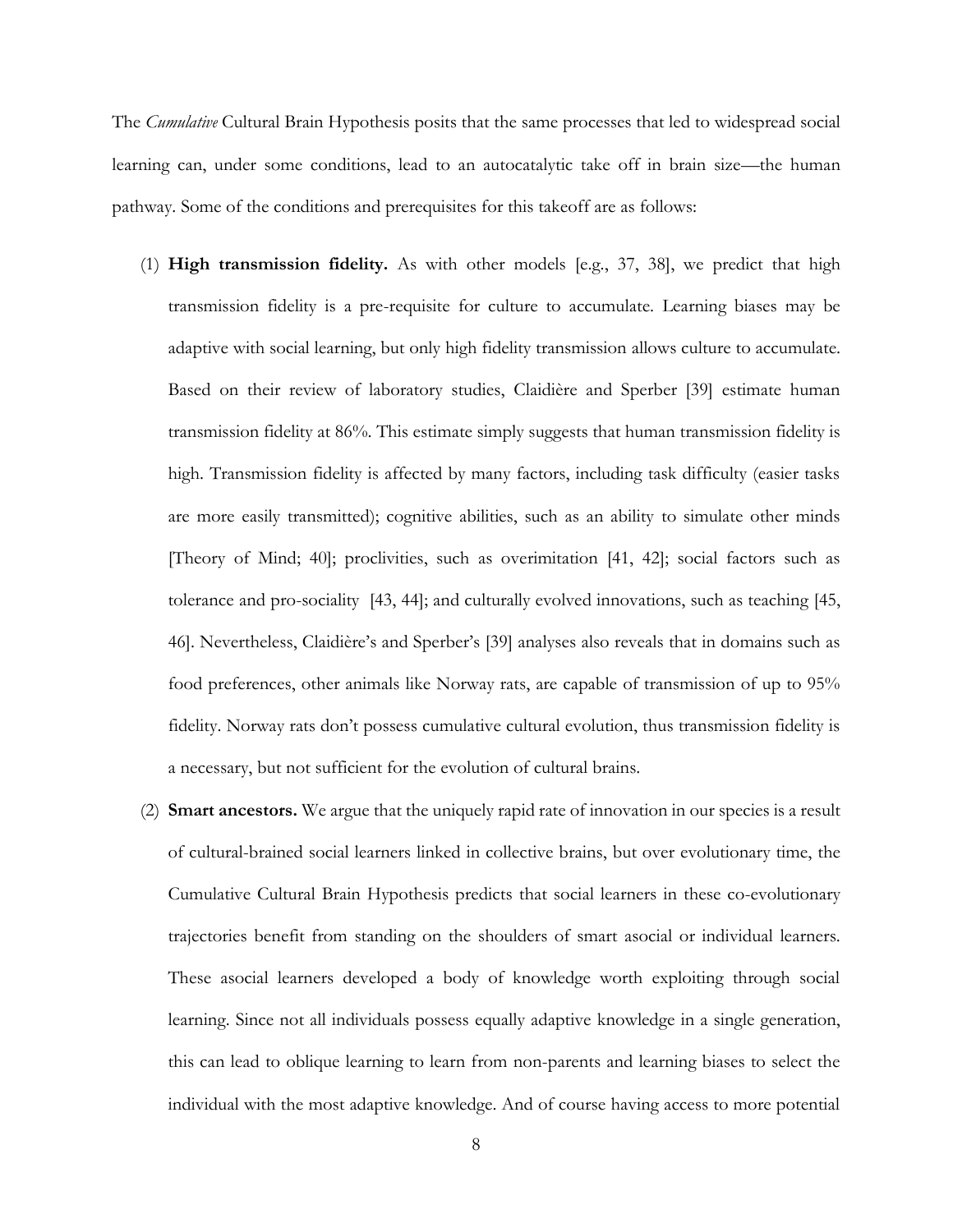models leads to a higher probability of acquiring higher quality knowledge. This proposal is consistent with Reader et al.'s [47] analysis of 62 primate species, which suggests effective asocial learning in our evolutionary cousins. Note that the CBH assumes a trade-off between *time* invested learning by yourself vs learning from others; however, in our formalization, when selection for social learning drives bigger brains, asocial learning also improves, since asocial learning is dependent on brain size (whereas social learning is dependent on the abundance of knowledge). Thus, these social learners are capable of more potent asocial learning than their smaller brained ancestors, but engage in it less often. Hence, this theoretical feature of our model is consistent with Reader et al. [47], who find a positive correlation between asocial and social learning ability. We discuss the human extreme of this situation—social learning vastly improving asocial learning abilities—when we discuss how the collective brain fuels the cultural brain.

- (3) **Sociality.** Our model corroborates the results of previous models that suggest a causal relationship between sociality and cultural complexity [36, 48, 49]. This relationship is now supported by several independent experiments [32-34] and convergent field evidence [36, 48, 50-55]. Sociality gives oblique learners a greater range of models to apply their learning biases, which generates more rapid cumulative cultural evolution. The evolution of selectively-biased oblique learning strategies may have been helped by mating structures that gave learners easy access to more models.
- (4) **Mating structure, low reproductive skew.** Our model predicts that low reproductive skew, consistent with "monogamish" or cooperative mating structures, are more likely to lead to social learning and therefore to cumulative cultural evolution. Several researchers have posited the existence of ancient cooperative breeding human societies [56-61] with some evidence of cooperative breeding among modern hunter-gatherers [62]. Relatedly, other researchers have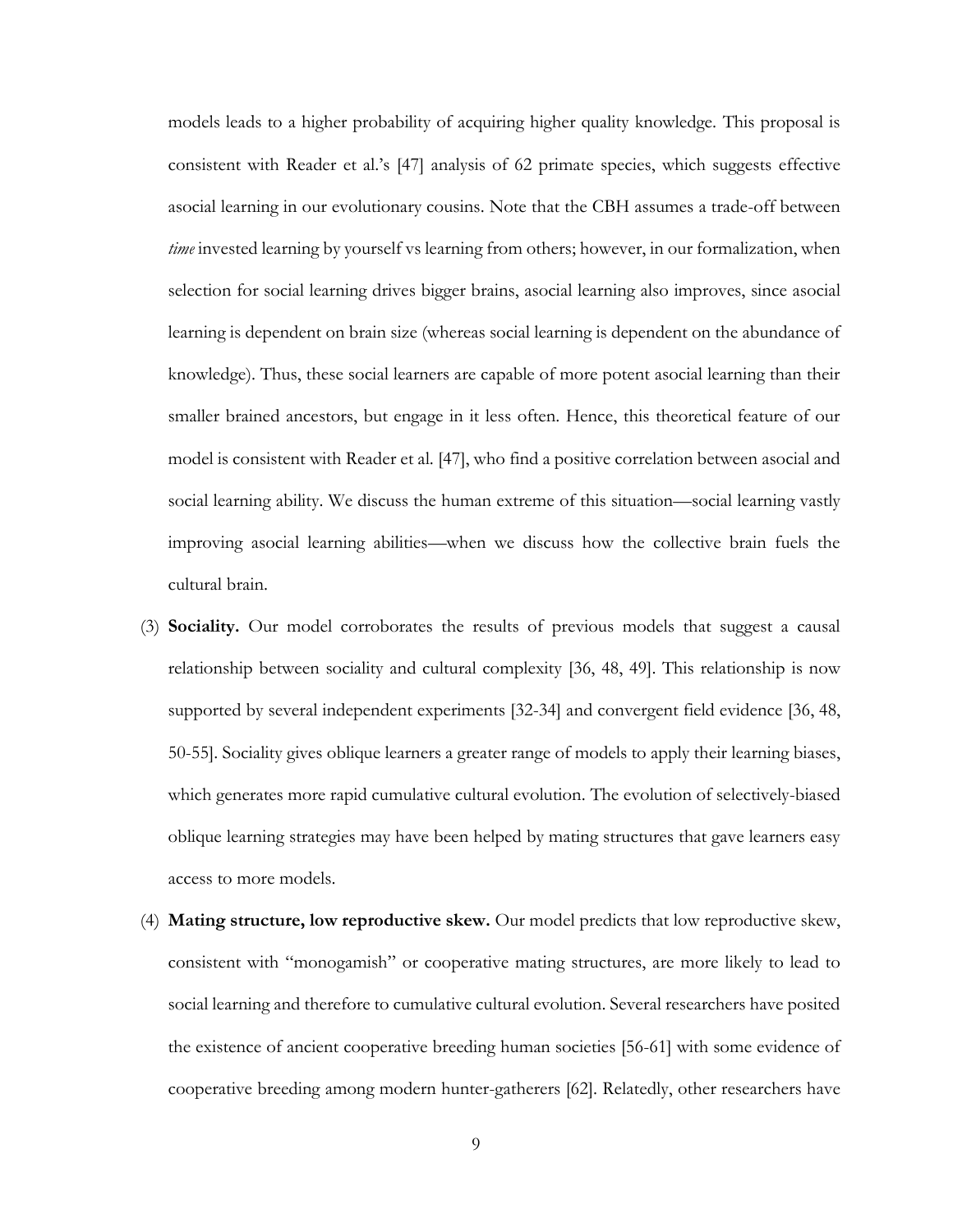emphasized the importance of pair-bonding [12, 63]. The suggestion (which to our knowledge, has not been formalized) is that a young proto-human primate may have initially learned from mom as many chimpanzees do today [31, 64]. Mom may be the primary model simply because her children spend more time with her. Cooperative breeding and pair-bonding may have provided a young proto-human access to more moms, dads, and other relatives, opening a gateway to using selectively-biased social learning, where a young learner could focus on characteristics of the models, rather than how much access they had to them. These prerequisites are more likely to lead to cultural brains under certain ecological conditions. See Henrich [12: Chapter 17] for a scenario that links social learning, big brains, pair-bonding, kin identification, and alloparental care.

(5) **Rich environments.** Our model suggest that richer ecologies can better support larger and therefore costlier brains. That is, when ecologies have a better return on adaptive knowledge, larger brains can evolve.

Our cultural brains have evolved with an ability and proclivity for selective, high fidelity social learning. In a world of imperfect cues for the adaptive value of culture, there are a variety of strategies and biases that have evolved to home in on the most adaptive knowledge. These strategies and biases include direct and indirect cues of the popularity of cultural traits [e.g., conformist transmission bias; 65, 66-68], direct and indirect cues that a potential model has adaptive know-how worth learning [e.g., success and prestige biases; 32, 69, 70], filtering mechanisms to assess the accuracy of information and sincerity of models [e.g., Credibility Enhancing Displays (CREDs); 71], personal relevance of culture [72, 73], and biases toward certain content (e.g., dangerous animals [74], the edibility of plants [75], fire [76], and gossip [77]). For further discussion, see Chudek et.al. [22] and Hoppitt and Laland [78], and for a further list of such strategies and biases, see Rendell et al. [68]. The collective brain is made up of many cultural brains linked together, applying these strategies and biases.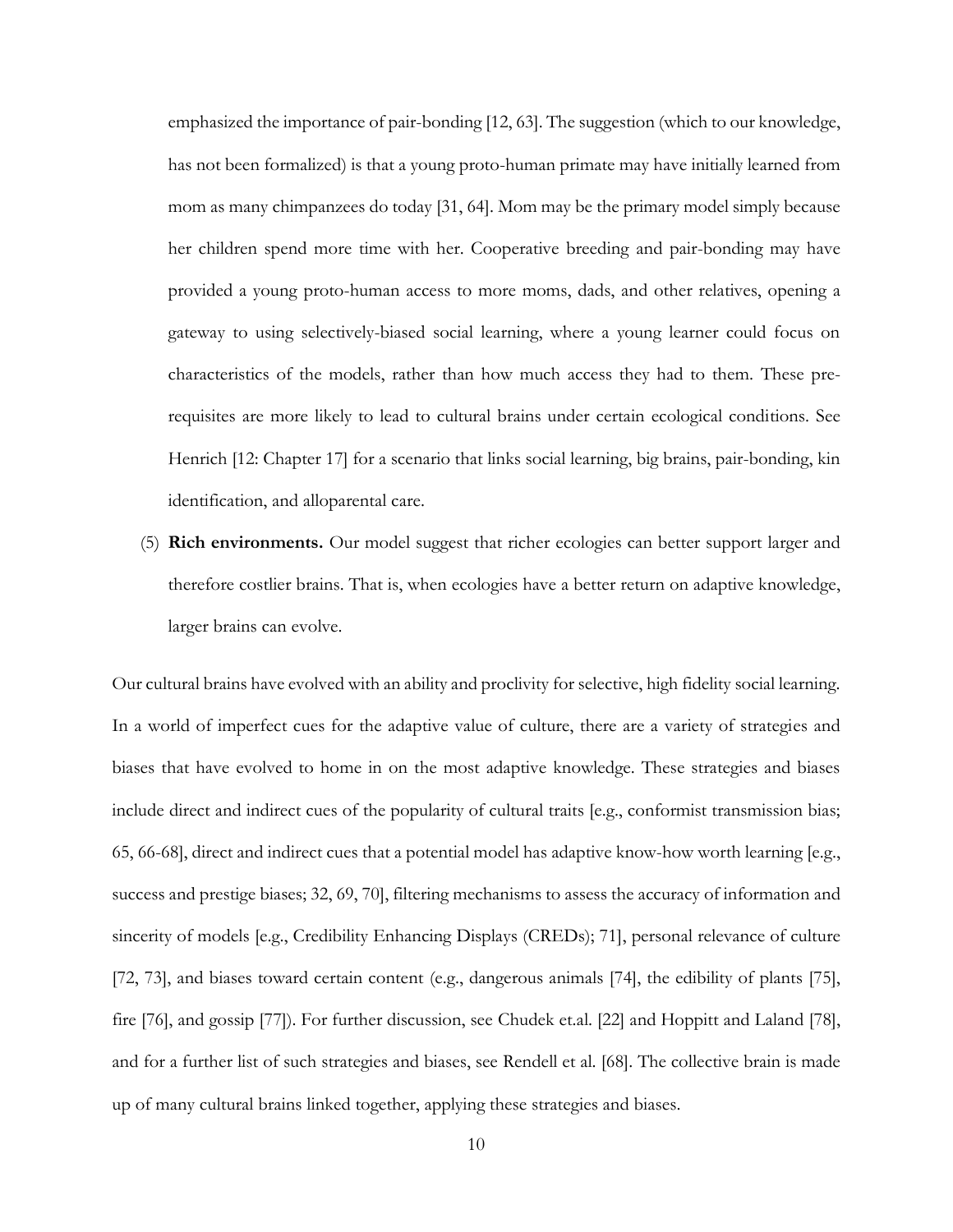#### MANY CULTURAL BRAINS BEGET A COLLECTIVE BRAIN

Underlying the many social structures of the collective brain is a psychology that supports both social norms and ethnic identification. Norms are the shared behavioral standards of a group and humans have evolved a suite of *norm-psychology* to infer and remember what these norms are; when, where, and to whom they apply (e.g., a norm governing women during menstruation); as well as how they are enforced; and the consequences and reparations for violations [44]. To understand to whom norms apply, we need to be able to identify group membership. Our species has an evolved *ethnic-psychology* to recognize and identify ingroups and outgroups—often overlapping (e.g., Spanish and Catholic) or embedded (e.g., American and New Yorker)—to which individuals belong and whom particular sets of norms may apply. Our ethnic psychology may have evolved from an earlier kin identification psychology, but in humans, ethnicities are often delineated by arbitrary markers allowing individuals to preferentially interact with those who share their norms [79]. In the presence of inter-group competition, our ethnic psychology can lead to ingroup favoritism [80]. Very little is required to trigger our ethnic-psychology. Decades of *minimal group paradigm* research reveals that even arbitrary assignment to groups based on trivial categories such as art preference or tendency to overestimate is enough to trigger our ethnic psychology, with resulting ingroup favoritism and outgroup discrimination [81]. Our ethnic-psychology and norm-psychology together tell us what groups we belong to and the expected behavior within those groups.

Once norm-psychology and ethnic-psychology evolved, the processes of cultural evolution could select for adaptive norms that support institutions and other social structures that solve adaptive problems. Marriage is a good example [for more discussion on marriage and other institutions, see 12: Chapter 9]. Marriage norms, in addition to alleviating problems of paternal uncertainty (by reducing infidelity), can bind larger groups of people in affinal (in-law) relationships with corresponding norms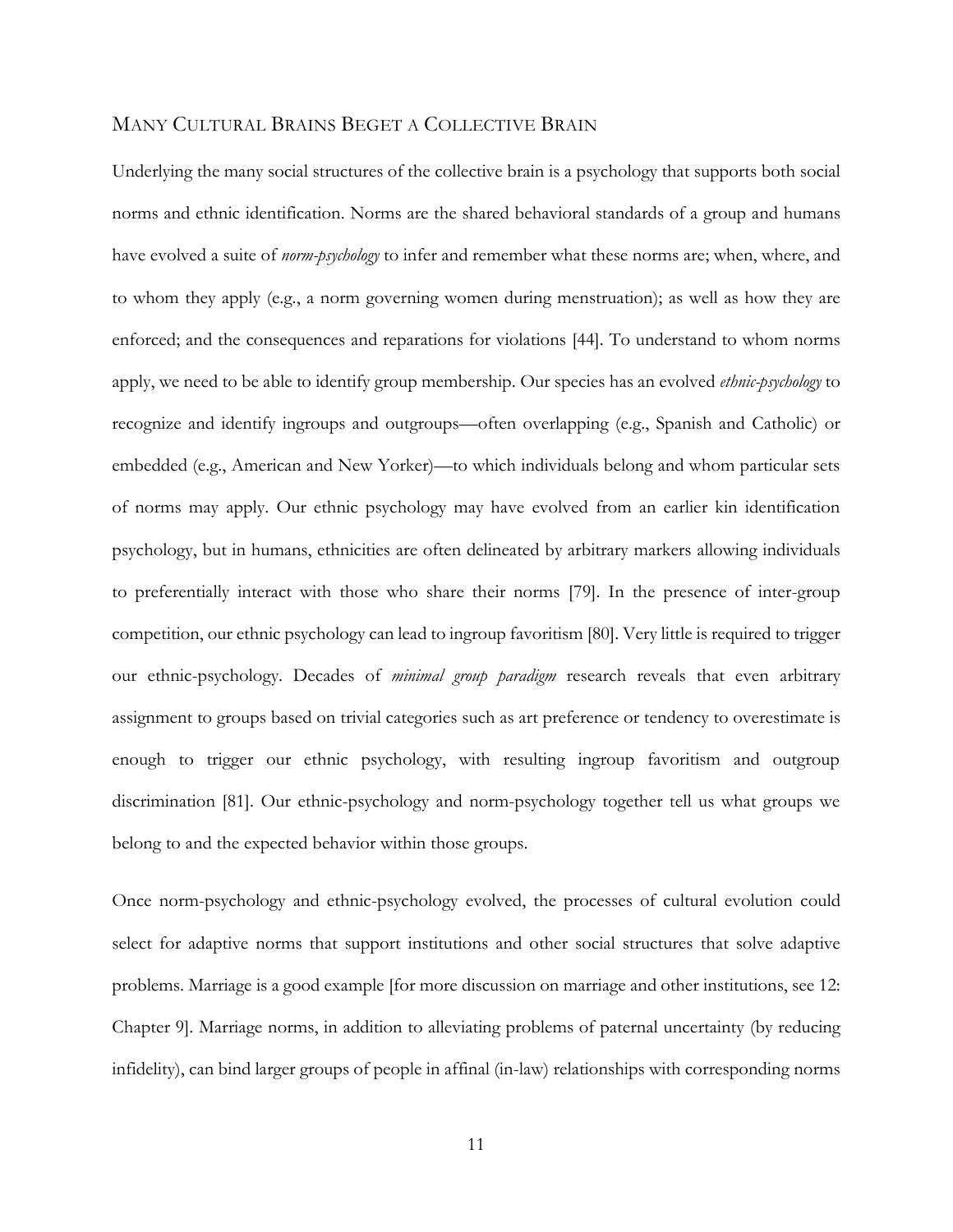governing expectations and responsibilities [12: Chapter 9, 82]. Thus, from norms concerning marriage and family, cultural evolution can create norms concerning extended kin and kinship, leading to communities and other social structures of the collective brain.

The most basic structure of the collective brain is the family. Young cultural learners first gain access to their genetic parents, and possibly a range of alloparents (aunts, uncles, grandmas, grandpas, etc.) in a cooperative breeding environment. Indeed, as discussed previously, a cooperative breeding structure may have been a critical step toward oblique learning and ultimately our suite of learning biases. Families are embedded in larger groups, which may take many forms, from egalitarian huntergatherers to villages, clans, and Big Man societies, from chiefdoms to states with different degrees of democracy, free-markets, and welfare systems, to large unions like the United States and European Union [for a discussion of the evolution of human societies, see 83, 84]. Social norms governing family and kinship structure can affect the degree to which these smaller groups integrate into larger groups. For example, more outgroup marriage (exogamy) can bind former outgroups into larger cultural ingroups. Cutting across these groups are other connections and groupings that influence and structure cultural evolution. Sex is a good example and may represent one of the earliest "divisions of information". For example, Fijian women have norms and taboos that help avoid teratogens during pregnancy, which Fijian men know very little about [85]. Alesina, Giuliano, and Nunn [86] show that societies that traditionally relied on plough-based agriculture have more sex-based division of labour than hoe-based societies, who have more equal gender norms (ploughing requires greater physical strength). These differences can persist even among descendants of these societies, born in other countries. Other cultural groupings include friendships and cliques [for a review, see 87], internally and externally recognized ethnicities [79, 80] and religious groups [88], formal institutions, castes, guilds and occupational specialization [89]. These cultural groupings have corresponding norms and specialized knowledge, and individuals may belong to multiple groups. Over time, the norms and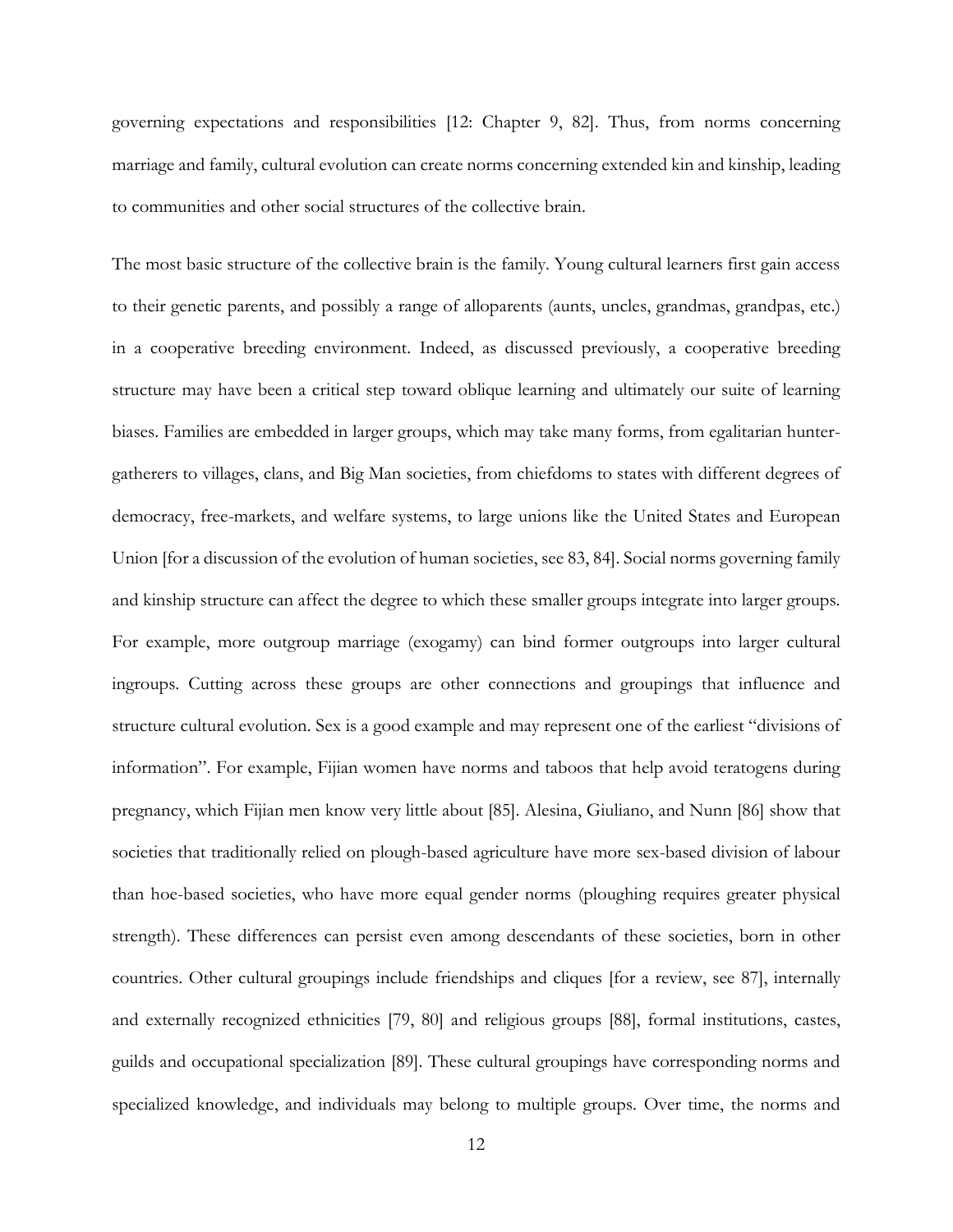regulations within these groups and institutions can be formally documented through legal codes and constitutions, creating more persistent, "hardened" norms. Thus, like the neural networks of the biological brain, the social networks of the collective brain have underlying structures.

The science of social networks is a relatively new area and more work is required to integrate it with psychology and cultural evolution. Two key questions are: (1) how characteristic human network properties emerge from our ecology and psychology, and (2) the implications these properties. Here's one example: analyzing the social networks across 24 species, Pasquaretta, et al. [90] show that more tolerant species, such as our own, have more egalitarian or distributed social network structures (low centralization) and were therefore, at least in principle, more efficient at transmitting information. Such a systematic comparative analysis has not been performed for other network properties, nor across diverse human societies.

Collective brains differ in many ways: size, interconnectivity, network properties, social groupings, and so on. And, as cross-cultural research reveals, they also differ in the psychology of their constituent cultural brains. For example, some societies have a higher level of xenophobia [91] with potential implications for the inflow of ideas from outgroups. Societies also differ in "tightness" and "looseness" [92]—their openness to divergent ideas—with consequent effects for cultural variance [93]. In the next section, we discuss how innovations arise and diffuse, as well as the factors that affect the rate of innovation. We then discuss how these same factors change the cultural brain.

## INNOVATION IN THE COLLECTIVE BRAIN

There are many potential sources of innovation in the collective brain and selective, high fidelity social learning ensures that these innovations are transmitted both horizontally throughout the population and vertically/obliquely from generation to generation. In human populations, culture has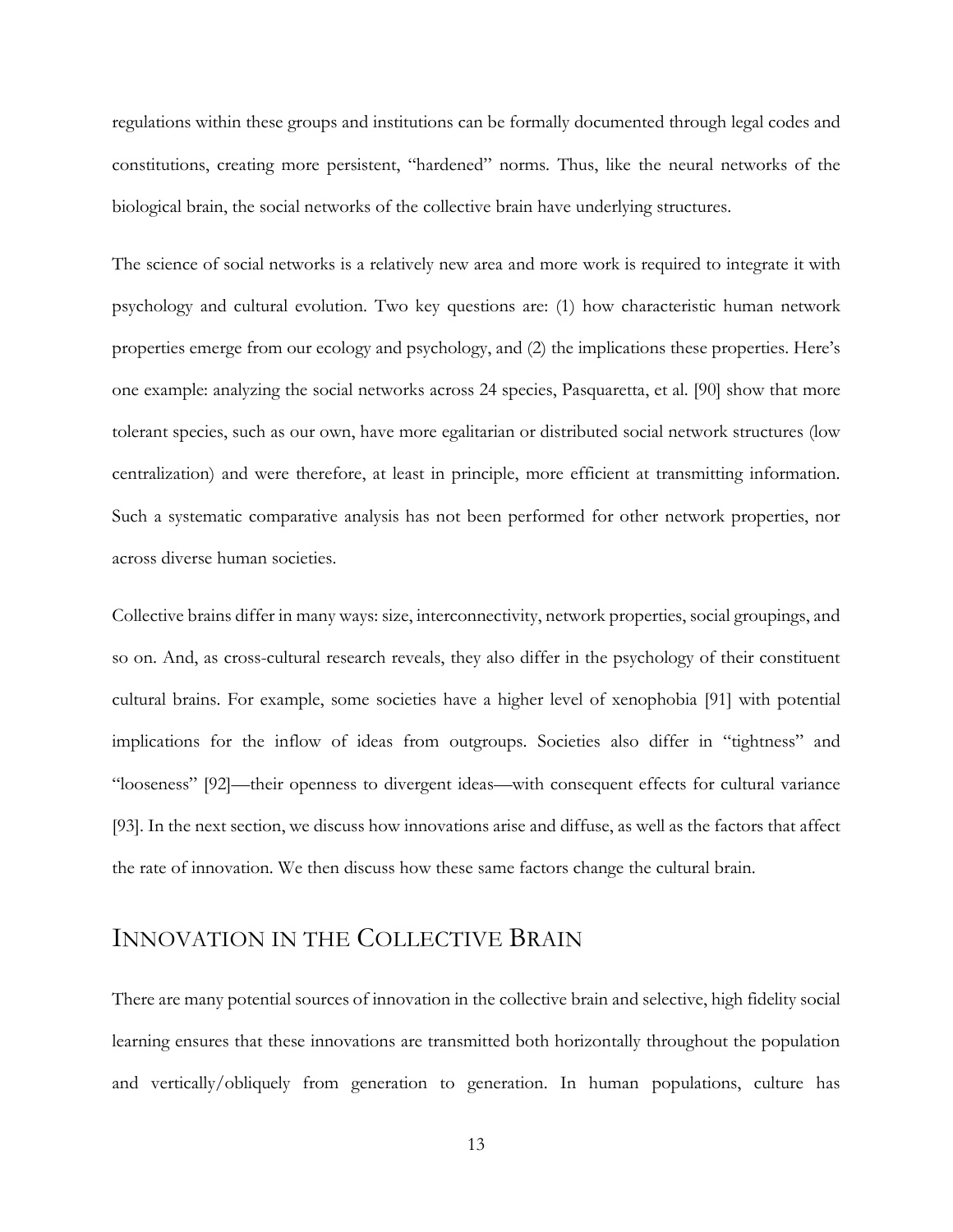accumulated over generations to the point where no human alive could recreate their world in a single lifetime. But not only is human culture beyond individual invention, it also does not require its beneficiaries to understand why something works. And in some cases, such as washing hands after using a toilet, performing a ritual, starting a business based on overconfidence, or other behavior that have benefits at a population-level, it is perhaps better that individuals don't understand the underlying mechanism [12: Chapter 7]! For example, though overconfidence will cause more individuals to fail after embarking on risky projects like starting a new business and striving to create a novel invention, it can also create societal-level benefits as those few who succeed generate the innovations that drive economic growth [94-96]. These innovations diffuse through transmission and selection mechanisms, but the question still remains—where do these innovations come from?

As we discussed, a common perception of the source of innovation is Carlyle's [97] "Great Man" the thinker, the genius, the great inventor—whose cognitive abilities so far exceed the rest of the population, they take us to new places through singular, Herculean mental effort. They may stand on the shoulders of the Greats of the past, but they see further because of their own individual insight; their own individual genius. In the next section, we argue that culture runs deep and that these individuals can be seen as products of collective brains; a nexus of previously isolated ideas. But first, we discuss a collective brain perspective on the main sources of innovation: serendipity, recombination, and incremental improvement.

When innovations are truly revolutionary, they are often the result of serendipity rather than systematic and fully intentional investigation—i.e., they are often accidental innovations that substantially improve upon the previous solution. At least in theory, accidental innovations can arise through mistakes when individually learning or through imperfect cultural transmission (mistakes when copying) [36, 48, 49]. Although we know of no systematic effort to compare the role of serendipity to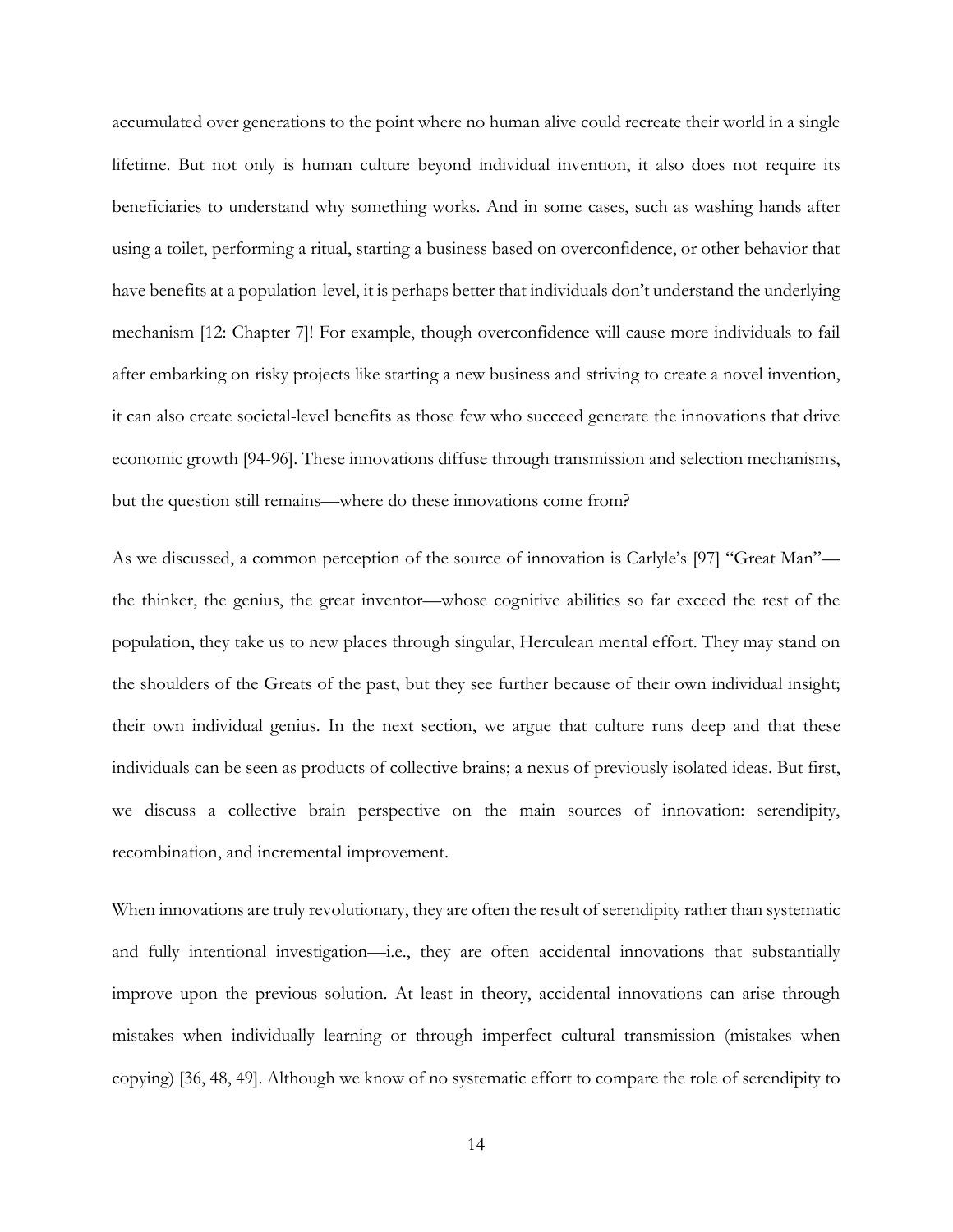systematic scholarship in science and engineering, the number of major inventions and scientific discoveries due to accidents is impressive. These include Teflon, Velcro, x-rays, penicillin, safety glass, microwave ovens, Post-It notes, vulcanized rubber, polyethylene, and artificial sweeteners [for more examples, see 98]. The classic example of serendipitous discovery is Alexander Fleming, who discovered penicillin after noticing that his colonies of staphylococci had been killed by surrounding Penicillium mould, which inadvertently infected an experiment when a window was left open. Unlike his discovery, Fleming's *mode* of discovery was neither remarkable, nor unusual. Similarly, Teflon (Polytetrafluoroethylene) was discovered when Roy Plunkett noticed that his bottle of tetrafluoroethylene gas had dropped in pressure without a corresponding drop in weight. Upon examining the inside of the bottle, he discovered a very slippery coating. Likewise, the basis for microwave ovens was discovered when Percy Spencer noticed that radar microwaves had melted a chocolate bar in his pocket. Vulcanized rubber (the hard rubber in tires) was discovered when Charles Goodyear accidentally brought rubber into contact with a hot stove and noticed that instead of melting, it charred to produce a more robust rubber without the unwanted stickiness. The list goes on, and without a systematic analysis, we are forced to speculate about the degree to which serendipity has driven innovation over time. In each of these cases, however, it is worth noting that the inventor also had a mind prepared by prior cultural exposure to correctly recognise the accident as a discovery. How many others may have dropped rubber into fire, but failed to see the charred remains as a useful new product? Goodyear's discovery was serendipitous, but his prior exposure at the Roxbury India Rubber Company had made him aware of the need for vulcanization [99]. With the right cultural exposure, one person's mistake is another's serendipitous discovery.

Cultural recombination, where different elements of culture are recombined in new ways, gives the appearance of inborn genius, but is the opposite—new ideas are born at the social nexus where previously isolated ideas meet. Theoretical models have shown the way in which recombination can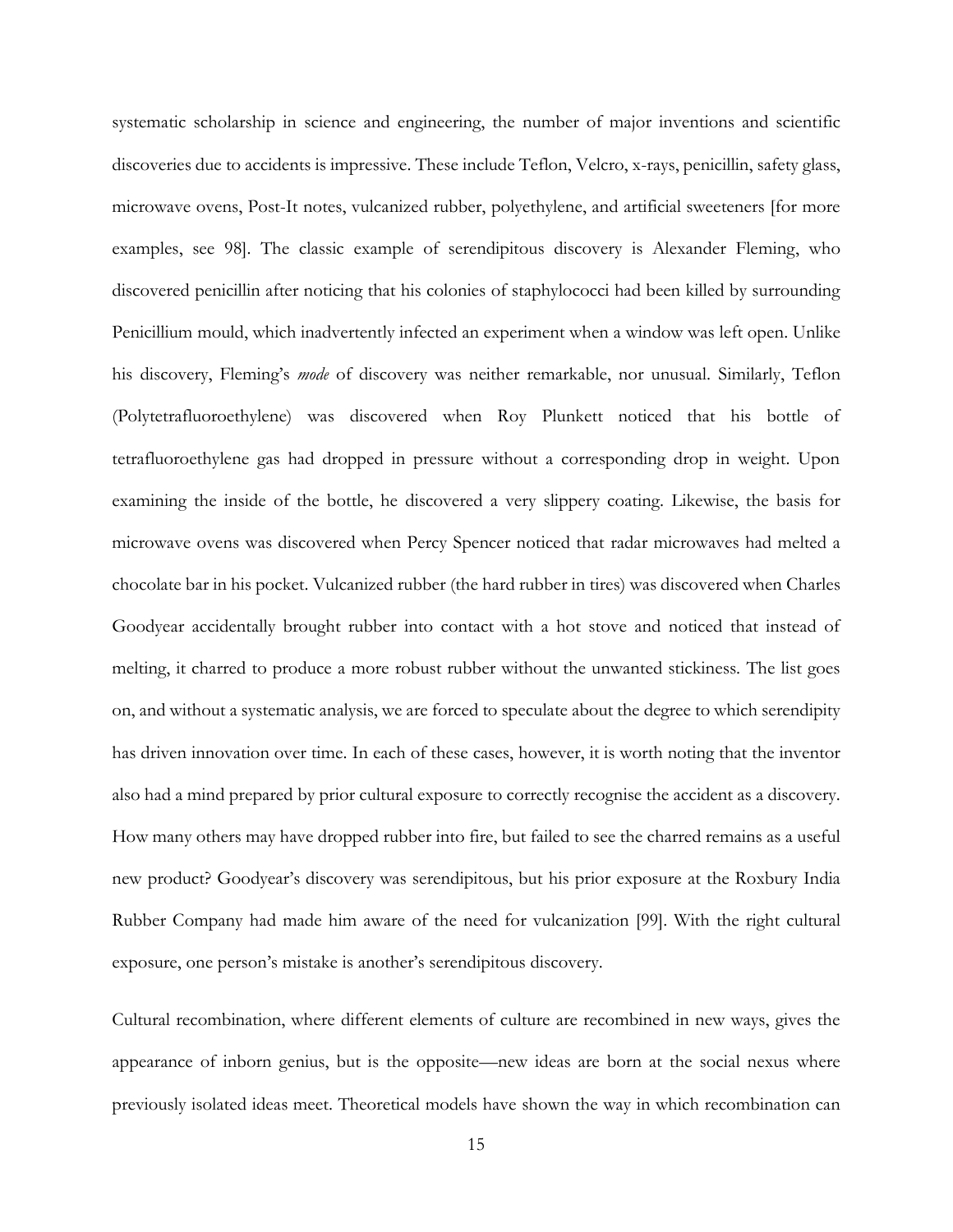generate innovations [e.g. 38, 100]. In the historical record, controversy surrounds the attribution of many of the greatest scientific discoveries, because they were discovered by multiple people at roughly the same time. Prominent examples include the theory of evolution by natural selection by both Darwin and Wallace, oxygen by Scheele, Priestley, and Lavoisier, and calculus by both Newton and Leibniz. Although theory predicts that recombination is crucial to innovation and we see recombination driving innovation in laboratory experiments [32], in the absence of systematic analyses of a random set of innovations, we are forced again to rely on case studies. The instances we discuss represent a few instances of hundreds [101]. When we look across all of time, it may seem remarkable that these discoveries and inventions emerged so close in time, but this is consistent with *innovation as recombination*. Potential innovators, exposed to the same cultural elements arrive upon the same discoveries, in their own minds, independently, but from the perspective of the collective brain, as nexus of ideas. In the case of Darwin and Wallace (co-discoverers of the principle of natural selection), both had read Thomas Malthus' essays and Robert Chambers' *Vestiges of the Natural History of Creation*, and both hadtravelled extensively among diverse islands [102]. In other cases, we lack the appropriate data to track the shared cultural elements that led to each discovery.

There are many examples where "new" inventions are more clearly the product of incremental improvements, recombinations of existing elements, and selection, and the "inventor" is really just the popularizer [which also speaks to our need to identify the responsible Great Man;  $97$ ]<sup>1</sup>. These "inventors" stand on a mountain of similar inventions. For example, although Edison and Swan are often credited with inventing the lightbulb, there were at least 22 inventors of incandescent lightbulbs prior to Ediswan's modifications and commercial success [103]. Similarly, though Gutenberg made

 $\overline{a}$ 

<sup>&</sup>lt;sup>1</sup> The prevalence of the belief in a Great Man or wise ancestor is itself an interesting phenomenon. This recurring theme may be grounded in our success-biases, seeking out successful and prestigious models from whom to learn, even if those models exist only in the past.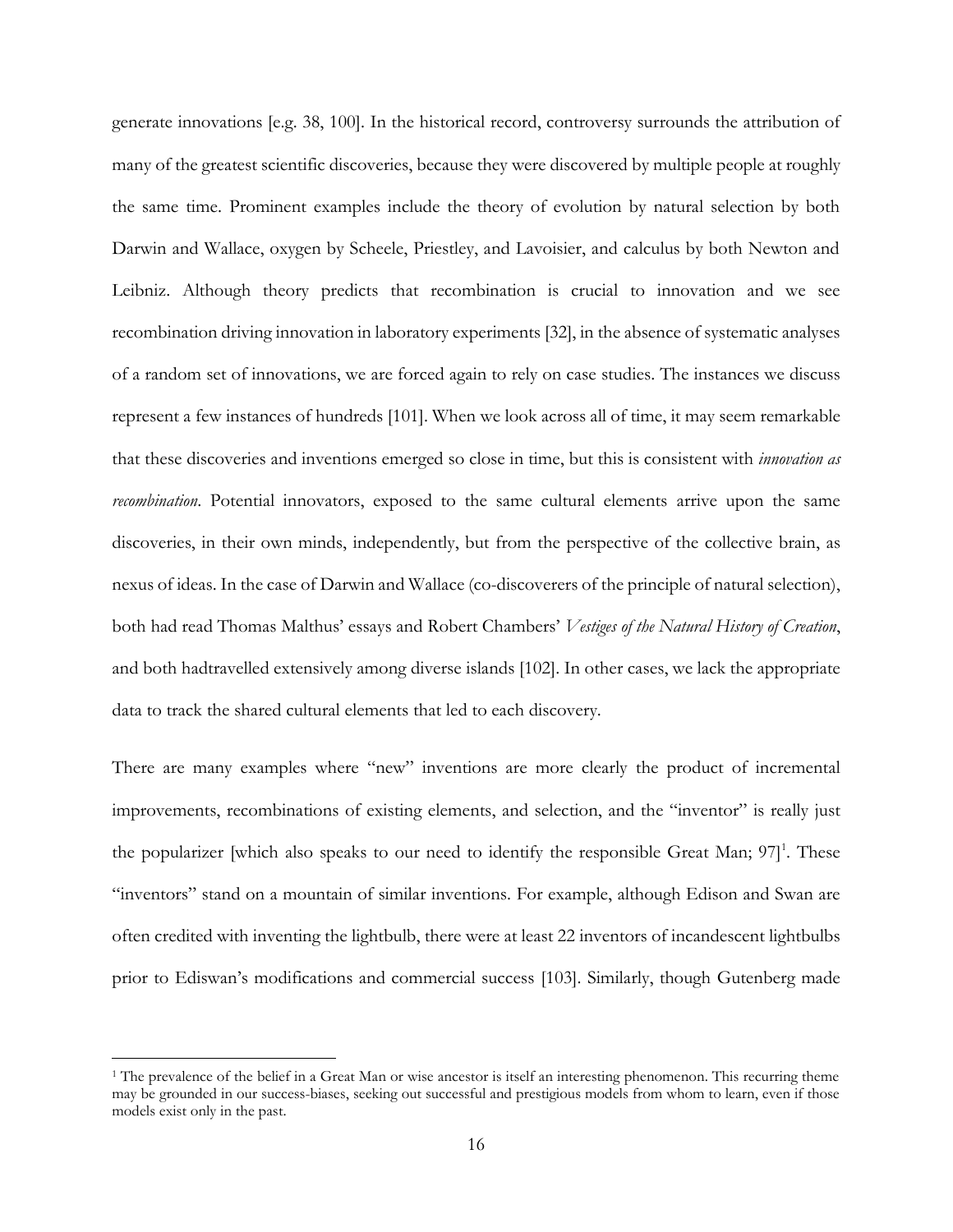some improvements to the printing press, his real contribution was in popularizing techniques and technologies available at the time [104]. Other world-changing inventions, including the steam engine [105], automobile [106], telephone [107], and airplane [108], were gradual improvements and recombination of previous advancements, complete with accidental discoveries and controversy over who came first. Again, we have relied on examples to convey the predictions of a collective brain hypothesis. We hope to inspire more systematic scholarship to test the role of these processes in generating innovations. There are many ways that this might be achieved.

Several lines of evidence support the role of recombination, incremental improvement, and selection in innovation. One method that has proved useful has been the application of phylogenetic analyses to the constituent elements of a technology. These analyses, which have been applied to both portable radios [109] and bicycles [110], clearly reveal how the constituent components in a diversity of designs have recombined into the products we see today. Indirect support for the notion of innovation as the meeting of previously isolated ideas, practices, and understandings, comes from psychological data. For example, Maddux, Adam, and Galinsky [111] show that individuals with multicultural experiences are better able to connect seemingly disconnected concepts or words (e.g., "manners", "round", and "tennis" are connected by the word "table") and overcome functional fixedness (seeing an object's potential uses as limited to it traditional or designed uses) [111]. And finally, experimental evidence from a cultural transmission experiment show that when given access to multiple models, individuals selectively learn from the most successful, but also recombine knowledge from the next most successful models, leading to better outcomes than those who did not have access to many models [32].

At an individual-level, a collective brain perspective suggests that individual innovation benefits from exposure to a wide array of ideas, beliefs, values, mental models, and so on. Einstein, for example,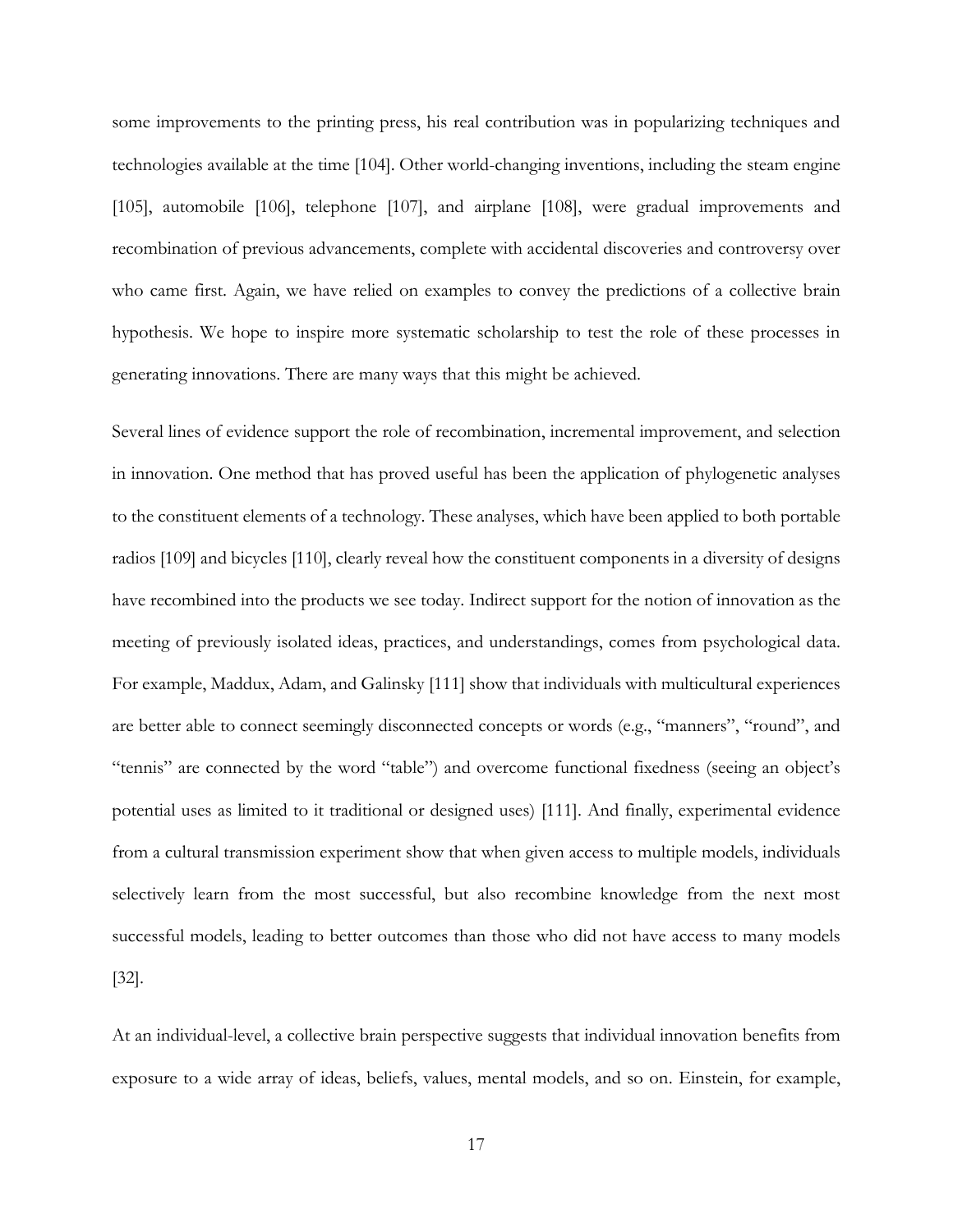whose name is now synonymous with "genius" was exposed to many ideas working at a patent office. Much of his work related to evaluating patents on electrical devices, including those related to the synchronization of time, which made later appearances in his thought experiments. Einstein developed a wide network, regularly traveling and cultivating friendships with the leading scientists and mathematicians of his day. [112] At the level of the collective brain, there are many factors that affect the overall rate of innovation and diffusion. The rate of innovation has not been identical across societies [113] and appears to have been increasing in recent times [114, 115], as one would expect if innovation is being driven by recombination. Understanding the collective brain allows us to identify the factors that affect the rate of innovation.

#### INCREASING INNOVATION RATES

Thus far we have outlined many of the processes that generate and transmit innovations within our collective brain. These can be distilled into an ontology that captures the factors that affect the rate of innovation. A useful starting point is an early theory by Henrich [48] that attempted to explain the relationship between sociality and cultural complexity—why larger, more interconnected populations have more complex culture. The logic of the theory is captured in [Figure 2.](#page-18-0) The theory assumes that when a cultural model is chosen (based on some direct or indirect cue of success or skill), on average most learners won't attain the level of skill  $(z<sub>i</sub>)$  possessed by the model; transmission is error prone and the bulk of the distribution is below the skill level of the chosen model. The graph, as shown in [Figure 2,](#page-18-0) implies a relationship between the number of models individuals have access to and the mean complexity of culture that the population can maintain. Without delving into the maths, consider what would happen if we increased or decreased the number of accessible models. Assuming individuals always select the most skilled model, with access to more models, there is a higher probability of at least one model having a skill level in the right tail and a learner being able to select a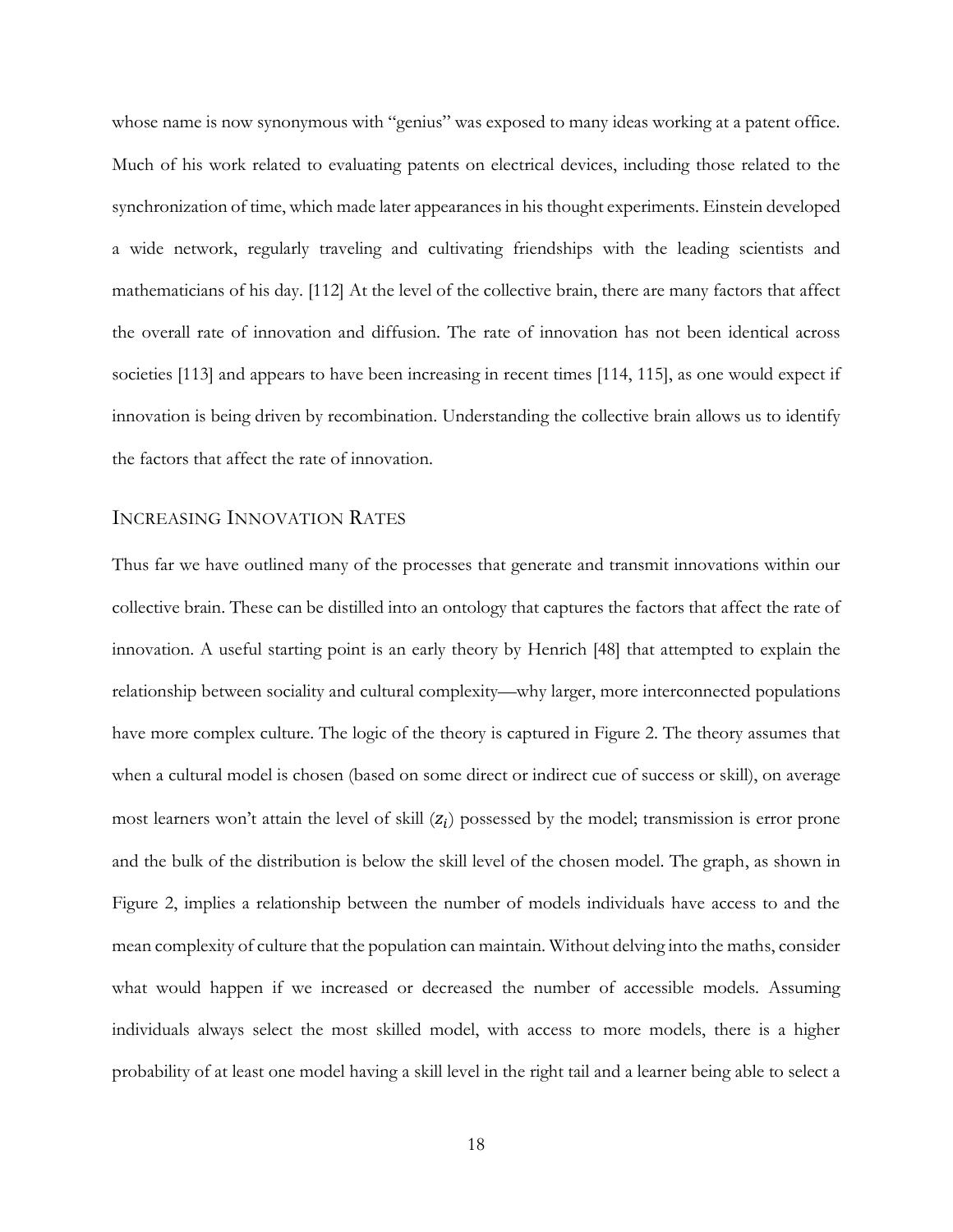model with *at least* skill  $z_i$ . Over several generations, there is an equilibrium skill value that can be maintained for access to a particular number of models (i.e., the number of individuals needed to consistently be able to access a model with skill value  $z_i$ ). Thus, the first factor that affects the rate of innovation is *sociality*.



Imitator z, Value

<span id="page-18-0"></span>**Figure 2. Gumbel distribution of imperfect transmission, reproduced from Henrich (2004). Analyses by Kobayashi and Aoki [49] confirm that this logic is not specific to Henrich's chosen distribution.**

The next factor we shall consider is the difference between the model skill and mean of learner skills, shown as  $\alpha$  in [Figure 2.](#page-18-0) The  $\alpha$  parameter represents *transmission fidelity*. Higher transmission fidelity (lower  $\alpha$ ) increases mean cultural complexity. Finally, the  $\beta$  parameter represents the variance of the distribution—the variety of cultural inferences and outcomes. We shall refer to this as *transmission variance*. Higher transmission variance (higher  $\beta$ ) can also increase mean cultural complexity (as well as the number of errors). There are many factors that increase and decrease sociality, transmission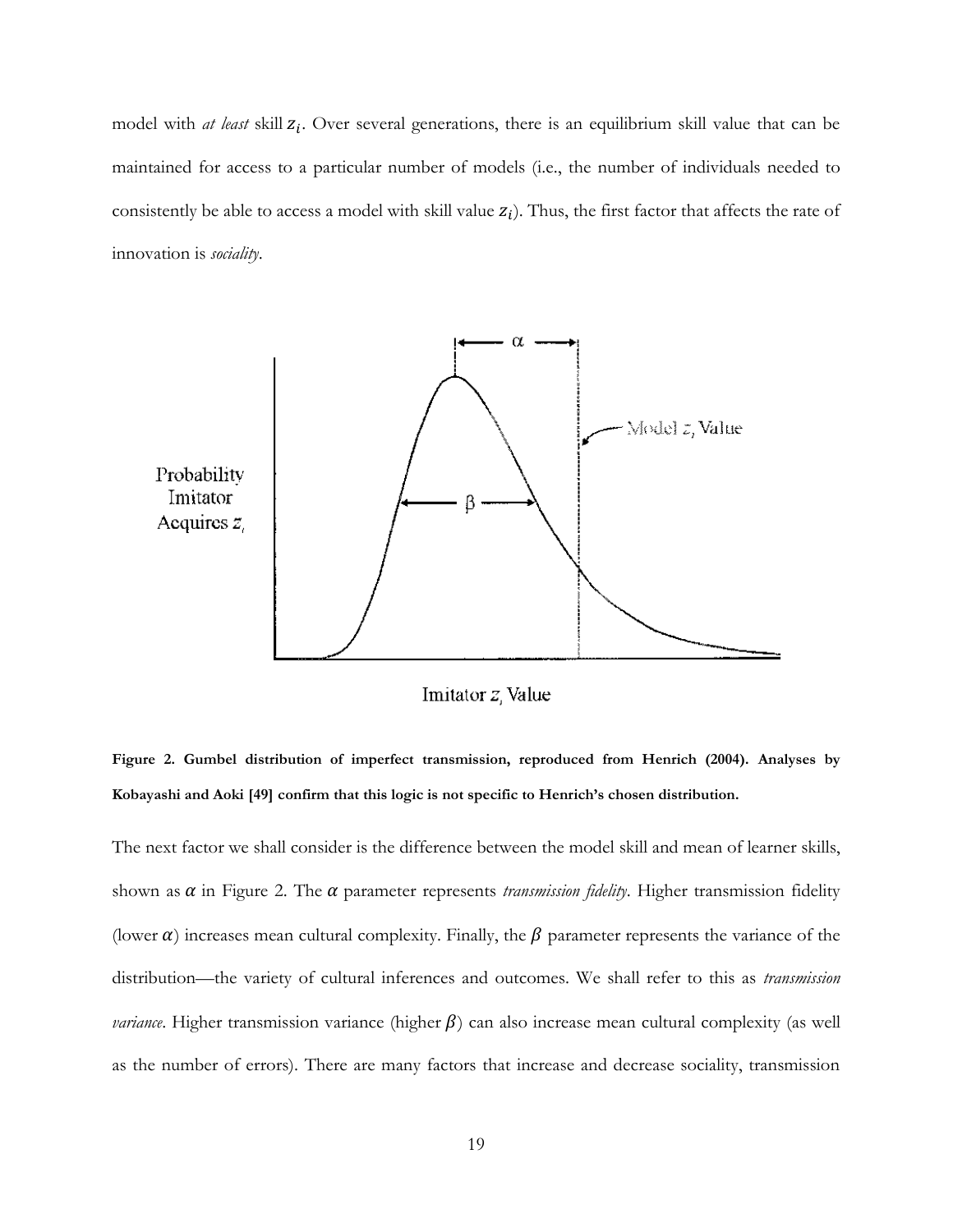fidelity, and transmission variance, and in turn increase and decrease the level of innovation. Let us now consider a few.

There are several lines of evidence linking sociality to cultural complexity and innovation. For example, Kline and Boyd [30] show that both population size and island interconnectedness correlates with number of tools and tool complexity among Oceanic islands and Carlino, Chatterjee and Hunt [116] show that urban density (a proxy for interconnectivity) predicts the rate of innovation. Similarly, Bettencourt et al. [117] measure the relationship between the population of cities and number of new patents, number of inventors, and various measures of research and development. All scale exponentially, with a power law exponent greater than 1, suggesting accelerated gains as population size increases—exactly what one would expect if recombination is primarily responsible for innovation. These results are consistent with other archeological, ethnographic, and ethnohistorical evidence [see 32].

In the laboratory, three independent sets of experiments [32-34] tested the relationship between sociality and cultural complexity<sup>2</sup>. Together these experiments reveal that for sufficiently complex tasks, skill and know-how accumulate over generations when participants have access to more models and that while success-biased transmission is sufficient to drive the effect, where possible, participants also recombined information from multiple models. Muthukrishna, et al. [32] also tested the effect of loss of sociality by starting with a generation of experts. Confirming theoretical predictions, with access to fewer models, skill was lost faster and reached a lower equilibrium. With increases in population size and increases in interconnectivity thanks to literacy, radio, television, and most recently, the Internet, we should now be experiencing an unprecedented rate of innovation and

 $\overline{a}$ 

<sup>&</sup>lt;sup>2</sup> Consistent with other innovations, these key experimental results emerged close in time [32, 33 were published online on the same day]—another case of simultaneous invention!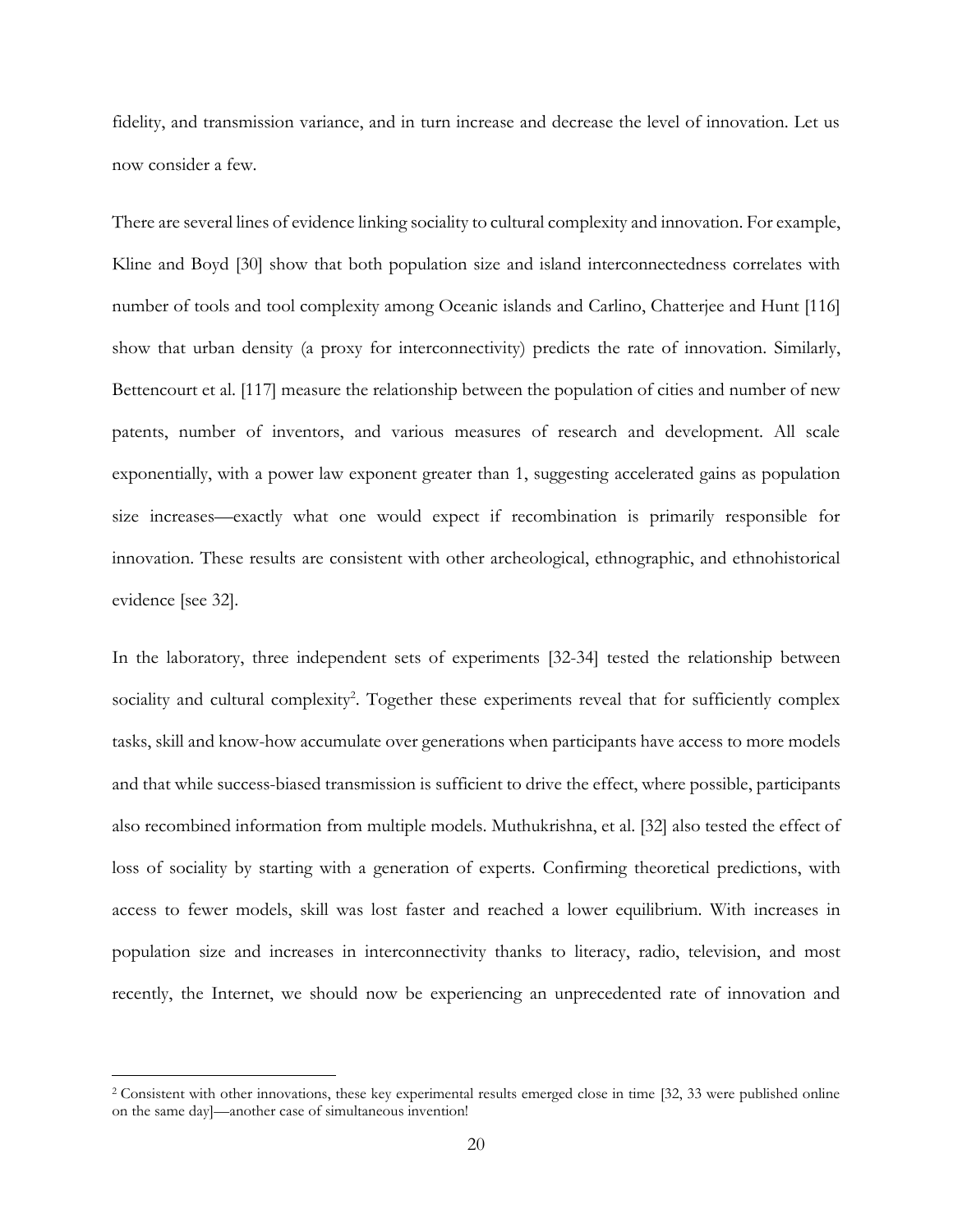adoption. Indeed, this is what we see. Analyses of the diffusion of technologies in 166 countries over the last 200 years suggest that adoption rates have been increasing [114]. Analyses of innovation within surgical techniques, as measured by patents and publications over the last 30 years, shows an exponential increase in innovations [115]. More research is required to understand what these staggering increases in sociality imply for the rate of innovation. To better understand the source of these relationships, future research should integrate (or recombine) the burgeoning body of research on social networks with cultural evolution. It is within these networks that individuals select cultural models and through these links that innovations are transmitted.

Transmission fidelity refers to the fidelity with which individuals can copy different ideas, beliefs, values, techniques, mental models, and practices. The factors that affect transmission fidelity relate to all aspects of the transmission process, including the model, the learner, and the content being learned. Examples of factors that increase transmission fidelity include:

- 1. More social tolerance and prosociality—models that make themselves more accessible or are better teachers [45, 118, 119].
- 2. Access to more models demonstrating variations in practices and skills [32].
- 3. An extended juvenile period and/or longer lifespan, giving learners with more plastic brains more time to learn, better learning abilities (e.g., Theory of Mind); or previously learned techniques and skills that make learning itself easier (e.g., mnemonics, study skills) or make new skills easier to acquire (e.g., discrete mathematics may make programming or game theory easier). We discuss these in the next section. [For further examples, see 12].
- 4. Finally, the content itself can simplify over time, with easier to remember steps or manufacturing techniques, thereby increasing transmission fidelity [120, 121]. The evolution of better modes of transmission, such as spoken language; more recently, written language;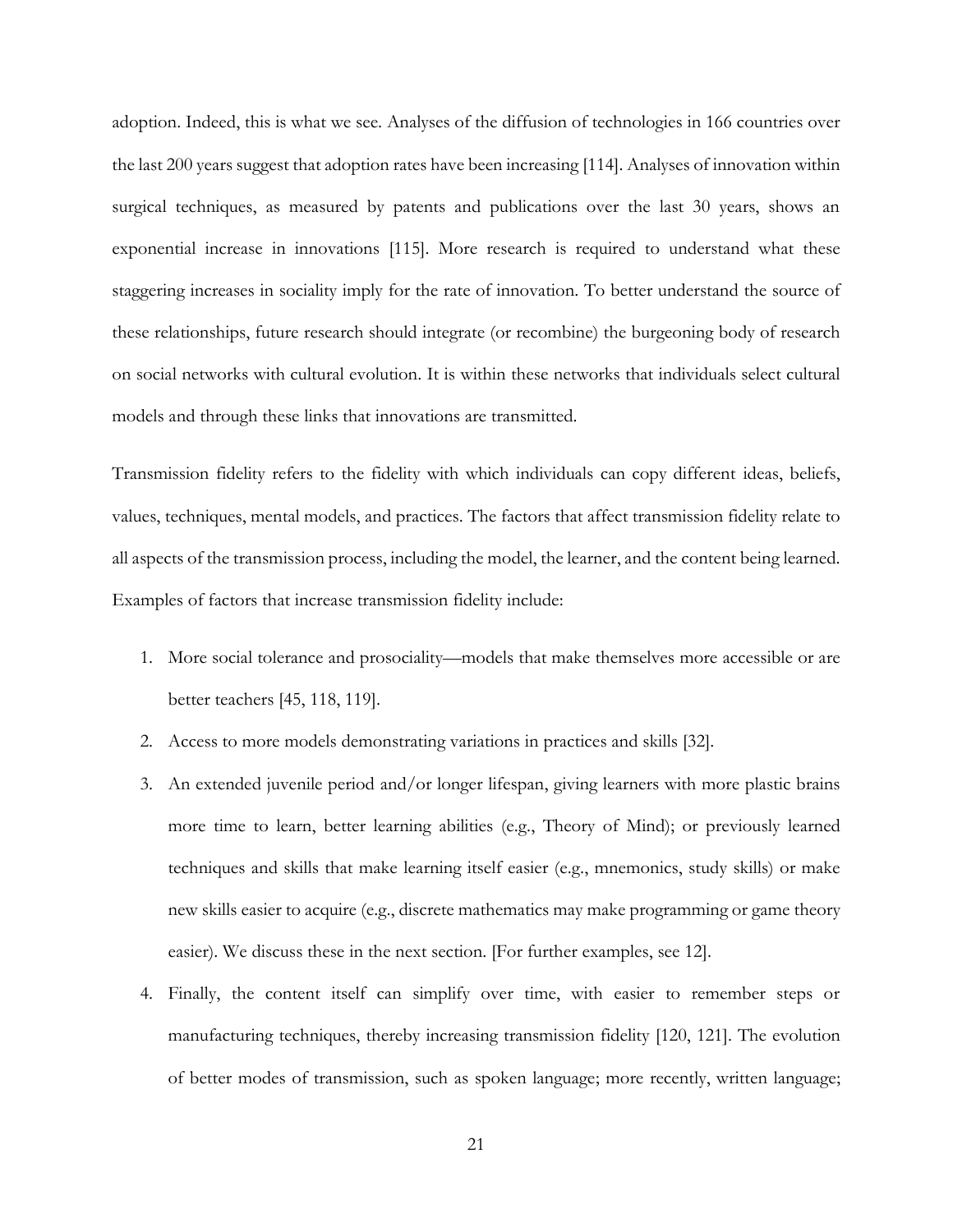and more recently still, broadcast technologies such as the printing press, television, and the Internet, have also been a boon to transmission fidelity. Although the changes required for the genesis of language are genetic (and may have evolved through gene-culture coevolution), language itself is subject to cultural evolution.

In Henrich's [122] model, transmission variance refers to the variance in inferences when copying skills, but the logic applies to cultural variance more generally. Just as with genetic mutations, more variance usually results in more deleterious mistakes (there are more ways to break something than to make it work), but as long as there are selection biases in who to learn from, the few serendipitous mistakes payoff for the population. There are many factors that affect transmission variation. These include (1) cross-cultural psychological differences in acceptance of deviance, tendency to deviate, and overconfidence and (2) institutional differences in policies that encourage and discourage deviation and risk taking. Research in the psychological sciences have identified cultural differences in "tightness" (strong social norms and low tolerance for deviant behavior) and "looseness" (weak social norms and high tolerance for deviant behavior) [123]. One measure of tightness and looseness is standard deviation in values and beliefs. Across 68 countries, a larger standard deviation is correlated with more innovation [93]. In contrast, more tightness is associated with more incremental rather than radical innovation [92]. A related cross-cultural difference is independence (or individualism) and interdependence (or collectivism), which may evolve for reasons that have little to do with innovation. Recently, Talhelm et al. [124] have argued that within China, rice farming led to more interdependence compared to other kinds of farming. Like looseness, independence predicts higher innovation rates [125]. Acemoglu, Akcigit, and Celik [126] focus on the quality or originality of innovations (e.g., number of citations per patent), rather than number of innovations. They find that individualism, lower uncertainty avoidance, and younger managers (all associated with higher variance), each lead to higher quality and more original innovations.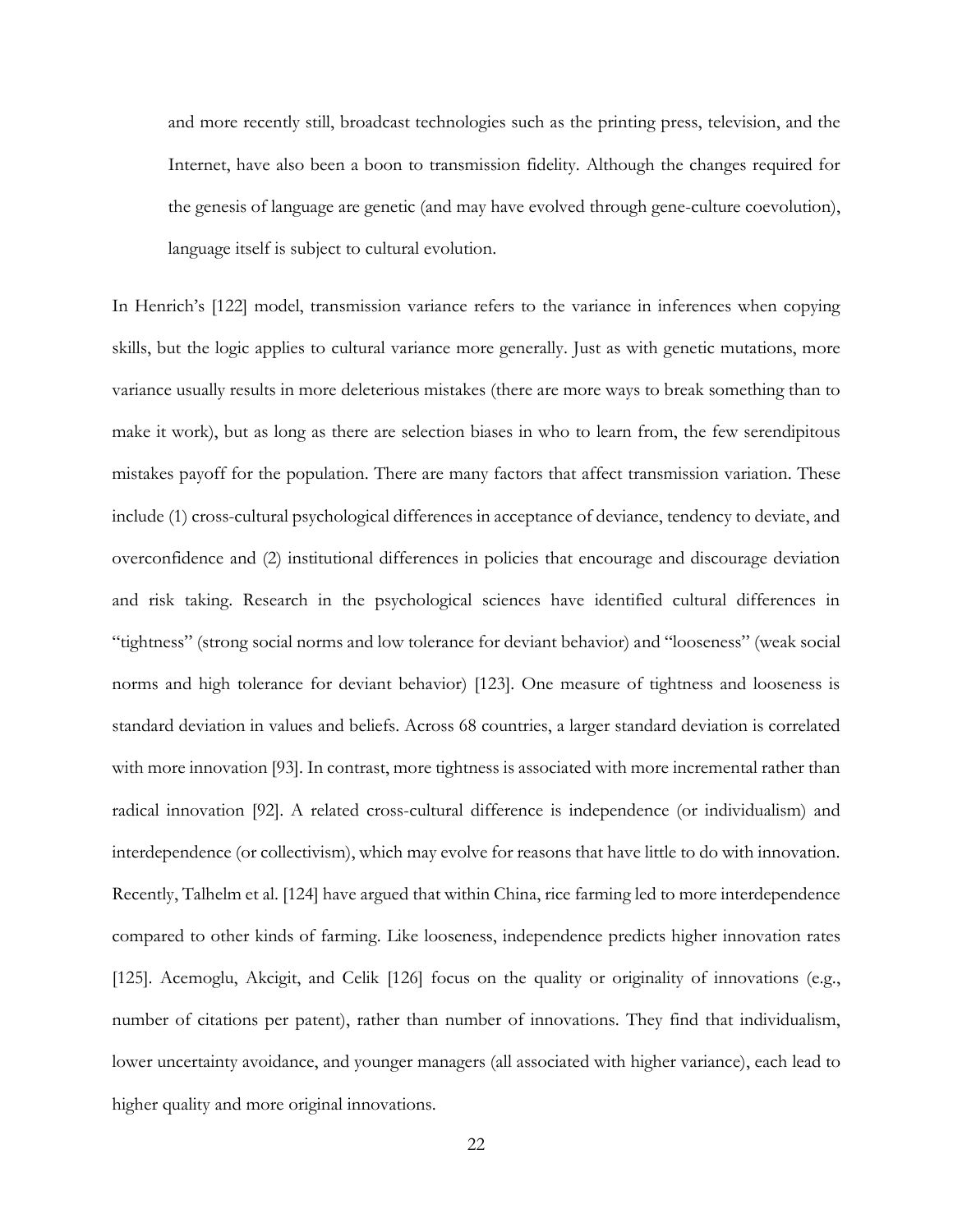Overconfidence, which varies across societies, may be another important factor since it predicts more radical departures from current practices. Overconfident people are more likely to start a business [96] and take on more ambitious projects [127]. Although most entrepreneurs fail, theoretically, if the benefits far outweigh the costs, overconfidence can benefit individuals [128]. A few successes will outweigh the many failures. However, even when this is not the case, overconfidence at a population level can benefit the group [94, 95], leading to more innovative societies more competitive in the intergroup competition of the world market [22, 129]. Societies can also affect transmission variance through policy and legislation.

The cost to benefit ratio of transmission variance is affected by economic conditions (e.g., market size) and legislation (e.g., patent laws) that reward innovations or reduce the costs of failure (e.g., bankruptcy laws, social safety nets). It is difficult to disentangle the effect of overall market size on the rate of innovation, since larger markets will tend to have higher sociality, which also increases innovation [in fact, markets may increase sociality; 130]. Acemoglu and Linn [131] analyze the effect of *potential* market size (based on US demographics) for different categories of drugs; e.g., 0-20 year old use more antibiotics, whereas those 30 and older, use more antivirals. Their analyses reveal that the number of new drugs in each category is responsive to demographic trends, suggesting that innovations (at least when firms are making decisions) respond to incentives. Patent laws are another way to increase incentives for innovation by protecting innovators. However, as we have argued, recombination and incremental improvements are critical to innovation and patents can also stifle these processes. Historical analyses of patent laws by Moser [132] and recent analyses of human gene patents by Williams [133] both suggest that patent laws may often be too strong, reducing innovation, but this does not mean no patents would lead to more innovation. Qian [134] analyzed pharmaceutical patents in 92 countries from 1978 to 2002 using a matched sample technique. Her analyses suggest that there may be an optimal level of protection, after which innovation is stifled. Thus the collective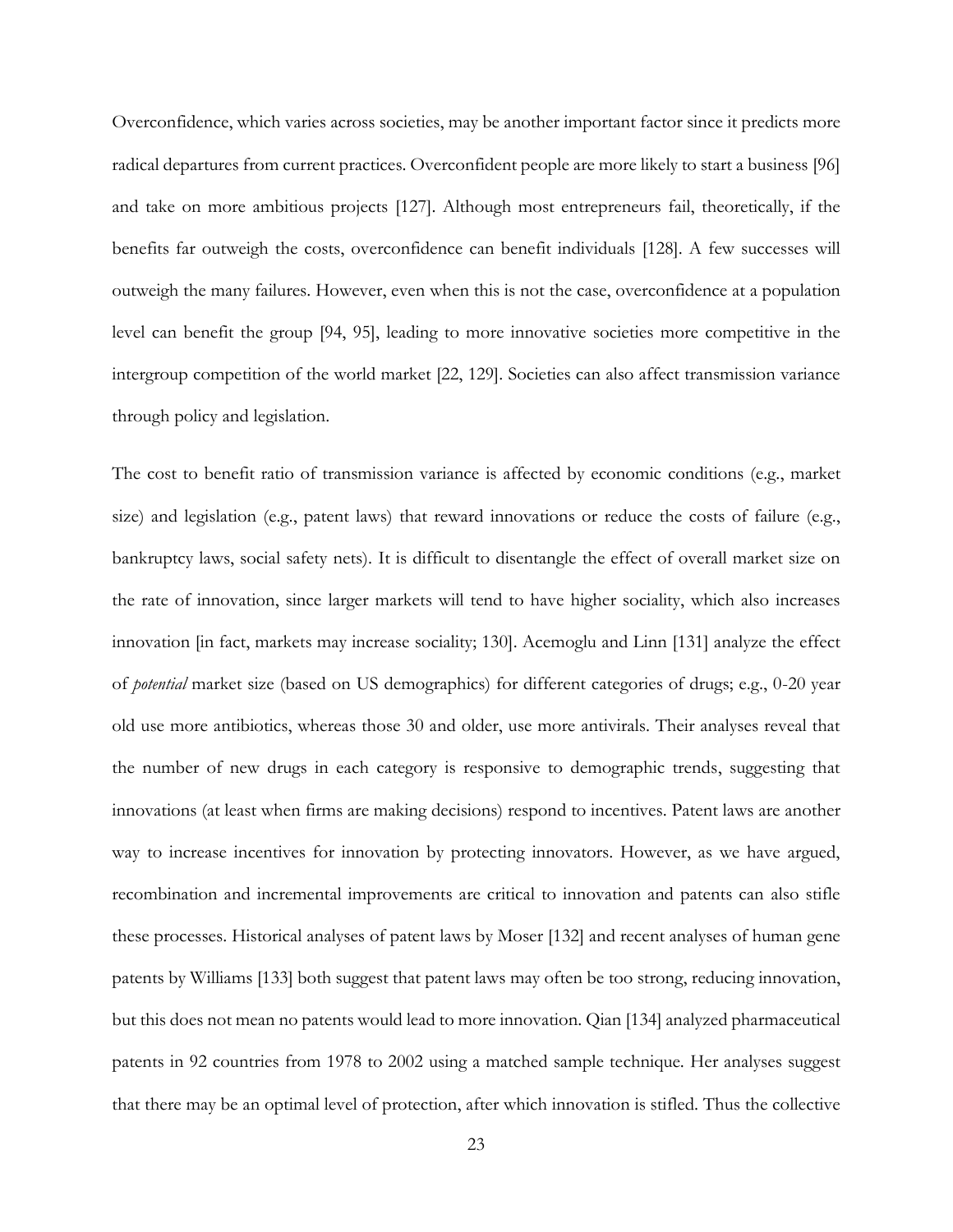brain perspective and empirical analyses both suggest that successful patent law is a delicate balance between rewarding innovations without stifling new innovations which incrementally build or recombine other innovations.

On the other end, reducing the costs of failure by creating a safety net can influence innovation via multiple channels, including by allowing individuals to invest in broader social ties (expanding the collective brain) over kin ties and by increasing entrepreneurship directly. This relationship is supported by analyses of England's Old Poor Law [135], more forgiving bankruptcy laws across 15 countries [136], unemployment insurance in France [137], and in the United States, the introduction of food stamps [138], health insurance for children [139] and access to health insurance unbundled from employment [140], all of which increased entrepreneurship. Of course, there's an optimal amount of social insurance vis-à-vis innovation, since increased funding of such programs can increase tax burdens—some data suggests that higher corporate taxes can lead to lower entrepreneurship [141, 142].

Although we have discussed sociality, transmission fidelity, and transmission variance separately, they are related and changes to one factor can affect the others. For example, sociality may have little effect if a task is too simple and therefore, transmission fidelity is very high [33]. Similarly, theoretical and experimental research with social network structures [143-146] suggests that too much interconnectivity can decrease variance. The trade-off is between interconnectivity increasing the probability of useful recombinations in the incredibly high dimensional space of cultural combinations and the reductions in variance caused by our selective biases applying to large portions of the population. These results and the collective brain perspective suggest an optimal amount of interconnectivity. However, since real societal networks are far less dense than laboratory networks and we're a long way from a completely connected network, human society will probably continue to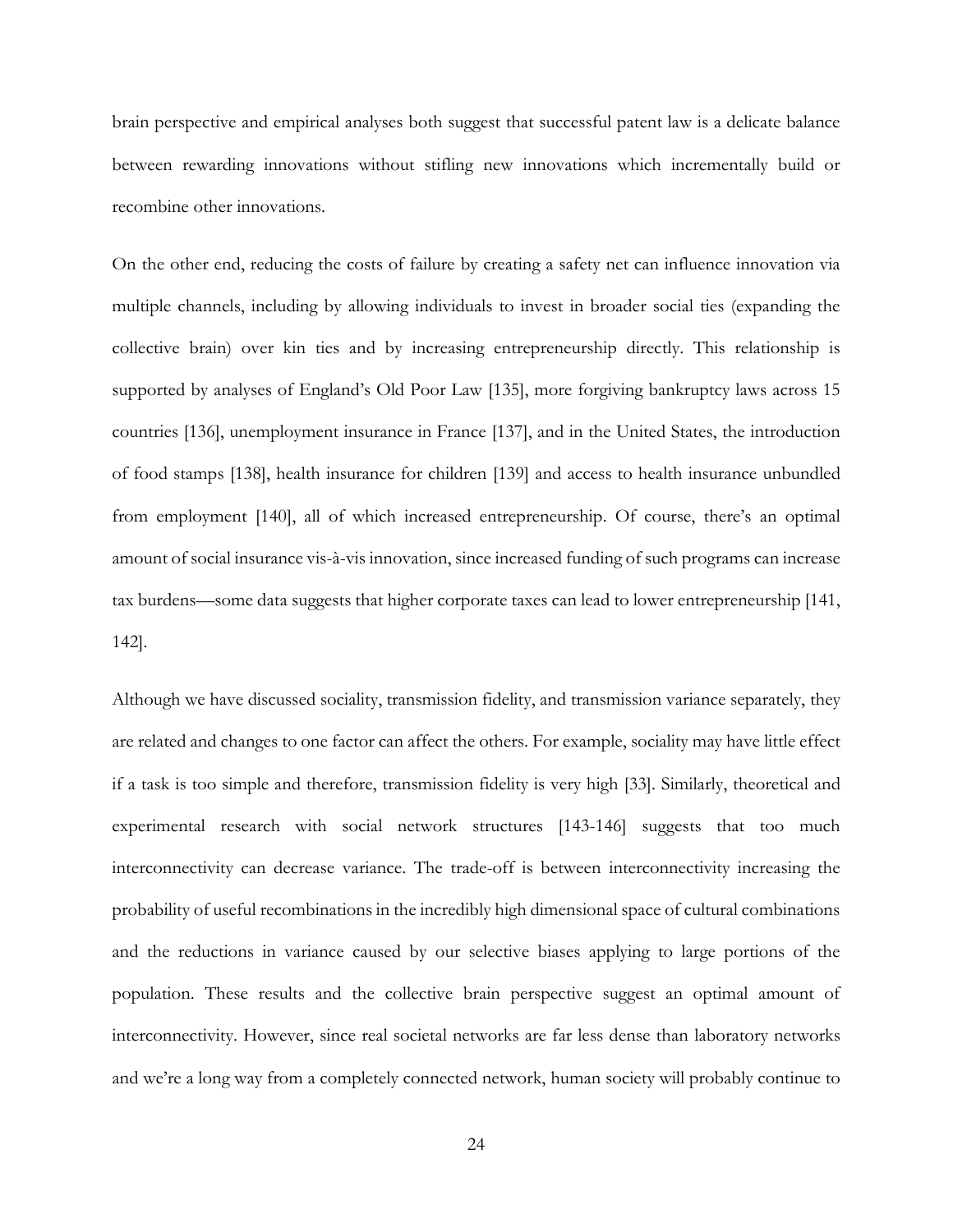benefit from increases in interconnectivity (we're still on the positive slope). Moreover, variance is introduced by other factors, such as mistakes in transmission and individual differences in social learning and conformist biases (e.g., higher IQ individuals may be less conformist [66]). Finally, the same principles that lead to larger populations possessing more complex technologies [e.g., 30] can also shape and hone the mechanisms of cultural transmission, such as pedagogy and language.

Various formal models have shown how cultural evolution may grow, hone, and optimize languages in a manner analogous to how cultural evolution shapes toolkits [36, 48, 49, 147, 148]. But unlike most tools, changes in languages can dramatically improve the efficiency of collective brains, just as myelination can make neural pathways more efficient over ontogeny. There are many ways that cultural evolution can optimize or make languages more useful. These include larger vocabularies [149, 150], bigger phonemic inventories, more grammatical tools [12], and more learnable syntactic morphologies [151]. Paralleling the relationship between population and toolkit size [30, 48], Bromham, et al.'s [150] analysis of Polynesian languages reveals that as populations grow larger, they are more likely to gain new words and less likely to lose existing words. Indeed, the average American has a vocabulary approximately an order of magnitude larger than their counterpart in a small-scale society [149]. In the laboratory, just as manufacturing steps become more efficient in technological transmission experiments [120], artificial language transmission experiments reveal that over generations, these languages structurally change to become more learnable [152]. Paralleling this in the real world, Lupyan and Dale [151] show that languages with more speakers have an inflectional morphology more easily learned by adults (perhaps due to a greater number of adult second language speakers). However, increased learnability doesn't necessarily imply more efficient information transmission. Here, we push this line of thinking even farther to examine whether languages with larger speech communities have greater communicative efficiency.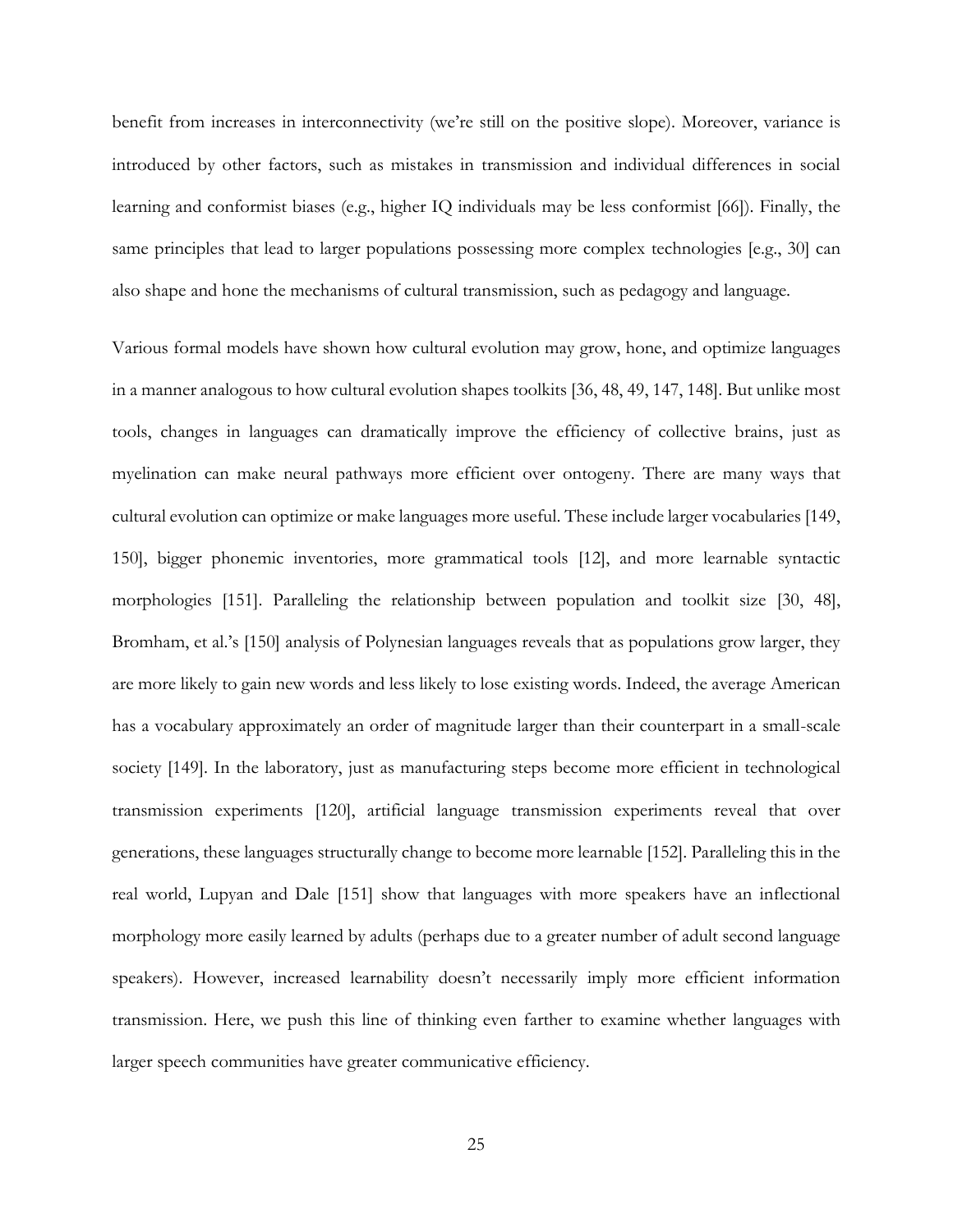One way in which languages can more efficiently transmit information is by optimizing word length by information content. That is, by shrinking words with less information and thereby increasing the correlation between word length and information content, the rate of information per unit time is more constant, resulting in "smoother" communication. Piantadosi, Tilly, and Gibson [153] test this hypothesis using Google's datasets of the 25,000 most frequently used strings for each of 11 European languages, calculating the information content for every word. Intuitively, information can be thought of as predictability, in this case the degree to which the word can be predicted based on the preceding context [154]. For example, in the sentence "It is raining so I should carry my \_\_\_\_", "umbrella" has far less information than "shotgun" since you could predict "umbrella" on the basis of the preceding words. Formally, Piantadosi et al. [153] estimate the average information content of a word  $W = w$ in context  $C = c$  using:

$$
-\frac{1}{N}\sum_{i=1}^N \log P(W = w|C = c_i)
$$

where  $c_i$  is the *i*th occurrence of *w* and *N* is the frequency of *w* in the corpus. The context is operationalized using the N-gram model, in this case the 3 preceding words before  $w$ . Word length is defined as number of letters, which is highly correlated with both phonetic length and the time it takes to say the word. Piantadosi et al. [153] show that word length is strongly negatively correlated with information content—words with less information tend to be shorter, but that languages vary in the strength of this correlation. Here, we use those correlations to test if cultural evolution is shaping language as it does other cultural elements. We test if the word length-information correlation (the positive value of which we refer to as the degree of optimization) is stronger in languages with more speakers.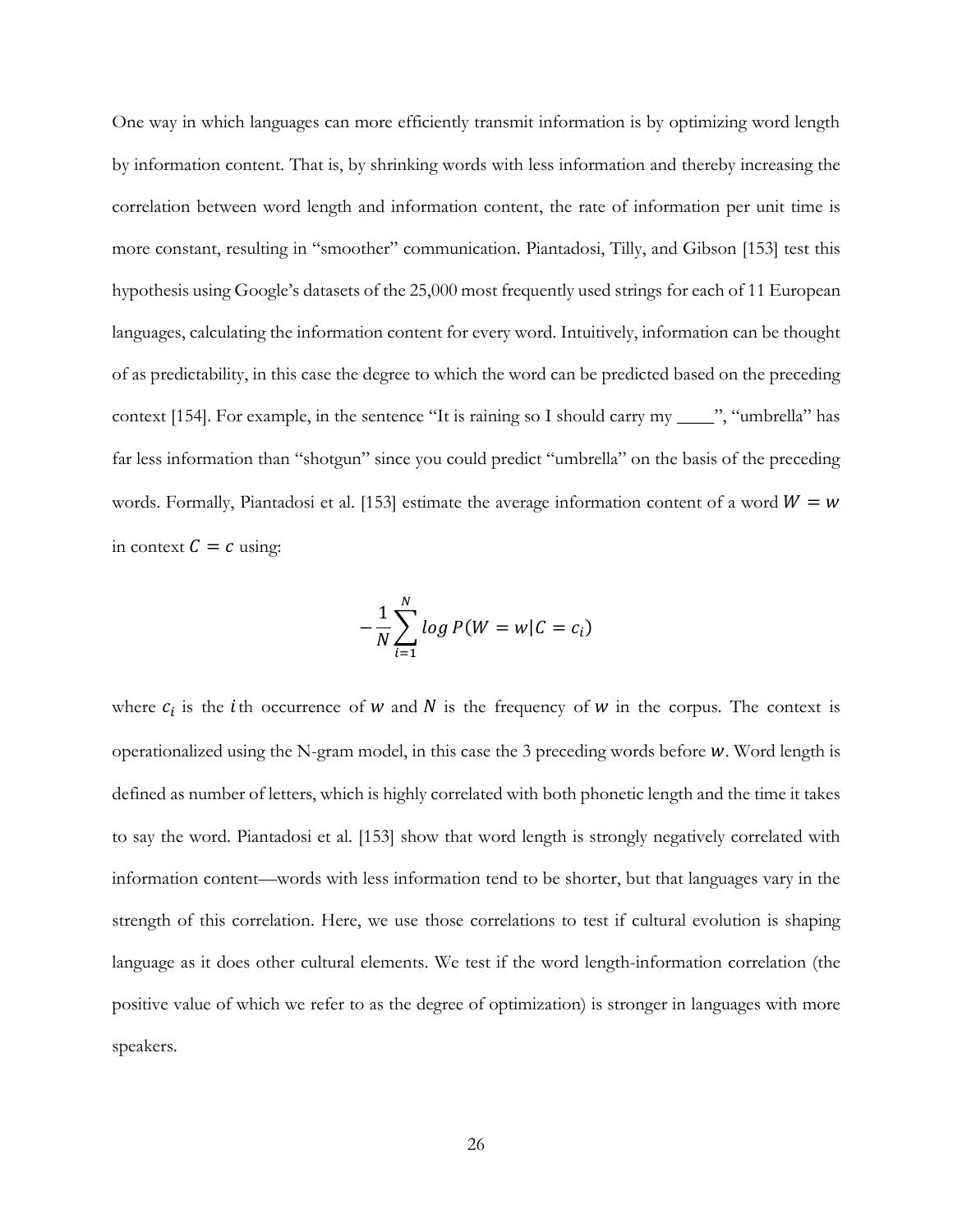The correlation between the log of number of speakers<sup>3</sup> (data from Ethnologue [155]) and the degree of optimization [153] is substantial:  $r = 0.83$ ,  $p = 0.002$ , with a 95% confidence interval (bootstrapped) ranging from  $r = 0.57$  to  $r = 0.95$ . Of course, these languages are related and therefore not statistically independent. To control for linguistic relatedness, we use the Indo-European language tree [from 156] to calculate independent contrasts for the log of number of speakers and degree of optimization using the *pic* function in the R package *ape* [157]*.* We then fit a linear model using these contrasts (leaving out the intercept term). The correlation between contrasts is  $r = 0.77$ ,  $p = 0.005$ , with a 95% confidence interval (bootstrapped) ranging from  $r = 0.50$  to  $r = 0.91$ . These results are consistent with a collective brain hypothesis, though we emphasize that much more extensive investigation is necessary.

One potential alternative explanation for this relationship might be that optimization is somehow driven by number of adult second language speakers or some other feature of contact with other languages. However, unlike learnability [151], it's not obvious how adult second language speakers could shorten words with less information. To the best of our knowledge, the number of second language speakers is only available for 4 of the 11 languages analyzed by Piantadosi et al. [153], so we are unable to eliminate this as a possible explanation.

 $\overline{a}$ 

<sup>&</sup>lt;sup>3</sup> The analytic relationship in Henrich [48] specifies a logarithmic relationship, so we use the log of number of speakers. A linear fit would imply a problem with the model. All data and code is available on MM's website.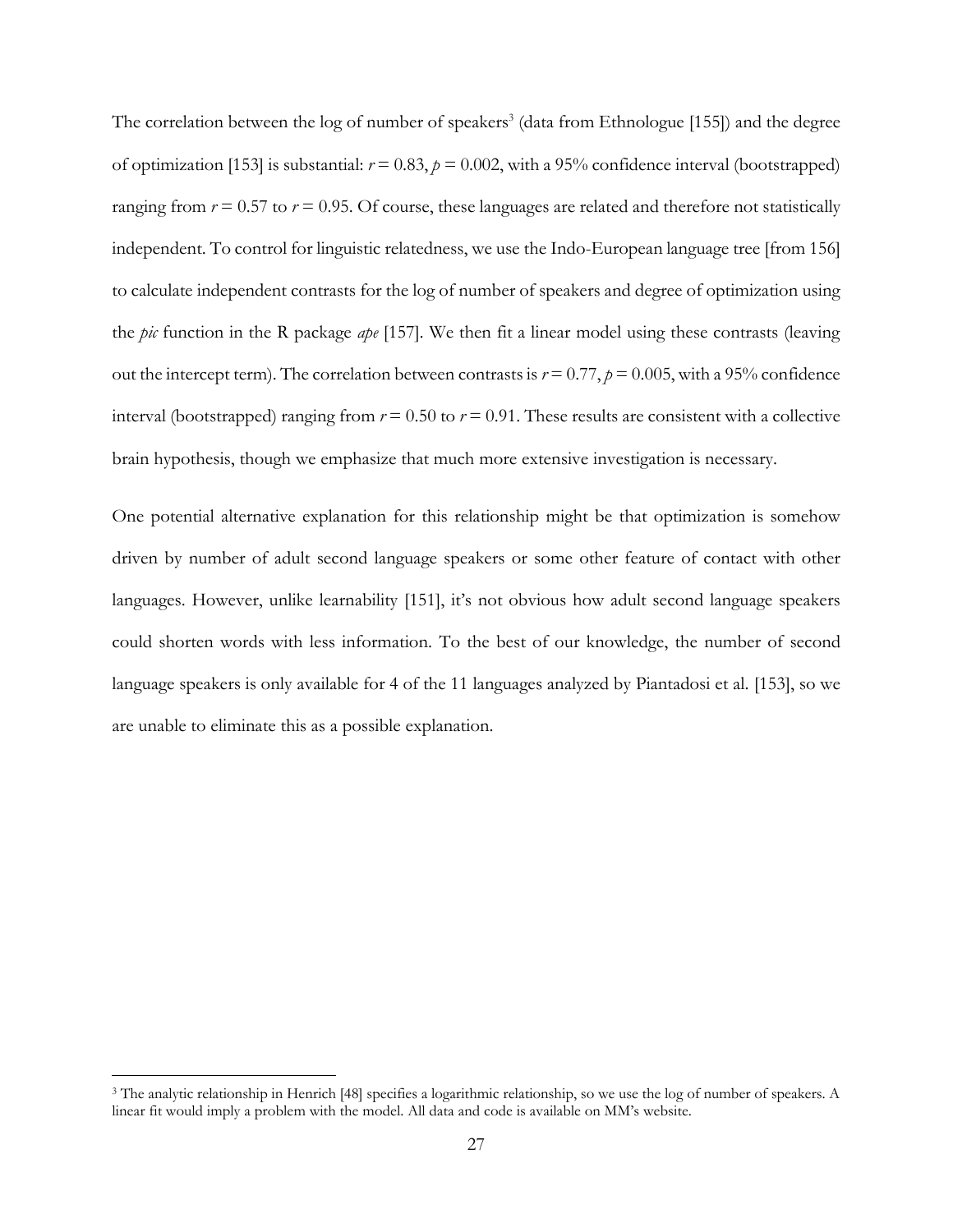

**Figure 3. Relationship between the number of speakers of a language and the degree to which word lengths have been optimized for communication. The horizontal axis is a log scale. The vertical axis is the correlation between the information content of words and their written length made positive for easier interpretation.**

In addition to language, cultural evolution may also be tuning the structures of the collective brain and the factors that affect sociality, transmission fidelity, and transmission variance. This tuning may offset a problem Mesoudi [158] discusses, whereby as cultural complexity increases, it is more difficult for each generation to acquire the growing and more complex body of adaptive knowledge. Consistent with this tuning, large-scale societies, with more complex technologies, engage in more teaching than small-scale societies [119, 159], thereby increasing transmission fidelity as cultural complexity increases. There is also some evidence for increases in division of labor (increased specialization), with more international trade and more domestic outsourcing of tasks (i.e., less vertical integration of all aspects of a business) [160, 161]. And despite these increases in pedagogy and specialization, our "extended juvenile period" has become further extended with delayed age of first child [162] and longer formal education [163]. Finally, American adults continue to expand their vocabularies across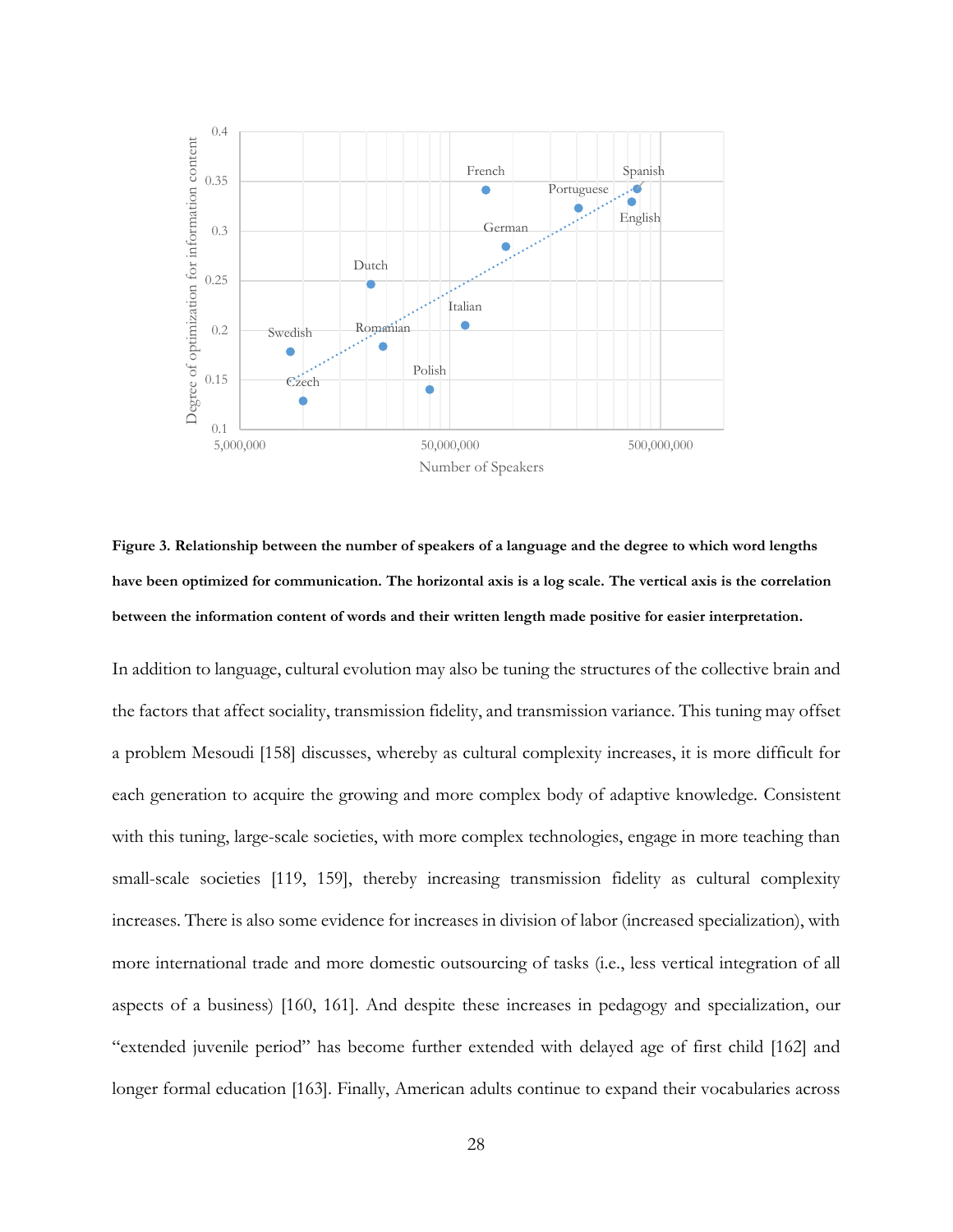their adult lives, which has expanded the difference in the verbal IQs between adolescents and their parents relative to prior generations, where vocabularies expanded little after the mid-twenties.

In summary, sociality, transmission fidelity, and transmission variance varies across populations and are subject to cultural evolution along a variety of dimensions. Over time, higher intergroup competition may favor institutions, such as social safety nets, that generate innovations. These factors affect the many ways in which innovations arise, such as exposure to more ideas (via cultural models prior to mass communication technologies), mistakes in transmission, and serendipity through fiddling around. If these processes are the primary mechanisms through which innovations arise, it would help explain the prevalence of Newton-Liebniz and Darwin-Wallace type controversies. Yet, in a population of millions, it was only Newton and Liebniz who discovered calculus, only Darwin and Wallace who developed the theory of evolution by natural selection, only a handful of people who actually invented each technology. Does the collective brain really relegate the specific innovator to a fungible node at a nexus in the social network? Do cognitive abilities, like IQ or executive function, really play no part?

## THE COLLECTIVE BRAIN FUELS THE CULTURAL BRAIN

As we have discussed, innovations occur at the nexus where ideas meet. Thus more innovations should occur in larger, more interconnected collective brains [30, 116, 117] and among individuals with access to more and diverse information [111]. But what about differences between cultural brains? Surely people differ in cognitive abilities and proclivities that affect their ability to innovate? Is the idea of innovation driven by big thinking geniuses truly untenable? In this section, we argue that collective brains make their constituent cultural brains more cognitively skilled in surviving in the local environment and better able to solve novel problems, using a larger repertoire of accumulated abilities. Intelligence is often assumed to underlie creativity and innovation both between individuals [164] and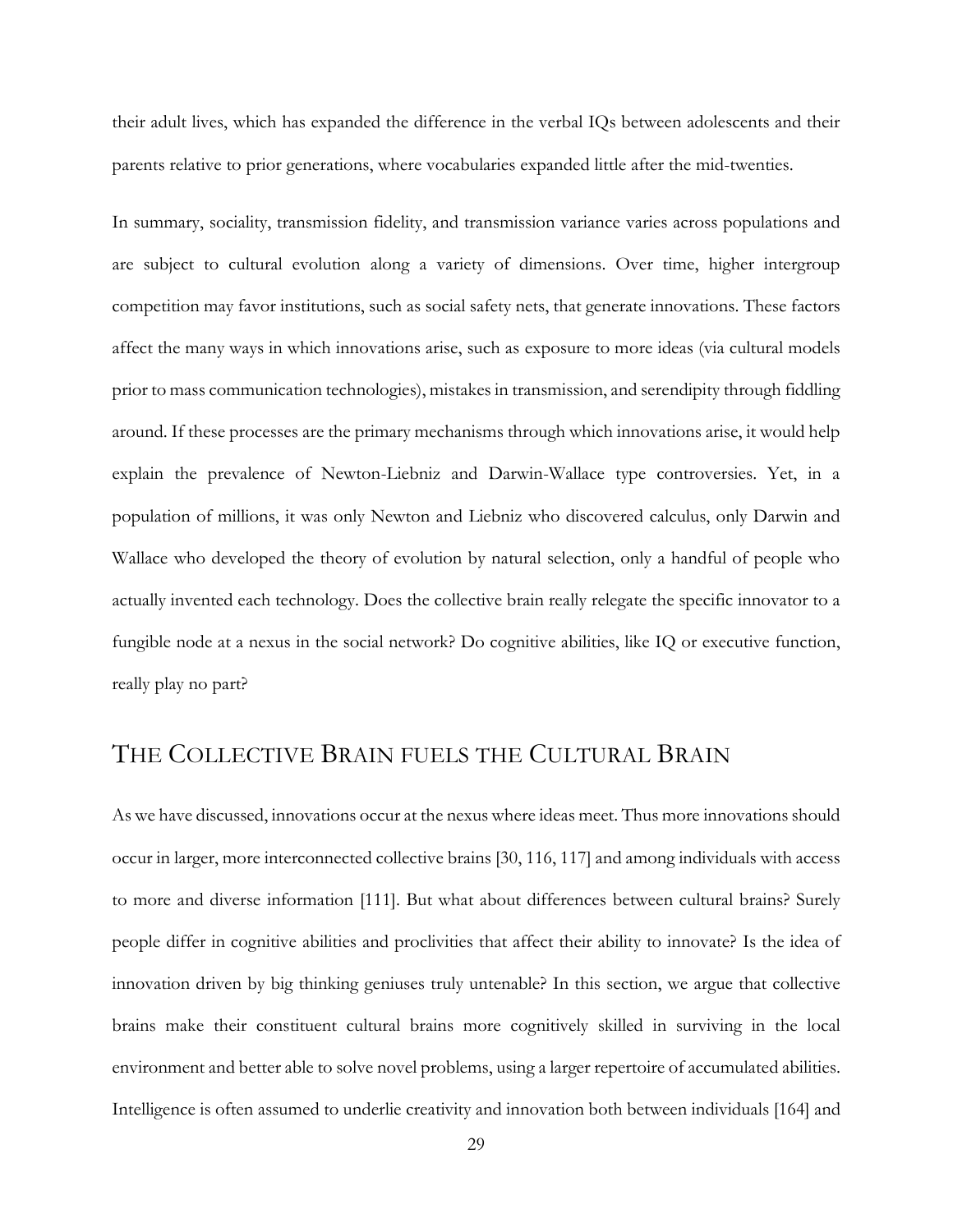between populations [165-168]. While in principle intelligence may increase transmission fidelity, intelligence (as measured by IQ) is only weakly correlated with innovativeness (as measured by creativity),  $r = 0.20$ , and is at best a necessary, but not sufficient condition for creativity [164]. Based on the arguments outlined in the previous section, we should expect that the collective brain can make cultural brains smarter through a combination of exposure to more ideas (sociality), better learning (transmission fidelity), and willingness to deviate (transmission variance). Of these 3 factors, exposure to more ideas is a necessary condition, since higher fidelity by itself would be associated only with incremental improvements and increased transmission variance by itself would be associated with more ideas, most of which would be bad. Consistent with this, multicultural individuals show more creativity [111], as do individuals with higher openness to new experience (but not the other Big 5 personality traits) [169]. Openness consistently predicted several measures of creativity, effect sizes ranging from  $\beta$  = 0.25 to  $\beta$  = 0.66, except math-science creativity, which may require more domain knowledge. Nevertheless, to illustrate our point about specialized psychological abilities, we'll address the common assumption that IQ leads to innovative ideas<sup>4</sup> by showing how the collective brain can increase the IQ of cultural brains.

In a recent review of the intelligence literature, Nisbett et al. [171] suggest that there are still many unknowns and much controversy surrounding IQ data, let alone its interpretation. Based on their review, but avoiding interpretations and explanations, we have compiled a list of what seems probable given the current state of research. Note that, by "IQ", we mean what IQ tests measure.

1. IQ is a good predictor of school and work performance, at least in WEIRD societies.

 $\overline{a}$ 

<sup>4</sup> Physicist Stephen Hawking famously replied to an interview question "What is your IQ?" with "I have no idea. People who boast about their IQ are losers" [170].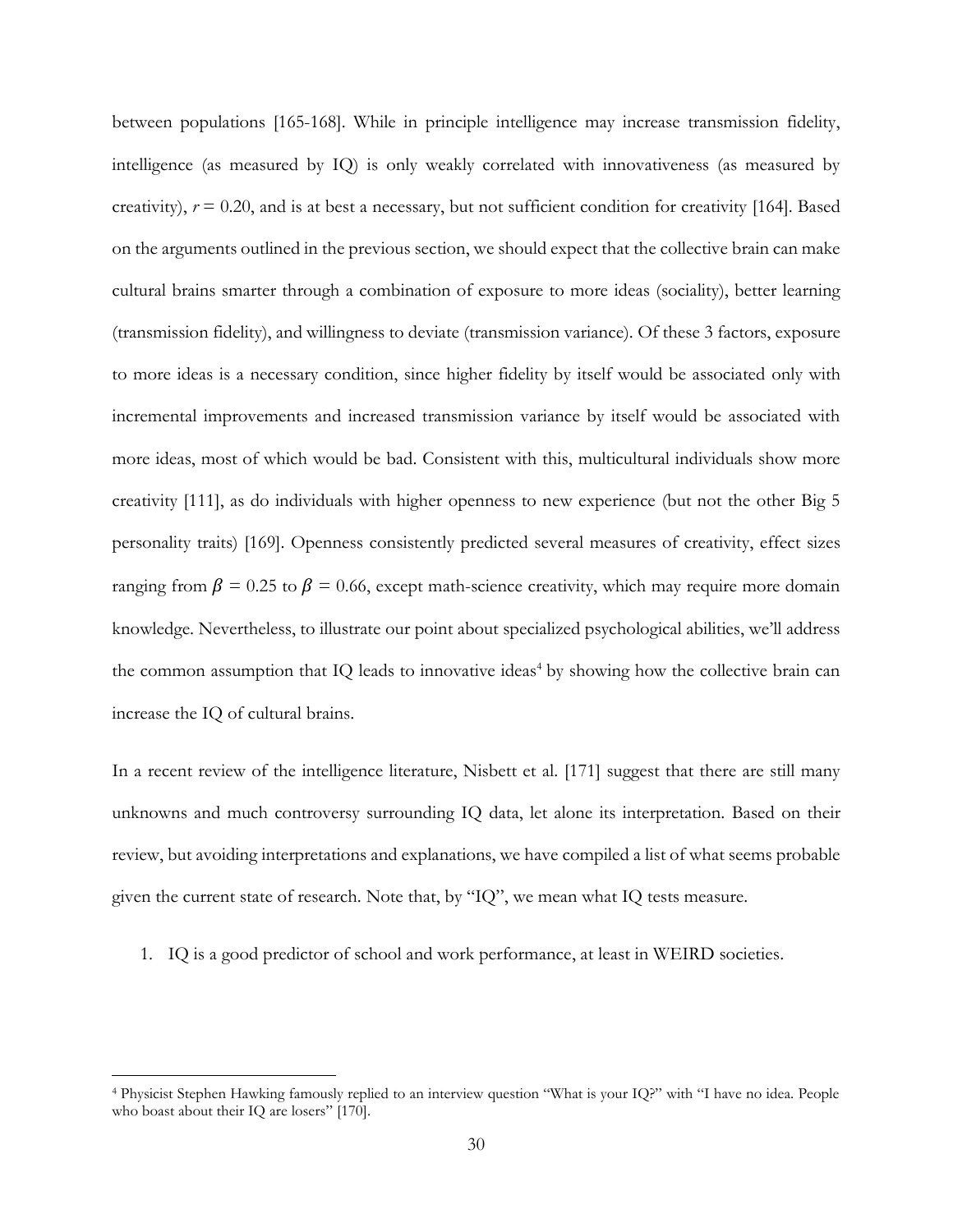- 2. IQ differs in predictive power and is the least predictive of performance on tasks that demand low cognitive skill [jobs were classified based on "information processing", see 172].
- 3. IQ may be separable into crystallized and fluid intelligence. Crystalized intelligence refers to knowledge that is drawn on to solve problems and fluid intelligence refers to an ability to solve novel problems and to learn.
- 4. IQ appears to be heritable, but heritability scores may be weaker for low SES.
- 5. Educational interventions can improve IQ, including fluid intelligence, which is affected by interventions, such as memory training.
- 6. IQ test scores have been dramatically increasing over time (Flynn effect) and this is largest for nations that have recently modernized. Large gains have been measured on the Raven's test, a test that has been argued to be "culture-free" and a good measure of fluid intelligence.
- 7. IQ is lower among those who marry among closer kin or co-ethnics. More recently, genomic data suggests the corollary; higher heterosis predicts higher general cognitive ability [173].
- 8. IQ differences have neural correlates.
- 9. Sexes differ in IQ performance, including on subscales.
- 10. Populations and ethnicities differ on IQ performance.

An understanding of cultural and collective brains allows us to make sense of these otherwise puzzling findings. Before we address each point, here is the broader, currently controversial claim: For a species so dependent on accumulated knowledge, not only is the idea of a "culture-free" IQ *test* meaningless, but so too is the idea of "culture-free" *IQ* [174]. Our smarts are substantially culturally acquired in ways that alter both our brains and biology, and cannot be measured independent of culture.

We argue that IQ is predictive of performance at school and work in WEIRD societies, because IQ measures the abilities that are useful at school and work in these societies. Culture runs deep and not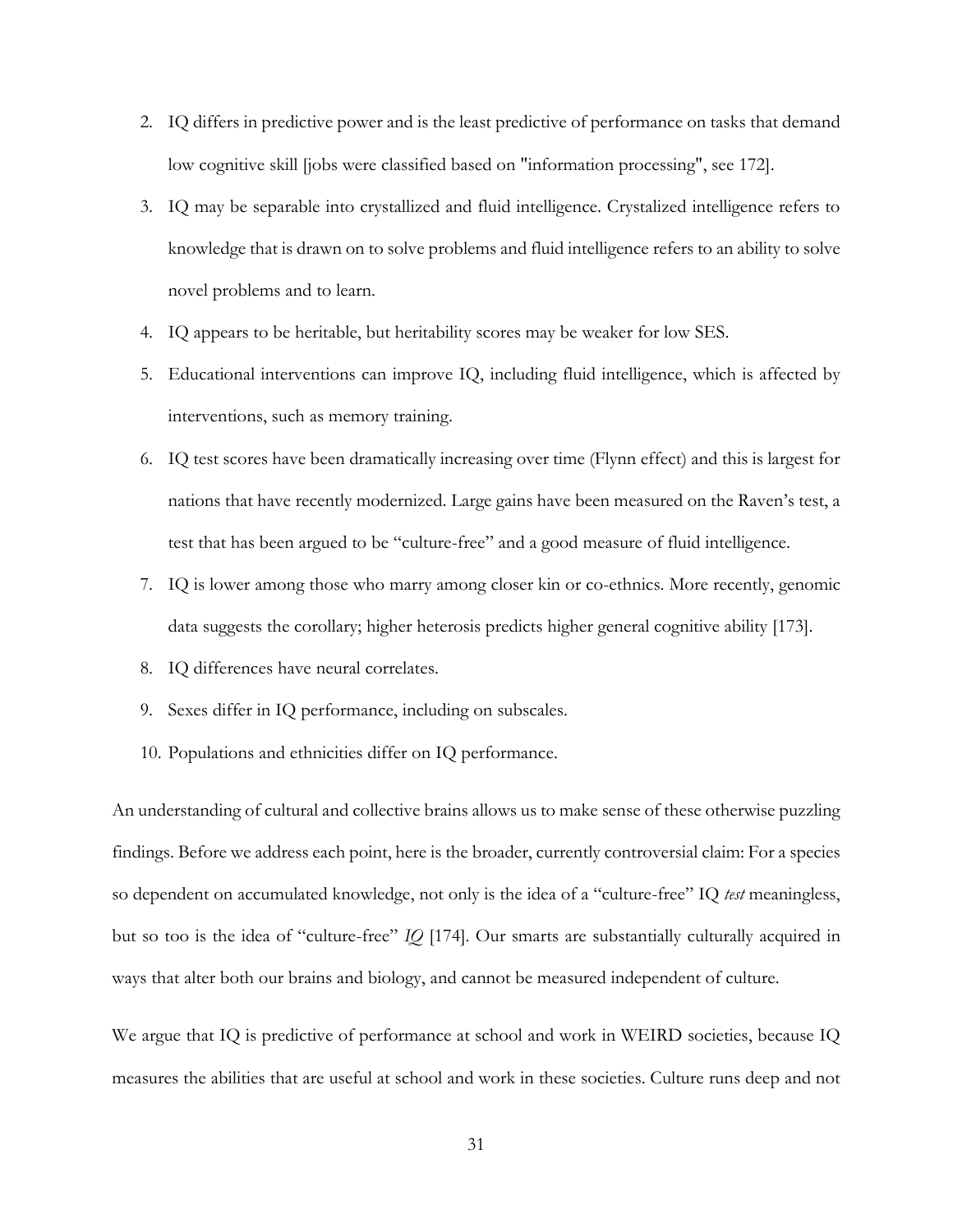only are obvious measures of cultural competence (e.g., verbal ability) a measure of culturally acquired abilities, but so too are less obvious measures, such as Raven's test. More thorough analyses are required to fully justify this perspective. Here we hope to inspire future work by laying out what this perspective implies for IQ alongside the evidence that does exist. The difference between crystalized and fluid intelligence is the difference between explicit knowledge and implicit styles of thinking, both of which vary across societies [175]. We will expand on this in the next section. For this reason, crystalized measures are more predictive of school performance than are fluid measures [176] and IQ is a weaker predictor of performance for jobs that do not require the skills measured by IQ tests. Moreover, we would predict that IQ tests would be less predictive of performance in locally valued domains in non-industrialized settings, such as many small-scale societies.

IQ measures appear to be heritable, but among lower SES, heritability is lower—though this finding is inconsistent. The collective brain would predict that IQ is most consistent from generation to generation when children have a similar probability of acquiring as much adaptive knowledge as their parents. This is highly variable, but most stable among those with high SES. In contrast, there is more variability (and therefore more potential predictors) among those with low SES. If exposure to knowledge affects IQ, then this is not surprising. Nor is it surprising that deliberate attempts to transmit information (formal education) improve IQ, as do deliberate attempts to improve thinking itself (such as memory techniques). These effects can be large.

Brinch and Galloway [177] measured the effect on IQ of a Norwegian education reform that increased compulsory schooling from 7 to 9 years. Their analyses of this natural experiment estimated an increase of 3.7 IQ points per additional year of education. Since this change only affected adolescent education, it is likely underestimating the overall effect of education on IQ. In another potential natural experiment, Davis [178] tested the IQ of the Tsimane, an indigenous forager-horticulturalist group in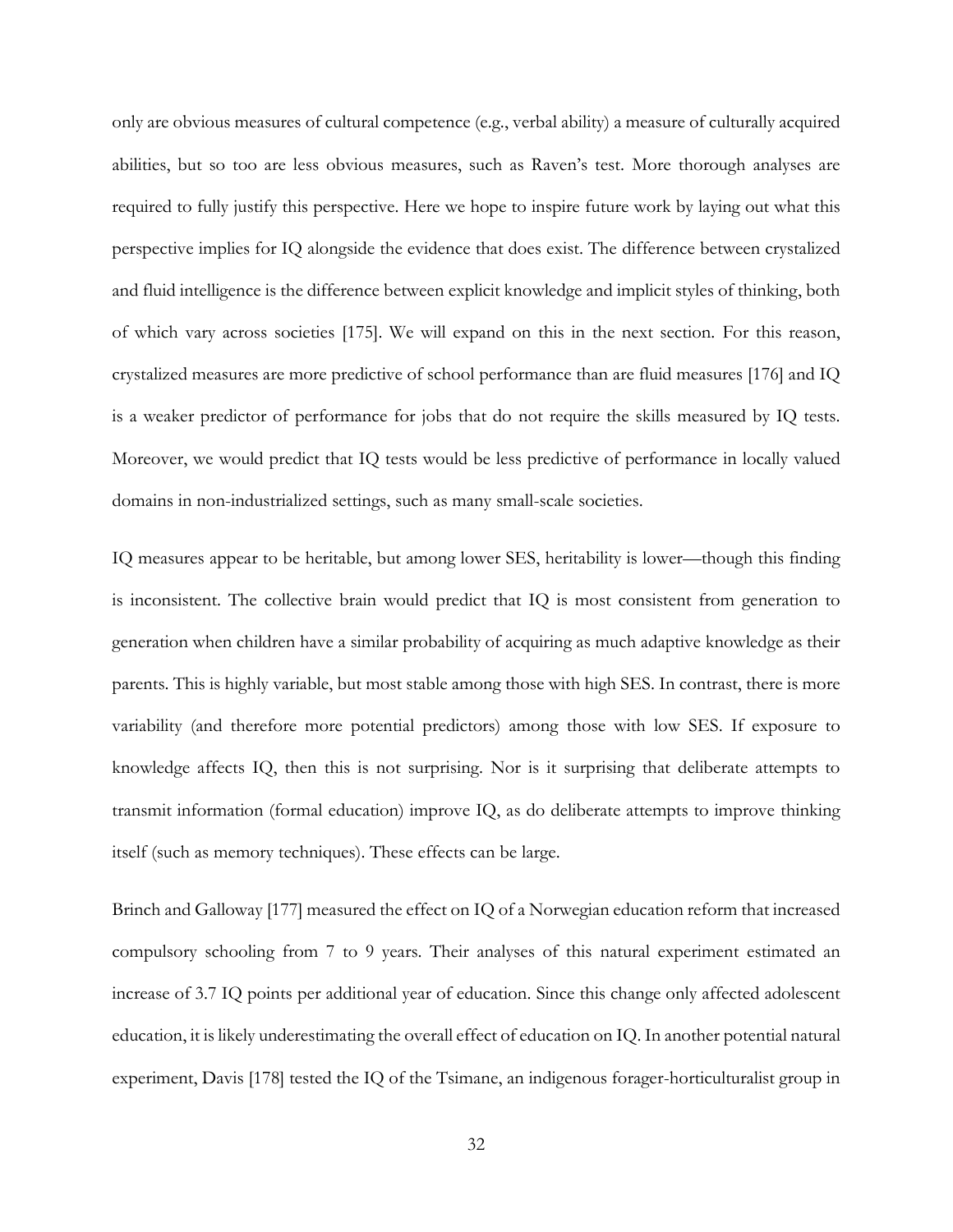Bolivia. Some villages had formal schooling and others did not. Children and adolescents with access to schooling showed a strong linear effect of age on IQ score ( $R^2 = 0.519$ ), compared to no effect of age in those with no access to schooling ( $R^2 = .008$ ). These results suggest that IQ increases with age not because of maturation, but because of the influences of a particular WEIRD cultural institution: formal schooling. This also suggests that through most of human history IQ did not increase with age. Moreover, it suggests a causal role of education in economic growth [see 179]. Although more evidence is needed to eliminate possible third variables, the evidence thus far is consistent with a collective brain hypothesis.

By our account, IQ is a measure of access to a population's stock of know-how, techniques, tools, tricks, and so on, that improve abilities, skills, and ways of thinking important to success in a WEIRD world. IQ tests are useful as a measure of cultural competence, which may require cultural learning (and there may be differences in this), but not as a universal test of "intelligence" as a generalized abstract problem solving ability. The Flynn effect [for recent meta-analyses, see 180, 181] describes the steady increase in mean IQ since IQ tests were developed, approximately 3 points per decade. If taken at face value, the Flynn effect renders large proportions of previous generations barely functional, but by this account, the Flynn effect becomes a measure of increased mean cultural complexity. This perspective is supported by data showing that IQ differences are strongly correlated with development [182]. Put another way, national IQ averages are exactly what one would expect if IQ were a measure of development; "one possible interpretation of the results… is that national IQ is just another indicator of development." (p. 95) Understanding the collective brain gives us the tools we need to understand the variation we see in the Flynn effect. Just as with other measures of cultural complexity and language efficiency, these differences should track changes in population size,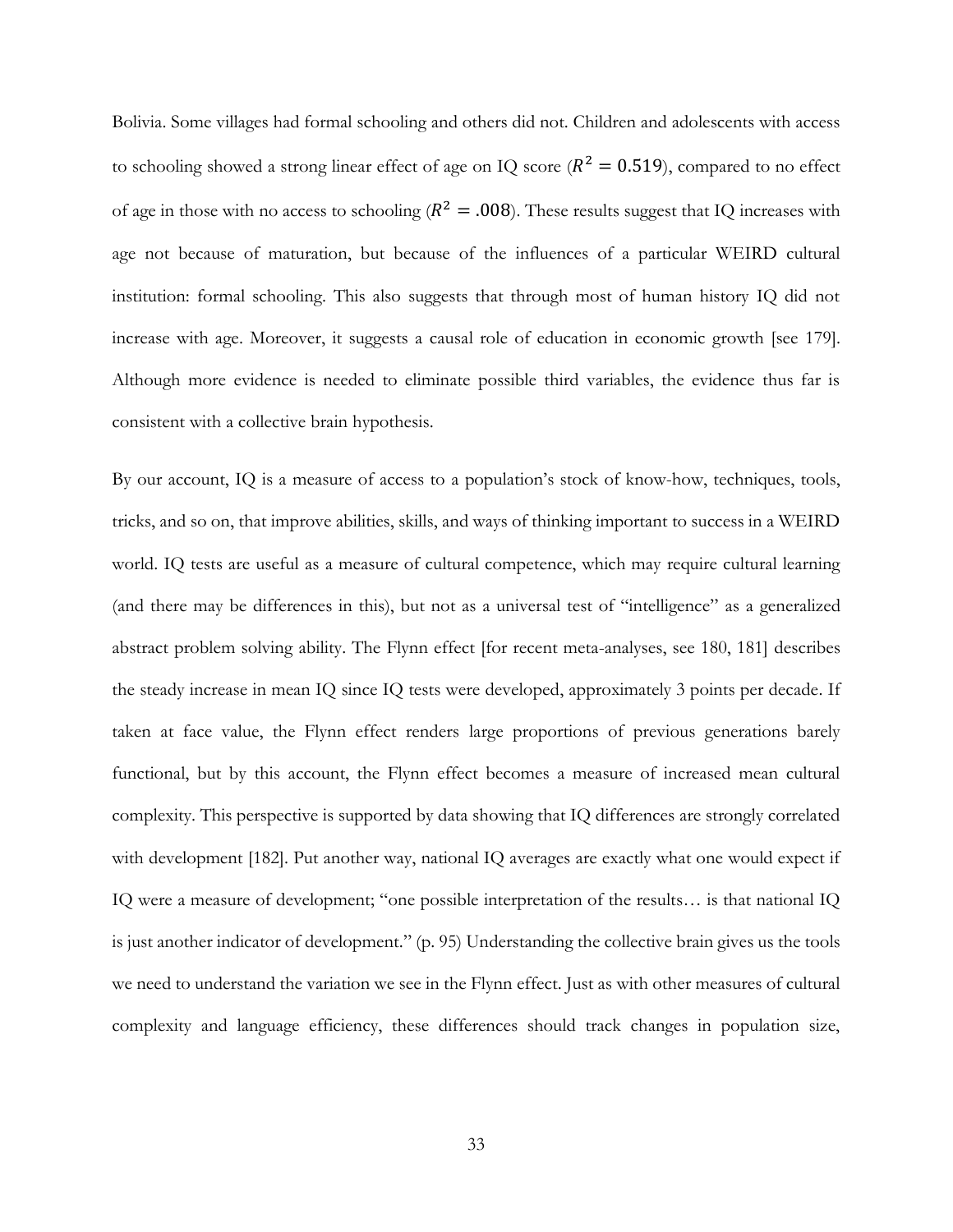interconnectivity, transmission fidelity (e.g., formal education), as well as the introduction of specific styles of thinking (e.g., analytic vs holistic).

By this account, the "anti-Flynn effect" we see among populations who marry closer kin or co-ethnics may have less to do with genetic inbreeding and more to do with the loss of knowledge and skills we see when broad, non-kin-based sociality drops [32, 122]. And by corollary, the increase we see with interethnic marriage may have less to do with heterosis ("hybrid vigor") and more to do with exposure to more distinct, previously isolated ideas—cultural recombination. That any of these IQ differences have neural correlates is no more surprising than the neural changes caused by other experiences (it would be rather disturbing if they did not have neural correlates [12]!).

These arguments are relevant to both sex and group differences. Sexes differ on IQ subscales just as they differ in the division of cultural know-how. Similarly, populations differ in IQ, also a cause of much controversy, and these differences correlate with various measures of economic and social development [165]. Although some [165-168] have argued for a causal relationship between IQ and development, the theory and evidence we have laid out so far suggest the opposite causal direction. Sociality (the size and interconnectedness of a population) leads to increased cultural complexity. Increased cultural complexity in turn smartens cultural brains by giving them access to a wider array of information, including physical, cognitive and linguistic tools, which may be recombined in new ways, generating new innovations. Some of these innovations may constrain or open new thought spaces, further raising IQ.

All of this is not to say that individual cognitive differences are unimportant to invention and innovation, only that these differences, like innovation, are an emergent property of the collective brain and that the focus on IQ, genius, and other individual differences, as the *source* of innovation have missed the broader collective brain processes that explain within-group and between-group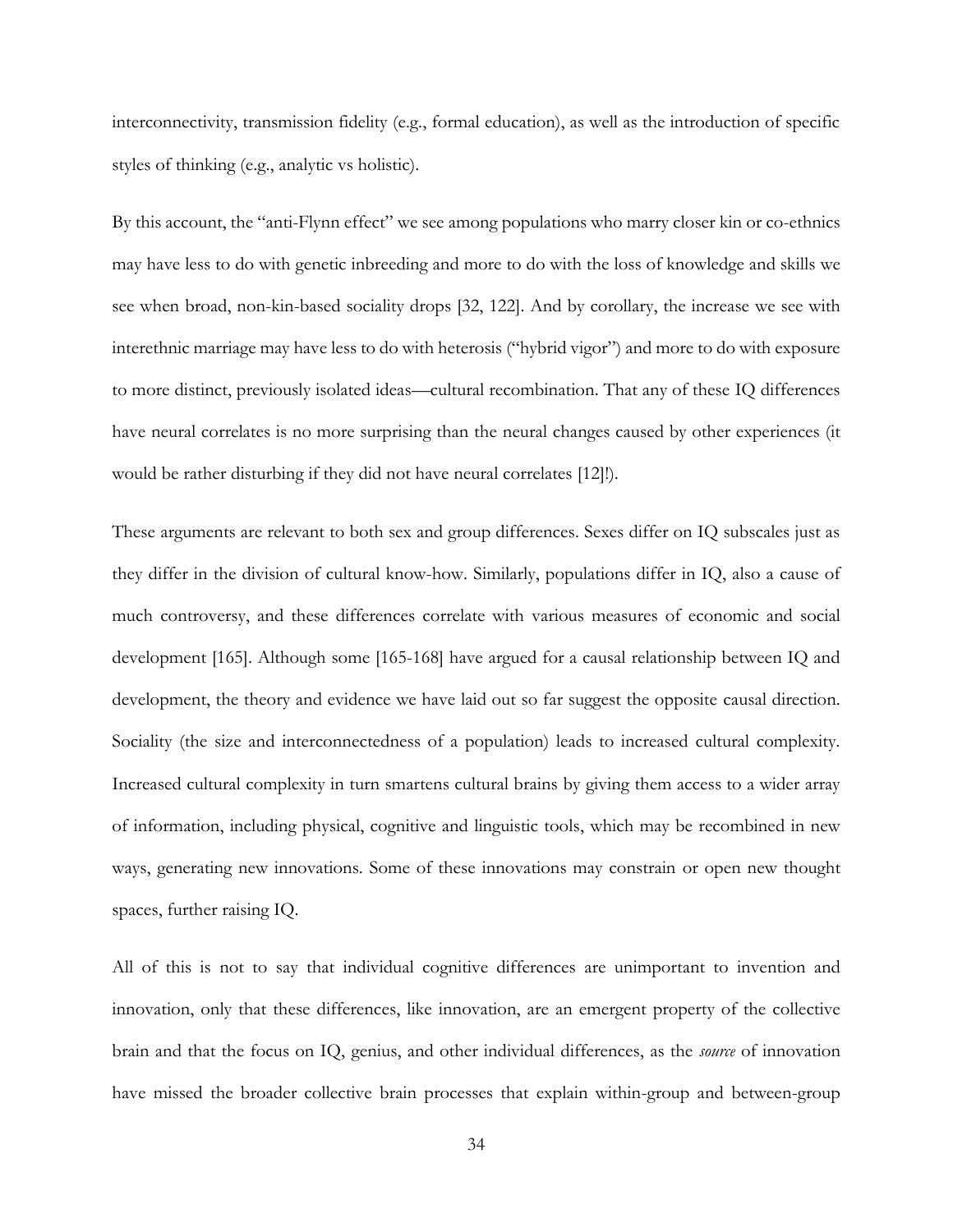differences. Within-populations, individual differences in genes, nutrition, and so on, may predict differences in cognitive ability, but these are difficult to disentangle from access to different models and access to different cultural elements. And while one could measure raw processing abilities, such as working memory and speed of thinking, on these measures chimpanzees can beat us [e.g., 183] and these "raw" abilities may also be trained [184]. Overall, the collective brain hypothesis suggests that not only is it better to be social than have raw smarts, but smarts as they apply to success in your local environment, *require* you to be social. The broad structures of the collective brain affect the smarts of its constituent cultural brains. So too can the actual content being transmitted within the collective. In the next section, we discuss one of the most neglected aspects of cultural evolution—how culture affects culture, opening new thought spaces.

#### CULTURE AFFECTS CULTURE: CONSTRAINING AND OPENING THOUGHT SPACES

That aspects of culture ought to affect other aspects of culture is obvious and uncontroversial, at least at a population-level. For example, changes in the efficiency of language affect the rate at which information can be transmitted. Inventions such as the printing press, television, and the Internet and practices such as reading and formal education change the fidelity and reach of transmission. More controversial arguments have been put forth that institutions, such as monogamous marriage, can reduce crime rates, fertility, and gender inequality [185]. Agricultural practices, such as hoe vs plough agriculture can affect attitudes toward gender roles and female participation in the workforce, with effects persisting generations after families have given up farming [86]. What is less obvious is the ways in which cultural elements affect other cultural elements within individual brains. And less obvious still is how we might go about understanding these interactions.

Acquiring some skills and knowledge can make other skills and knowledge more obvious, natural, or easier to acquire—living in a country that drives on the left or right side of the road can affect whether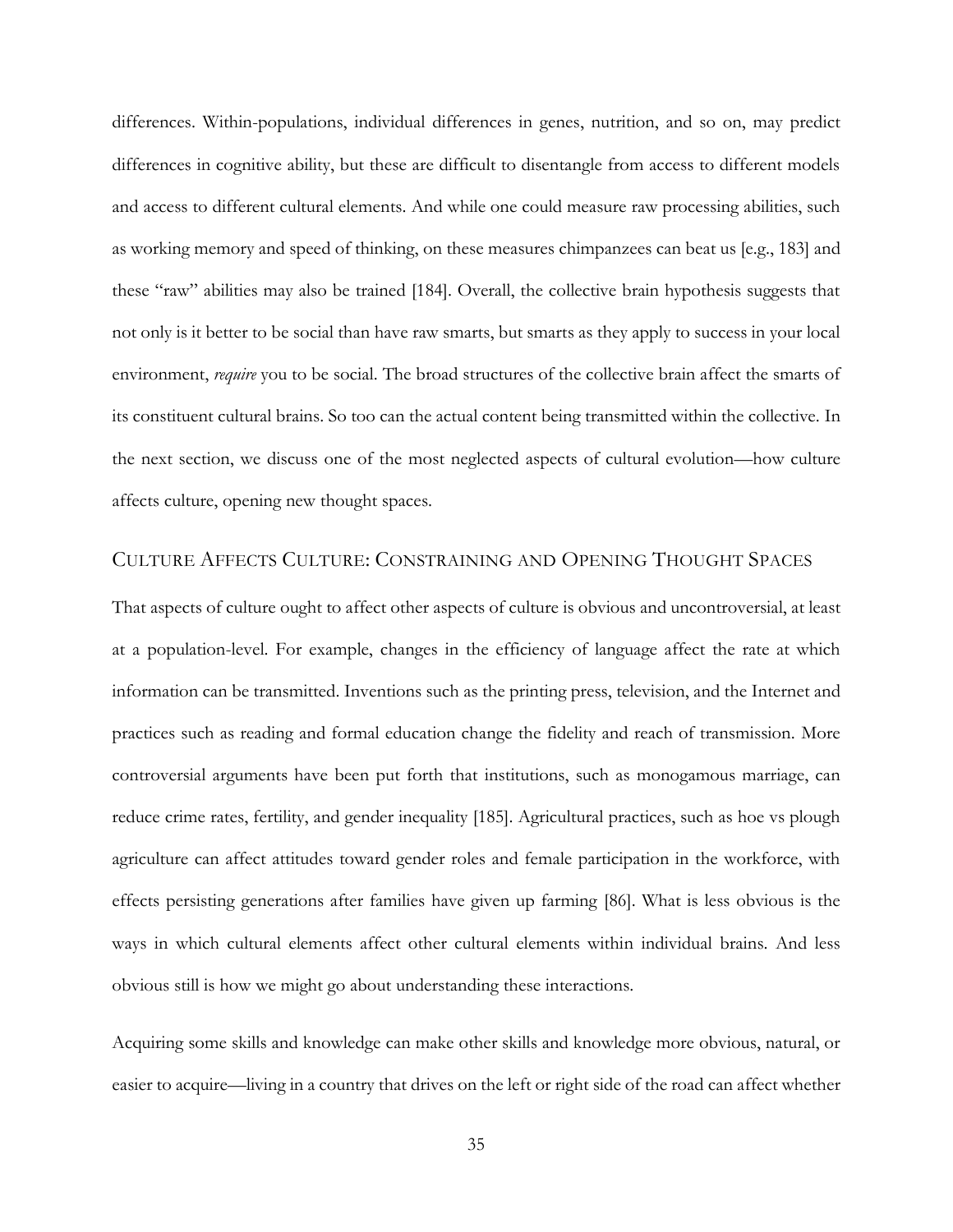it feels more natural to walk on the left or right side when passing people (leading to chaos at airports!). The importance of this can be thrown into stark relief by looking at our closest cousins. Gruber et al. [186] ran a novel honey extraction task with honey stored in logs with holes drilled in the side. Chimpanzees from communities with dipping stick technology spontaneously manufactured sticks to extract the honey. Those from communities without any dipping stick technology were unsuccessful. In a follow up study, Gruber et al. [187] tried to make it easier, leaving an already manufactured stick in the vicinity and even leaving it already placed in the hole. Even so, those from communities without the dipping stick technology ignored or even discarded the stick notwithstanding it already being placed in the hole!

Such studies of how exposure to previous ideas affect the creation of other ideas have not been performed with humans, at least not so deliberately, but in principle they are possible. These chimpanzee experiments also reveal that while exposure to previous ideas can open new thought spaces, they can also constrain thinking. If your collective brain only possesses hammers, everything looks like a hammer and all problems look like nails. But if the collective brain also has access to blades, hammers and blades may combine to open the space of axes with handles. We need not confine ourselves to hypotheticals. We can look to educational psychology to see how learning some skills improves others. Exposure to Socratic questioning improves critical thinking more generally [188], learning the method of loci (attaching items to a physical location in memory) improves performance on memory tests [189], and exposure to the history of Darwin's thought processes lead to a greater understanding of evolution [190]. These may seem obvious, but demonstrate how exposure to new techniques and ideas can affect the acquisition of other techniques and ideas. In other cases, the links between elements of culture are not so direct. Cross-cultural differences in analytic vs holistic thinking [191] have been argued to have implications for various other values, beliefs, and behaviors from the evaluation of brands [192] to the construction of built environments [193].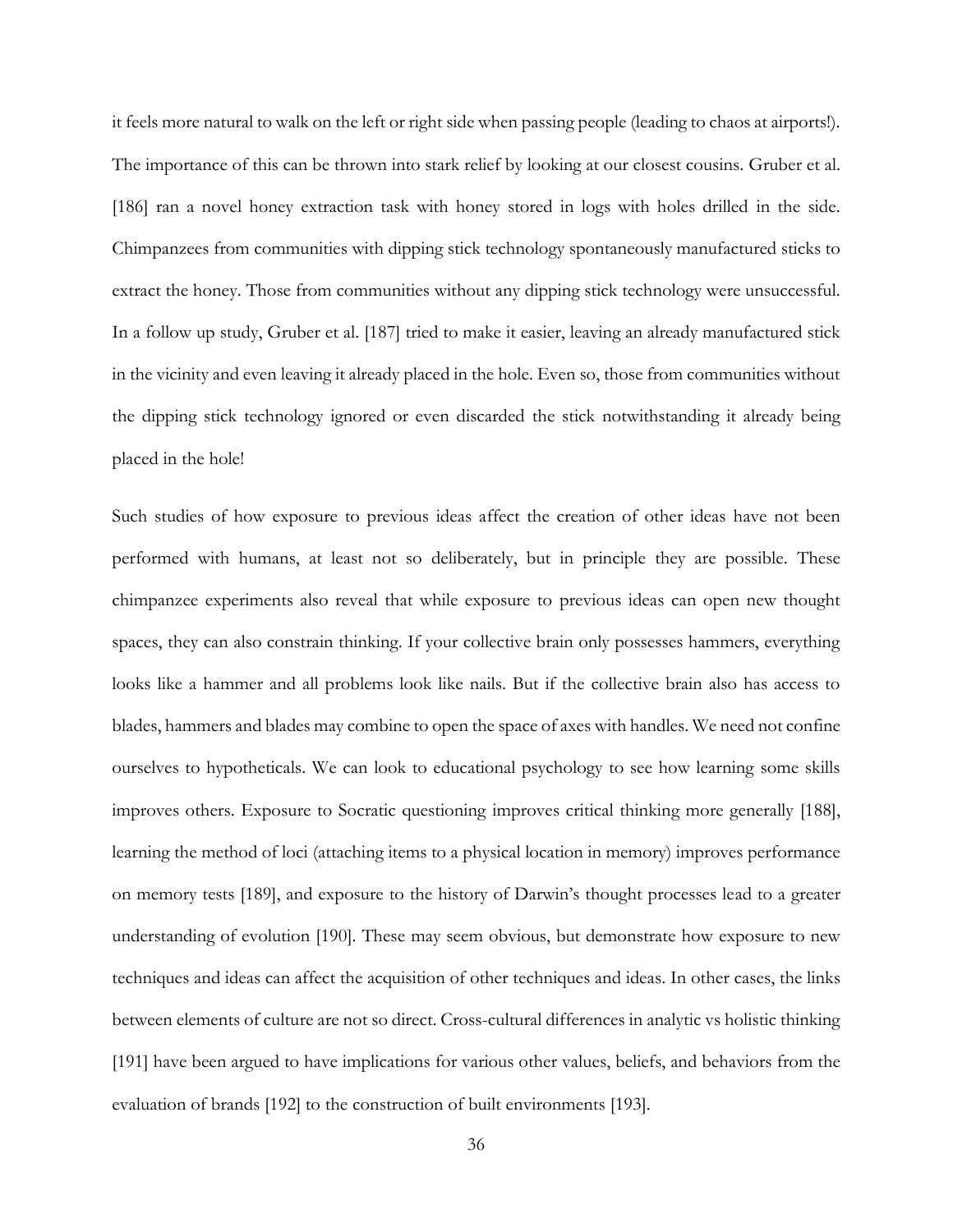Ideas have interacted, recombined, and shaped each other throughout history and in doing so, they have opened up new thought spaces and constrained others. The invention of the wheel, invented long after agriculture and dense populations, occurred only in Eurasia. Its invention allowed for the invention of wheelbarrows, pulleys, and mills—all absent outside Eurasia. Similarly, the discovery of elastic-stored energy allowed for the invention of bows, spring traps, and string instruments—all absent in Australia, where elastic-stored energy was not invented. Compressed air allowed for blowguns, flutes, and horns, and ultimately bellows, metallurgy, and hydraulics.

The invention of these technologies also allows us to better understand the principles that underlie them—understanding the thermodynamics of a steam engine is a lot easier when you actually have a steam engine! [12] We use our technologies as metaphors, analogies, and concepts and they allow us to understand and innovate in ways we could not without such culture.

The way in which ideas have shaped each other is a neglected aspect of cultural evolution, because it can be difficult to study. Here we have offered some ways forward. Experiments can reveal the ways in which specific techniques and knowledge affect the acquisition of other techniques and knowledge, and the field of educational psychology is a useful starting point. Cross-cultural comparisons can show how the presence or salience of some beliefs, values, and practices affect other beliefs, values, and practices. And the advent of large historical text corpora [e.g., Google N-grams; 194] and databases of history [e.g., 195] allows for systematic historical analyses of how the emergence of some ideas and technologies have allowed for the innovation of other ideas and technologies. Given the way in which ideas interact in the cultural brain and how the cultural brain accesses ideas in the collective brain, it should be clearer why culture and cognitive ability cannot be disentangled and why we might expect cross-cultural differences in cognitive abilities. Ultimately, further investigation of "culture-culture coevolution" may open the doors to a science of history. And in turn, as the mechanisms of the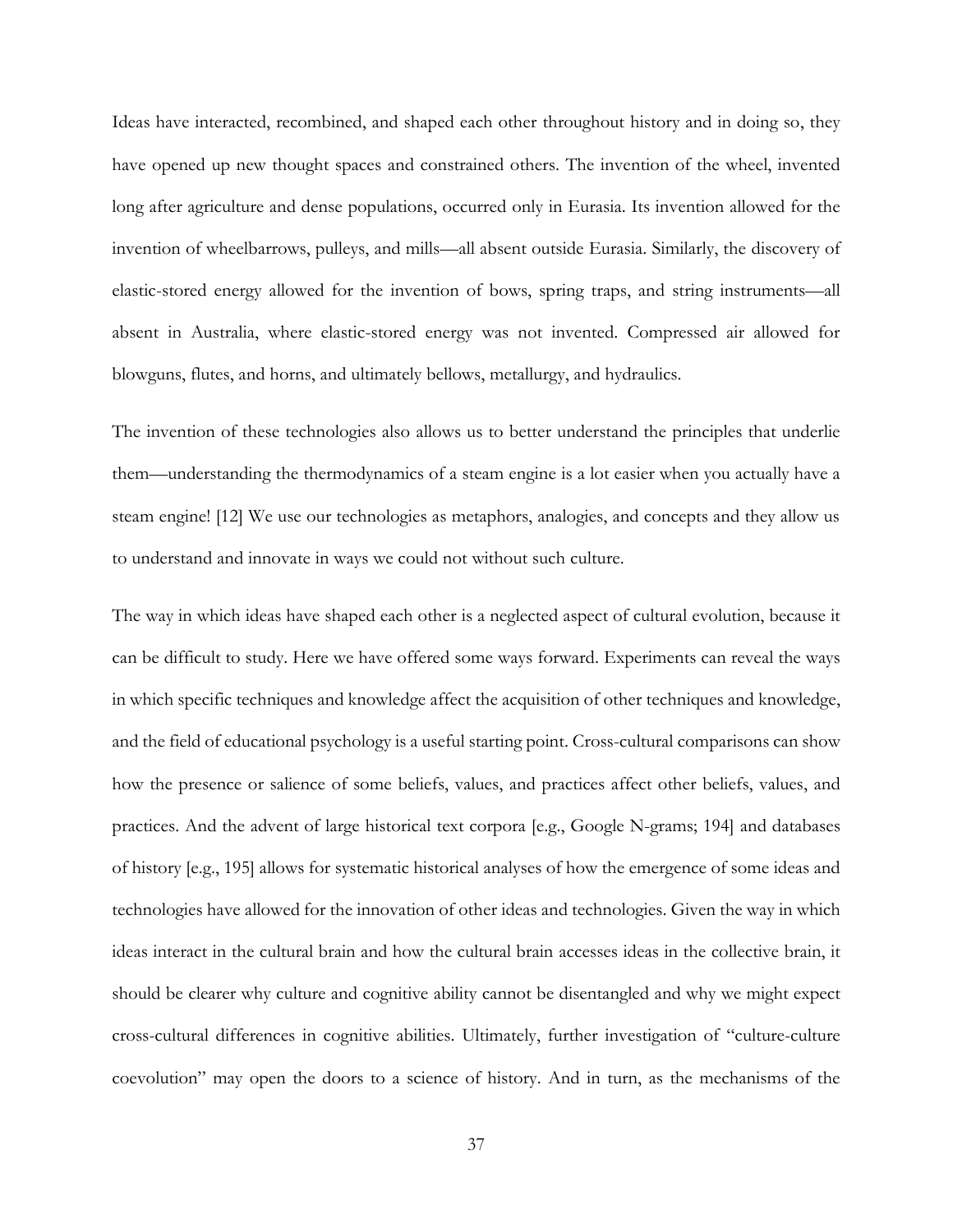collective brain reveal, such investigation and recombination will lead to new innovations and new

thought spaces.

## **REFERENCES**

[1] Laland, K.N., Odling-Smee, J. & Myles, S. 2010 How culture shaped the human genome: bringing genetics and the human sciences together. *Nature Reviews Genetics* **11**, 137-148.

[2] Wilbert, J. 1993 *Mystic endowment: religious ethnography of the Warao Indians*. Cambridge, MA, Center for the Study of World Religions.

[3] Mokyr, J. 1990 *The lever of riches: Technological creativity and economic progress*. Oxford, UK, Oxford University Press.

[4] Mudrooroo. 1994 *Aboriginal Mythology: An AZ Spanning the History of the Australian Aboriginal People from the Earliest Legends to the Present Day*. London, UK, Thorsons.

[5] Parpola, A. 2015 *The Roots of Hinduism: The Early Aryans and the Indus Civilization*, Oxford University Press, USA.

[6] West, M.L. 1999 *Theogony and Works and days*. Oxford, UK, Oxford University Press.

[7] Calverley, D.H. 1999 Mysteries, Adventures and Indian Legends. In *Calverley Collection* (Dawson Creek, BC, Dawson Creek Public Library.

[8] Layton, R. 1992 *Australian rock art: a new synthesis*. Cambridge, UK, Cambridge University Press.

[9] Morris, D.R. 1998 *The Washing of the Spears: A History of the Rise of the Zulu Nation under Shaka and its Fall in the Zulu War of 1879*. Boston, MA, Da Capo Press.

[10] McNamara, R.A., Norenzayan, A. & Henrich, J. 2016 Supernatural punishment, in-group biases, and material insecurity: Experiments and Ethnography from Yasawa, Fiji. *Religion, Brain & Behavior* 6, 34-55.

[11] Pinker, S. 1997 *How the mind works*. New York, NY, W. W. Norton & Company.

[12] Henrich, J. 2016 *The secret of our success: How culture is driving human evolution, domesticating our species, and making us smarter*. Princeton, NJ, Princeton University Press.

[13] Bailey, D.H. & Geary, D.C. 2009 Hominid brain evolution. *Human Nature* **20**, 67-79.

[14] Striedter, G.F. 2005 *Principles of brain evolution*. Sunderland, MA, Sinauer Associates.

[15] Roth, G. & Dicke, U. 2005 Evolution of the brain and intelligence. *Trends in cognitive sciences* **9**, 250- 257.

[16] Shultz, S. & Dunbar, R. 2010 Encephalization is not a universal macroevolutionary phenomenon in mammals but is associated with sociality. *Proceedings of the National Academy of Sciences* **107**, 21582- 21586.

[17] Deaner, R.O., Isler, K., Burkart, J. & van Schaik, C. 2007 Overall brain size, and not encephalization quotient, best predicts cognitive ability across non-human primates. *Brain, Behavior and Evolution* **70**, 115-124.

[18] MacLean, E.L., Hare, B., Nunn, C.L., Addessi, E., Amici, F., Anderson, R.C., Aureli, F., Baker, J.M., Bania, A.E., Barnard, A.M., et al. 2014 The evolution of self-control. *Proceedings of the National Academy of Sciences of the United States of America* **111**, E2140-E2148.

[19] Kotrschal, A., Rogell, B., Bundsen, A., Svensson, B., Zajitschek, S., Brännström, I., Immler, S., Maklakov, A.A. & Kolm, N. 2013 Artificial selection on relative brain size in the guppy reveals costs and benefits of evolving a larger brain. *Current Biology* **23**, 168-171.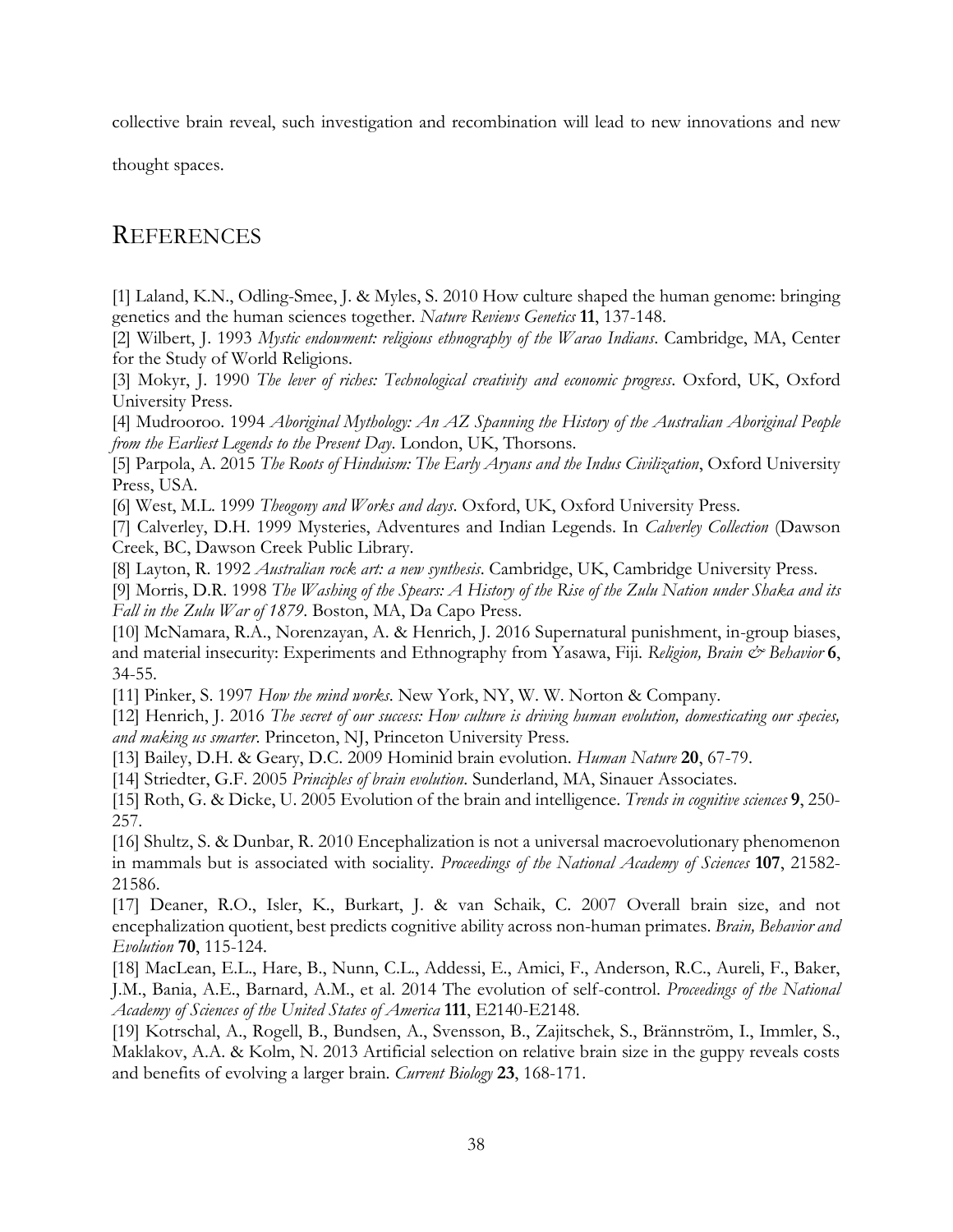[20] Tsuboi, M., Husby, A., Kotrschal, A., Hayward, A., Buechel, S.D., Zidar, J., Løvlie, H. & Kolm, N. 2015 Comparative support for the expensive tissue hypothesis: Big brains are correlated with smaller gut and greater parental investment in Lake Tanganyika cichlids. *Evolution* **69**, 190-200.

[21] Navarrete, A., van Schaik, C.P. & Isler, K. 2011 Energetics and the evolution of human brain size. *Nature* **480**, 91-93.

[22] Chudek, M., Muthukrishna, M. & Henrich, J. 2015 Cultural Evolution. In *The Handbook of Evolutionary Psychology* (ed. D.M. Buss), 2nd ed. Hoboken, NJ, John Wiley and Sons.

[23] Dean, L.G., Vale, G.L., Laland, K.N., Flynn, E. & Kendal, R.L. 2014 Human cumulative culture: a comparative perspective. *Biological Reviews* **89**, 284-301.

[24] Sol, D., Bacher, S., Reader, S.M. & Lefebvre, L. 2008 Brain size predicts the success of mammal species introduced into novel environments. *The American Naturalist* **172**, S63-S71.

[25] Reader, S.M. & Laland, K.N. 2002 Social intelligence, innovation, and enhanced brain size in primates. *Proceedings of the National Academy of Sciences* **99**, 4436-4441.

[26] Dunbar, R.I. & Shultz, S. 2007 Evolution in the social brain. *Science* **317**, 1344-1347.

[27] Lefebvre, L. 2013 Brains, innovations, tools and cultural transmission in birds, non-human primates, and fossil hominins. *Frontiers in human neuroscience* **7**.

[28] Charvet, C.J. & Finlay, B.L. 2012 Embracing covariation in brain evolution: large brains, extended development, and flexible primate social systems. *Progress in brain research* **195**, 71.

[29] Joffe, T.H. 1997 Social pressures have selected for an extended juvenile period in primates. *Journal of human evolution* **32**, 593-605.

[30] Kline, M.A. & Boyd, R. 2010 Population size predicts technological complexity in Oceania. *Proceedings of the Royal Society B: Biological Sciences* **277**, 2559-2564.

[31] Lind, J. & Lindenfors, P. 2010 The number of cultural traits is correlated with female group size but not with male group size in chimpanzee communities. *PloS one* **5**, e9241.

[32] Muthukrishna, M., Shulman, B.W., Vasilescu, V. & Henrich, J. 2013 Sociality influences cultural complexity. *Proceedings of the Royal Society B: Biological Sciences* **281**, 20132511.

[33] Derex, M., Beugin, M.-P., Godelle, B. & Raymond, M. 2013 Experimental evidence for the influence of group size on cultural complexity. *Nature* **503**, 389-391.

[34] Kempe, M. & Mesoudi, A. 2014 An experimental demonstration of the effect of group size on cultural accumulation. *Evolution and Human Behavior* **35**, 285-290.

[35] Henrich, J. 2004 Cultural group selection, coevolutionary processes and large-scale cooperation. *Journal of Economic Behavior & Organization* **53**, 3-35.

[36] Powell, A., Shennan, S. & Thomas, M.G. 2009 Late Pleistocene demography and the appearance of modern human behavior. *Science* **324**, 1298-1301.

[37] Enquist, M., Strimling, P., Eriksson, K., Laland, K. & Sjostrand, J. 2010 One cultural parent makes no culture. *Animal Behaviour* **79**, 1353-1362.

[38] Lewis, H.M. & Laland, K.N. 2012 Transmission fidelity is the key to the build-up of cumulative culture. *Philosophical Transactions of the Royal Society B: Biological Sciences* **367**, 2171-2180.

[39] Claidière, N. & Sperber, D. 2010 Imitation explains the propagation, not the stability of animal culture. *Proceedings of the Royal Society B: Biological Sciences* **277**, 651-659.

[40] Herrmann, E., Call, J., Hernández-Lloreda, M.V., Hare, B. & Tomasello, M. 2007 Humans have evolved specialized skills of social cognition: the cultural intelligence hypothesis. *Science* **317**, 1360- 1366.

[41] Whiten, A., McGuigan, N., Marshall-Pescini, S. & Hopper, L.M. 2009 Emulation, imitation, overimitation and the scope of culture for child and chimpanzee. *Philosophical Transactions of the Royal Society B: Biological Sciences* **364**, 2417-2428.

[42] Nielsen, M., Subiaul, F., Galef, B., Zentall, T. & Whiten, A. 2012 Social learning in humans and nonhuman animals: theoretical and empirical dissections. *Journal of Comparative Psychology* **126**, 109.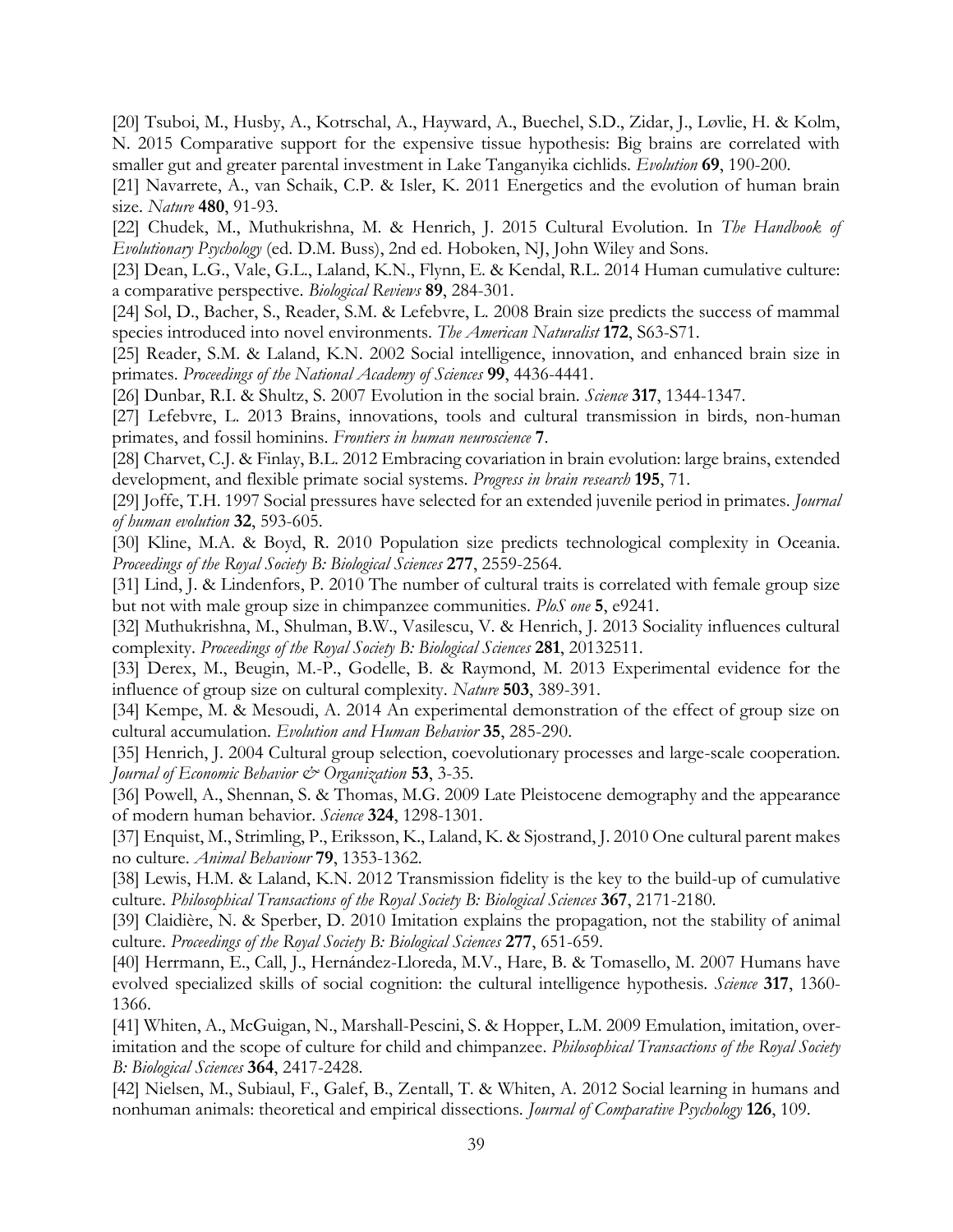[43] Bell, A.V., Richerson, P.J. & McElreath, R. 2009 Culture rather than genes provides greater scope for the evolution of large-scale human prosociality. *Proceedings of the National Academy of Sciences* **106**, 17671-17674.

[44] Chudek, M. & Henrich, J. 2011 Culture–gene coevolution, norm-psychology and the emergence of human prosociality. *Trends in cognitive sciences* **15**, 218-226.

[45] Morgan, T.J.H., Uomini, N.T., Rendell, L.E., Chouinard-Thuly, L., Street, S.E., Lewis, H.M., Cross, C.P., Evans, C., Kearney, R., de la Torre, I., et al. 2015 Experimental evidence for the coevolution of hominin tool-making teaching and language. *Nature Communications* **6**.

[46] Kline, M.A. 2014 How to learn about teaching: An evolutionary framework for the study of teaching behavior in humans and other animals. *Behavioral and Brain Sciences* **FirstView**, 1-70. (doi:doi:10.1017/S0140525X14000090).

[47] Reader, S.M., Hager, Y. & Laland, K.N. 2011 The evolution of primate general and cultural intelligence. *Philosophical Transactions of the Royal Society B: Biological Sciences* **366**, 1017-1027.

[48] Henrich, J. 2004 Demography and cultural evolution: how adaptive cultural processes can produce maladaptive losses: the Tasmanian case. *American Antiquity* **69**, 197-214.

[49] Kobayashi, Y. & Aoki, K. 2012 Innovativeness, population size and cumulative cultural evolution. *Theoretical Population Biology* **82**, 38-47.

[50] Kline, M.A. & Boyd, R. 2010 Population size predicts technological complexity in Oceania. *P R Soc B* **277**, 2559-2564.

[51] Edinborough, K. 2009 Population history, abrupt climate change, and evolution of arrowhead technology in Mesolithic south Scandinavia. (pp. 191-202, Berkeley, CA: University of California Press.

[52] Marquet, P.A., Santoro, C.M., Latorre, C., Standen, V.G., Abades, S.R., Rivadeneira, M.M., Arriaza, B. & Hochberg, M.E. 2012 Emergence of social complexity among coastal hunter-gatherers in the Atacama Desert of northern Chile. *Proceedings of the National Academy of Sciences* **109**, 14754-14760. [53] Wadley, L., Sievers, C., Bamford, M., Goldberg, P., Berna, F. & Miller, C. 2011 Middle Stone Age bedding construction and settlement patterns at Sibudu, South Africa. *Science* **334**, 1388-1391.

[54] Collard, M., Ruttle, A., Buchanan, B. & O'Brien, M.J. 2012 Risk of Resource Failure and Toolkit Variation in Small-Scale Farmers and Herders. *Plos One* **7**, e40975.

[55] van Schaik, C.P., Ancrenaz, M., Gwendolyn, B., Galdikas, B., Knott, C.D., Singeton, I., Suzuki, A., Utami, S.S. & Merrill, M. 2003 Orangutan Cultures and the Evolution of Material Culture. *Science* **299**, 102-105.

[56] Mace, R. & Sear, R. 2005 Are humans cooperative breeders? In *Grandmotherhood: the evolutionary significance of the second half of female life* (eds. E. Voland, A. Chasiotis & W. Schiefenhövel), pp. 143–159. New Brunswick, NJ, Rutgers University Press.

[57] Burkart, J.M., Hrdy, S.B. & Van Schaik, C.P. 2009 Cooperative breeding and human cognitive evolution. *Evolutionary Anthropology* **18**, 175-186.

[58] Kaplan, H. & Gurven, M. 2005 The natural history of human food sharing and cooperation: a review and a new multi-individual approach to the negotiation of norms. In *Moral sentiments and material interests: The foundations of cooperation in economic life* (eds. H. Gintis, S. Bowles, R. Boyd & E. Fehr), pp. 75-113. Cambridge, MA, MIT Press.

[59] Wiessner, P. 2002 Hunting, healing, and hxaro exchange: A long-term perspective on! Kung (Ju/'hoansi) large-game hunting. *Evolution and Human Behavior* **23**, 407-436.

[60] Hrdy, S.B. 2009 *Mothers and others: the evolutionary origins of mutual understanding*. Cambridge, MA, Harvard University Press.

[61] Emlen, S.T. 1995 An evolutionary theory of the family. *Proceedings of the National Academy of Sciences* **92**, 8092-8099.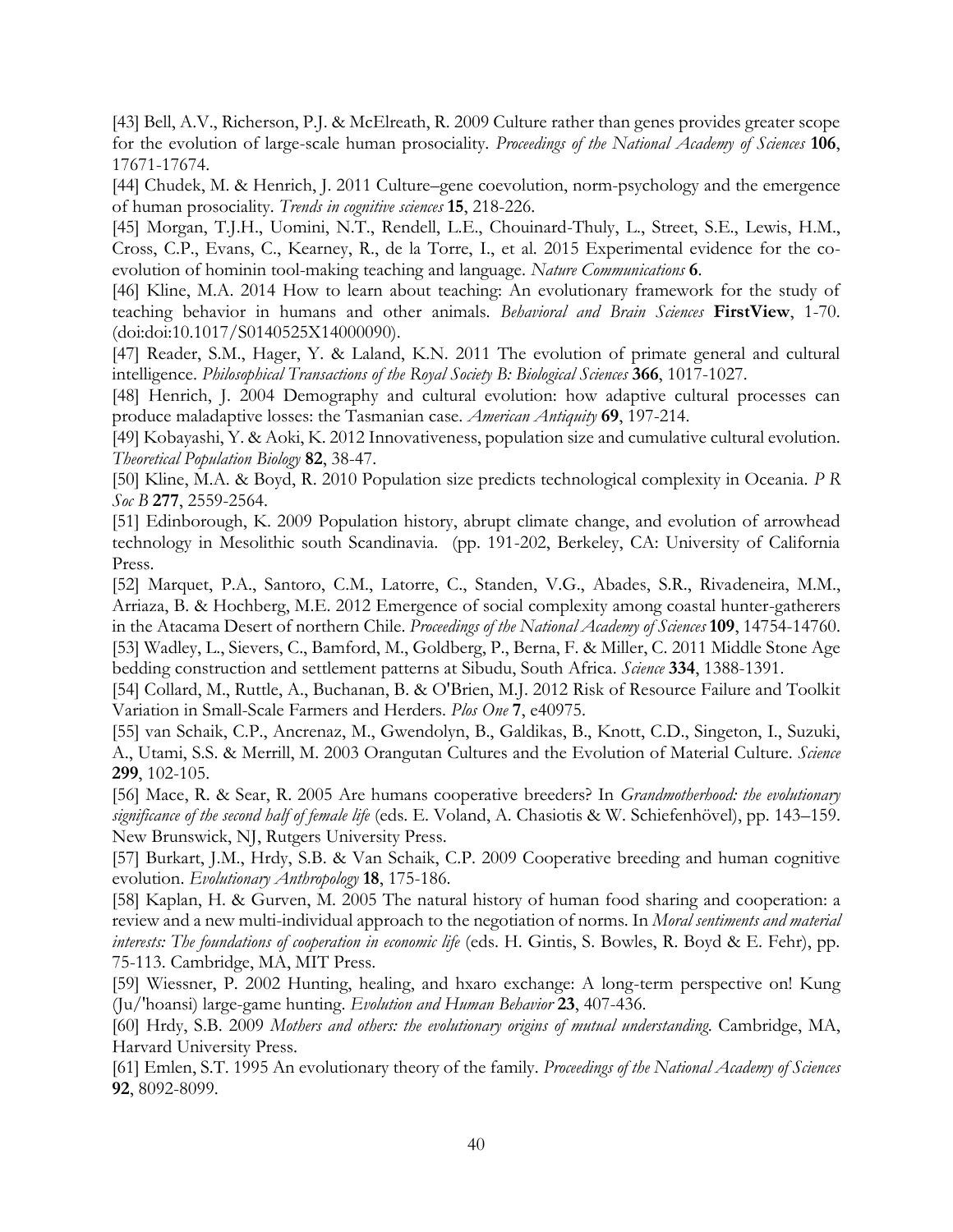[62] Hill, K. & Hurtado, A.M. 2009 Cooperative breeding in South American hunter–gatherers. *Proceedings of the Royal Society B: Biological Sciences* **276**, 3863-3870.

[63] Chapais, B. 2009 *Primeval kinship: How pair-bonding gave birth to human society*. Cambridge, MA, Harvard University Press.

[64] Boesch, C. 1991 Teaching among wild chimpanzees. *Animal Behaviour* **41**, 530-532.

[65] Boyd, R. & Richerson, P.J. 1985 *Culture and the evolutionary process*. Chicago, IL, University of Chicago Press.

[66] Muthukrishna, M., Morgan, T.J.H. & Henrich, J. forthcoming The When and Who of Social Learning and Conformist Transmission. *Evolution and Human Behavior*.

[67] Morgan, T.J.H., Laland, K.N. & Harris, P.L. 2014 The development of adaptive conformity in young children: effects of uncertainty and consensus. *Developmental Science*.

[68] Rendell, L., Fogarty, L., Hoppitt, W.J., Morgan, T.J., Webster, M.M. & Laland, K.N. 2011 Cognitive culture: theoretical and empirical insights into social learning strategies. *Trends in cognitive sciences* **15**, 68-76.

[69] Henrich, J. & Gil-White, F.J. 2001 The evolution of prestige: Freely conferred deference as a mechanism for enhancing the benefits of cultural transmission. *Evolution and human behavior* **22**, 165- 196.

[70] Chudek, M., Heller, S., Birch, S.A. & Henrich, J. 2012 Prestige-biased cultural learning: bystander's differential attention to potential models influences children's learning. *Evolution and Human Behavior* **33**, 46-56.

[71] Henrich, J. 2009 The evolution of costly displays, cooperation and religion: Credibility enhancing displays and their implications for cultural evolution. *Evolution and Human Behavior* **30**, 244-260.

[72] Hilmert, C.J., Kulik, J.A. & Christenfeld, N.J. 2006 Positive and negative opinion modeling: The influence of another's similarity and dissimilarity. *Journal of personality and social psychology* **90**, 440-452.

[73] Kinzler, K.D., Corriveau, K.H. & Harris, P.L. 2011 Children's selective trust in native‐accented speakers. *Developmental science* **14**, 106-111.

[74] Barrett, H.C. & Broesch, J. 2012 Prepared social learning about dangerous animals in children. *Evolution and Human Behavior* **33**, 499-508.

[75] Wertz, A.E. & Wynn, K. 2014 Selective social learning of plant edibility in 6-and 18-month-old infants. *Psychological science* **25**, 874-882.

[76] Fessler, D.M. 2006 A burning desire: steps toward an evolutionary psychology of fire learning. **6**, 429-451.

[77] Mesoudi, A., Whiten, A. & Dunbar, R. 2006 A bias for social information in human cultural transmission. *British Journal of Psychology* **97**, 405-423.

[78] Hoppitt, W. & Laland, K.N. 2013 *Social Learning: An Introduction to Mechanisms, Methods, and Models*. Princeton, NJ, Princeton University Press.

[79] McElreath, R., Boyd, R. & Richerson, P.J. 2003 Shared norms and the evolution of ethnic markers. *Current Anthropology* **44**, 122-130.

[80] Efferson, C., Lalive, R. & Fehr, E. 2008 The coevolution of cultural groups and ingroup favoritism. *Science* **321**, 1844-1849.

[81] Tajfel, H., Billig, M.G., Bundy, R.P. & Flament, C. 1971 Social categorization and intergroup behaviour. *European journal of social psychology* **1**, 149-178.

[82] Hill, K.R., Walker, R.S., Božičević, M., Eder, J., Headland, T., Hewlett, B., Hurtado, A.M., Marlowe, F., Wiessner, P. & Wood, B. 2011 Co-residence patterns in hunter-gatherer societies show unique human social structure. *Science* **331**, 1286-1289.

[83] Johnson, A.W. & Earle, T.K. 2000 *The evolution of human societies: from foraging group to agrarian state*. Stanford, CA, Stanford University Press.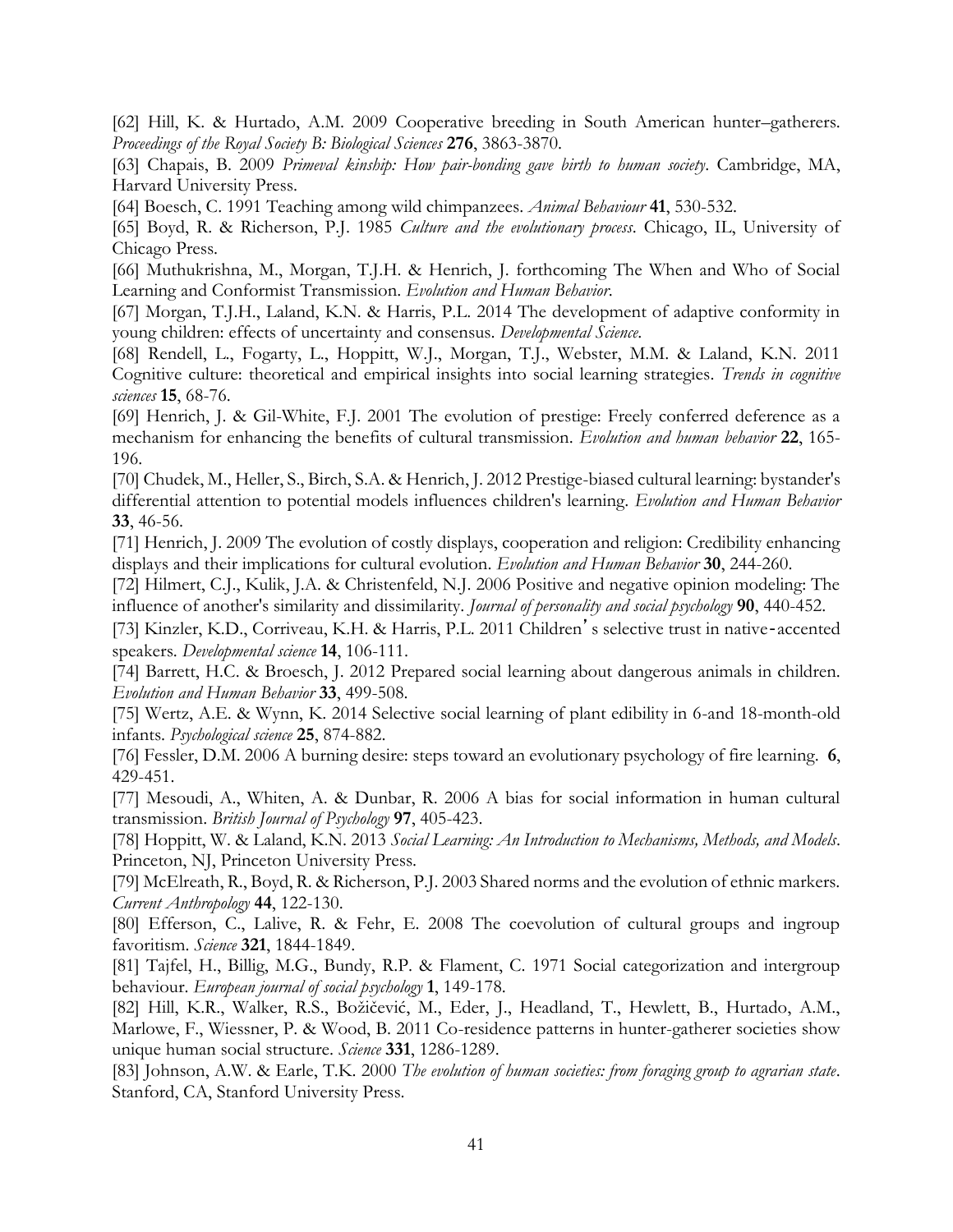[84] Flannery, K. 2012 *The creation of inequality: how our prehistoric ancestors set the stage for monarchy, slavery, and empire*. Cambridge, MA, Harvard University Press.

[85] Henrich, J. & Henrich, N. 2010 The evolution of cultural adaptations: Fijian food taboos protect against dangerous marine toxins. *Proceedings of the Royal Society B: Biological Sciences* **277**, 3715-3724.

[86] Alesina, A., Giuliano, P. & Nunn, N. 2013 On the Origins of Gender Roles: Women and the Plough. *The Quarterly Journal of Economics* **128**, 469-530.

[87] Hruschka, D.J. 2010 *Friendship: Development, ecology, and evolution of a relationship*. Berkeley, CA, University of California Press.

[88] Norenzayan, A. 2013 *Big gods: How religion transformed cooperation and conflict*. Princeton, NJ, Princeton University Press.

[89] Henrich, J. & Boyd, R. 2008 Division of labor, economic specialization, and the evolution of social stratification. *Current Anthropology* **49**, 715-724.

[90] Pasquaretta, C., Leve, M., Claidiere, N., van de Waal, E., Whiten, A., MacIntosh, A.J.J., Pele, M., Bergstrom, M.L., Borgeaud, C., Brosnan, S.F., et al. 2014 Social networks in primates: smart and tolerant species have more efficient networks. *Scientific reports* **4**.

[91] Hruschka, D., Efferson, C., Jiang, T., Falletta-Cowden, A., Sigurdsson, S., McNamara, R., Sands, M., Munira, S., Slingerland, E. & Henrich, J. 2014 Impartial Institutions, Pathogen Stress and the Expanding Social Network. *Human Nature* **25**, 567-579.

[92] Gelfand, M.J., Nishii, L.H. & Raver, J.L. 2006 On the nature and importance of cultural tightnesslooseness. *Journal of Applied Psychology* **91**, 1225.

[93] Uz, I. 2015 The Index of Cultural Tightness and Looseness Among 68 Countries. *Journal of Cross-Cultural Psychology* **46**, 319-335.

[94] Acs, Z. 2006 How is entrepreneurship good for economic growth? *Innovations* **1**, 97-107.

[95] Bernardo, A.E. & Welch, I. 2001 On the evolution of overconfidence and entrepreneurs. *Journal of Economics & Management Strategy* **10**, 301-330.

[96] Camerer, C. & Lovallo, D. 1999 Overconfidence and excess entry: An experimental approach. *American economic review* **89**, 306-318.

[97] Carlyle, T. 1841 *On heroes, hero-worship, and the heroic in history*. London, UK, James Fraser.

[98] Roberts, R.M. 1989 *Serendipity: Accidental discoveries in science*. Hoboken, NJ, John Wiley & Sons.

[99] Slack, C. 2002 *Noble obsession: Charles Goodyear, Thomas Hancock, and the race to unlock the greatest industrial secret of the nineteenth century*. New York, NY, Hyperion.

[100] Enquist, M., Ghirlanda, S. & Eriksson, K. 2011 Modelling the evolution and diversity of cumulative culture. *Philosophical Transactions of the Royal Society B: Biological Sciences* **366**, 412-423.

[101] Merton, R.K. 1963 Resistance to the systematic study of multiple discoveries in science. *European Journal of Sociology* **4**, 237-282.

[102] Raby, P. 2001 *Alfred Russel Wallace: A Life*. Princeton, NJ, Princeton University Press.

[103] Friedel, R. & Israel, P.B. 2010 *Edison's Electric Light: The Art of Invention*. Baltimore, MD, Johns Hopkins University Press.

[104] Diamond, J. 1999 Invention is the mother of necessity. *The New York Times Magazine*, 142-144.

[105] Basalla, G. 1988 *The evolution of technology*. Cambridge, UK, Cambridge University Press.

[106] Eckermann, E. 2001 *World history of the automobile*. Warrenfale, PA, Society of Automotive Engineers.

[107] Hounshell, D.A. 1975 Elisha Gray and the telephone: On the disadvantages of being an expert. *Technology and culture* **16**, 133-161.

[108] Hallion, R. 2003 *Taking flight: inventing the aerial age, from antiquity through the First World War*. Oxford, UK, Oxford University Press.

[109] Lyman, R.L. & O'Brien, M.J. 2000 Measuring and explaining change in artifact variation with clade-diversity diagrams. *Journal of Anthropological Archaeology* **19**, 39-74.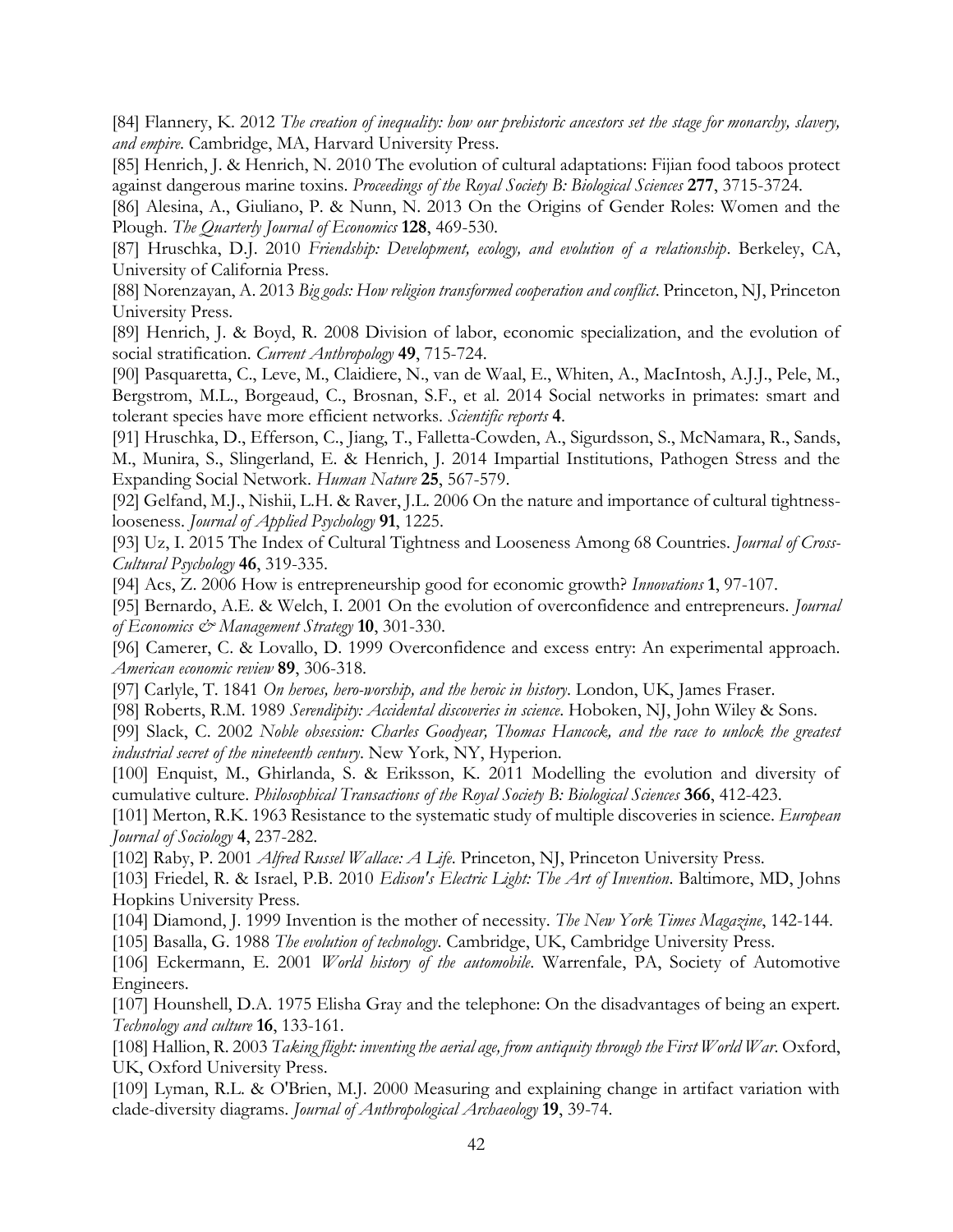[110] Lake, M.W. & Venti, J. 2009 Quantitative Analysis of Macroevolutionary Patterning in Technological Evolution. In *Pattern and process in cultural evolution* (ed. S. Shennan), p. 147. Los Angeles, CA, University of California Press.

[111] Maddux, W.W., Adam, H. & Galinsky, A.D. 2010 When in Rome... Learn why the Romans do what they do: How multicultural learning experiences facilitate creativity. *Personality and Social Psychology Bulletin* **36**, 731-741.

[112] Isaacson, W. 2007 *Einstein: His life and universe*. New York, NY, Simon and Schuster.

[113] Diamond, J.M. 1997 *Guns, germs and steel*. New York, NY, W. W. Norton.

[114] Comin, D. & Hobijn, B. 2010 An Exploration of Technology Diffusion. *American Economic Review* **100**, 2031-2059.

[115] Hughes-Hallett, A., Mayer, E.K., Marcus, H.J., Cundy, T.P., Pratt, P.J., Parston, G., Vale, J.A. & Darzi, A.W. 2014 Quantifying innovation in surgery. *Annals of surgery* **260**, 205-211.

[116] Carlino, G.A., Chatterjee, S. & Hunt, R.M. 2007 Urban density and the rate of invention. *Journal of Urban Economics* **61**, 389-419.

[117] Bettencourt, L.M., Lobo, J., Helbing, D., Kühnert, C. & West, G.B. 2007 Growth, innovation, scaling, and the pace of life in cities. *Proceedings of the national academy of sciences* **104**, 7301-7306.

[118] Fogarty, L., Strimling, P. & Laland, K.N. 2011 The evolution of teaching. *Evolution* **65**, 2760- 2770.

[119] Kline, M.A. 2015 How to learn about teaching: An evolutionary framework for the study of teaching behavior in humans and other animals. *Behavioral and Brain Sciences* **38**, 1-70. (doi:doi:10.1017/S0140525X14000090).

[120] Flynn, E. 2008 Investigating children as cultural magnets: do young children transmit redundant information along diffusion chains? *Philosophical Transactions of the Royal Society B: Biological Sciences* **363**, 3541-3551.

[121] Caldwell, C.A. & Smith, K. 2012 Cultural evolution and perpetuation of arbitrary communicative conventions in experimental microsocieties. *PloS one* **7**, e43807.

[122] Henrich, J. 2004 Demography and Cultural Evolution: Why adaptive cultural processes produced maladaptive losses in Tasmania. *American Antiquity* **69**, 197-214.

[123] Gelfand, M.J., Raver, J.L., Nishii, L., Leslie, L.M., Lun, J., Lim, B.C., Duan, L., Almaliach, A., Ang, S. & Arnadottir, J. 2011 Differences between tight and loose cultures: A 33-nation study. *Science* **332**, 1100-1104.

[124] Talhelm, T., Zhang, X., Oishi, S., Shimin, C., Duan, D., Lan, X. & Kitayama, S. 2014 Large-scale psychological differences within China explained by rice versus wheat agriculture. *Science* **344**, 603-608. [125] Gorodnichenko, Y. & Roland, G. 2011 Individualism, innovation, and long-run growth. *Proceedings of the National Academy of Sciences* **108**, 21316-21319.

[126] Acemoglu, D., Akcigit, U. & Celik, M.A. 2014 Young, restless and creative: Openness to disruption and creative innovations. In *National Bureau of Economic Research* (

[127] Bénabou, R. & Tirole, J. 2002 Self-confidence and personal motivation. *The Quarterly Journal of Economics* **117**, 871-915.

[128] Johnson, D.D. & Fowler, J.H. 2011 The evolution of overconfidence. *Nature* **477**, 317-320.

[129] Richerson, P., Baldini, R., Bell, A., Demps, K., Frost, K., Hillis, V., Mathew, S., Newton, E., Narr, N., Newson, L., et al. forthcoming Cultural Group Selection Plays an Essential Role in Explaining Human Cooperation: A Sketch of the Evidence. *Behavioral and Brain Sciences*.

[130] Henrich, J., Ensminger, J., Barr, A. & McElreath, R. 2014 Empirical results—markets, community size, religion and the nature of human sociality. In *Experimenting with social norms: Fairness and punishment in cross-cultural perspective* (eds. J. Ensminger & J. Henrich), pp. 89-148. New York, NY, Russell Sage Foundation.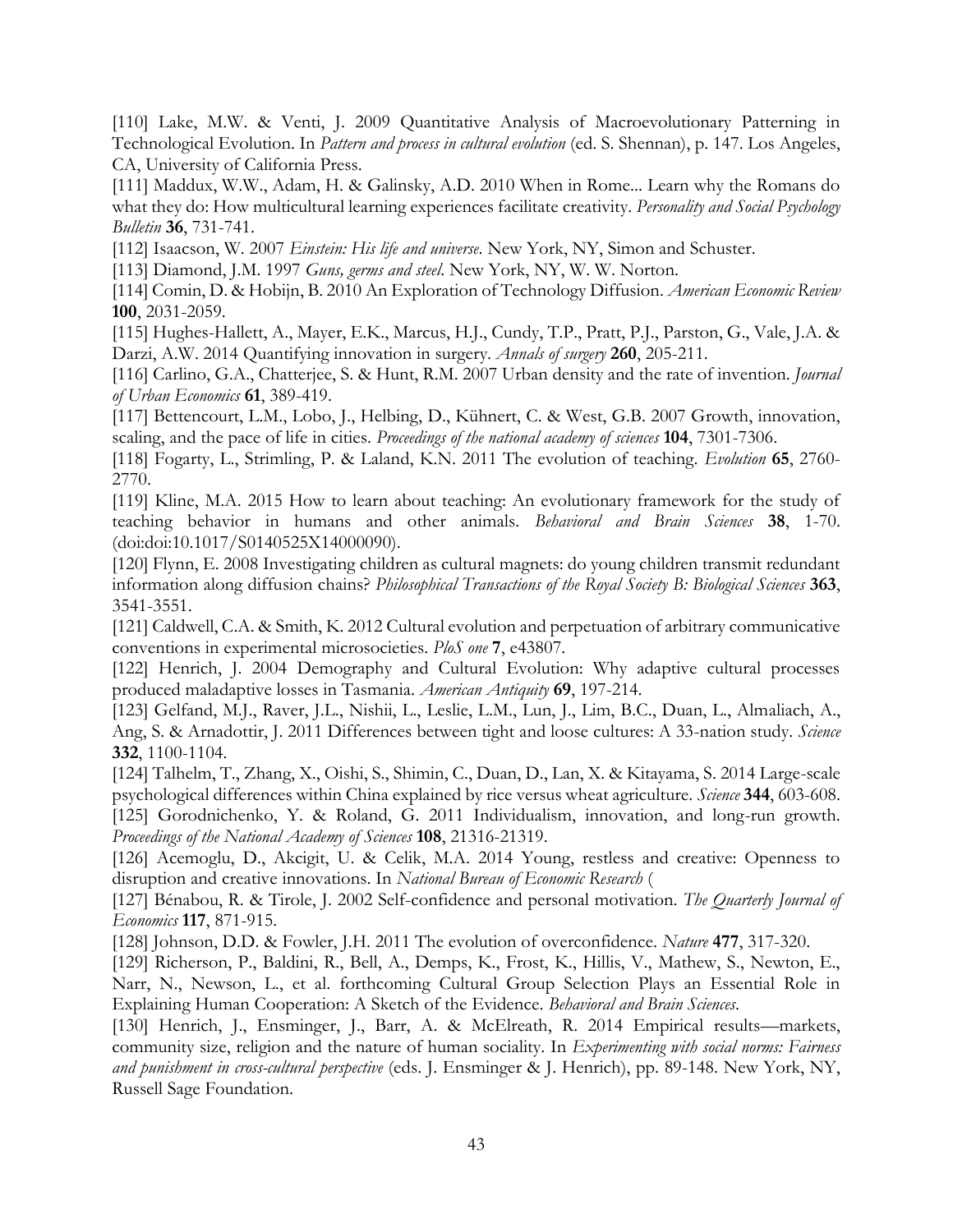[131] Acemoglu, D. & Linn, J. 2004 Market Size in Innovation: Theory and Evidence from the Pharmaceutical Industry. *The Quarterly Journal of Economics* **119**, 1049-1090.

[132] Moser, P. 2013 Patents and Innovation: Evidence from Economic History. *The Journal of Economic Perspectives* **27**, 23-44.

[133] Williams, H.L. 2010 Intellectual property rights and innovation: Evidence from the human genome. *The journal of political economy* **121**, 1-27.

[134] Qian, Y. 2007 Do National Patent Laws Stimulate Domestic Innovation in a Global Patenting Environment? A Cross-Country Analysis of Pharmaceutical Patent Protection, 1978–2002. *Review of Economics and Statistics* **89**, 436-453.

[135] Greif, A. & Iyigun, M. 2012 Social Institutions, Violence and Innovations: Did the Old Poor Law Matter? In *Working Paper* (

[136] Armour, J. & Cumming, D. 2008 Bankruptcy law and entrepreneurship. *American Law and Economics Review* **10**, 303-350.

[137] Hombert, J., Schoar, A., Sraer, D. & Thesmar, D. 2014 Can Unemployment Insurance Spur Entrepreneurial Activity? In *National Bureau of Economic Research* (

[138] Olds, G. 2014 Food Stamp Entrepreneurs. (Working Paper.

[139] Olds, G. 2014 Immigrant Entrepreneurs and the Social Safety Net. (Working Paper.

[140] Fairlie, R.W., Kapur, K. & Gates, S. 2011 Is employer-based health insurance a barrier to entrepreneurship? *Journal of Health Economics* **30**, 146-162.

[141] Djankov, S., Ganser, T., McLiesh, C., Ramalho, R. & Shleifer, A. 2008 The effect of corporate taxes on investment and entrepreneurship. In *National Bureau of Economic Research* (

[142] Mukherjee, A., Singh, M. & Zaldokas, A. 2015 Do Corporate Taxes Hinder Innovation? In *Working Paper* (

[143] Lazer, D. & Friedman, A. 2007 The network structure of exploration and exploitation. *Administrative Science Quarterly* **52**, 667-694.

[144] Kollman, K., Miller, J.H. & Page, S.E. 2000 Decentralization and the search for policy solutions. *Journal of Law, Economics, and Organization* **16**, 102-128.

[145] Derex, M. & Boyd, R. 2015 The foundations of the human cultural niche. *Nature Communications* **6**.

[146] Mason, W.A., Jones, A. & Goldstone, R.L. 2008 Propagation of innovations in networked groups. *Journal of Experimental Psychology: General* **137**, 422.

[147] Aoki, K. & Feldman, M.W. 2014 Evolution of learning strategies in temporally and spatially variable environments: a review of theory. *Theoretical population biology* **91**, 3-19.

[148] Aoki, K., Lehmann, L. & Feldman, M.W. 2011 Rates of cultural change and patterns of cultural accumulation in stochastic models of social transmission. *Theoretical Population Biology* **79**, 192-202.

[149] Deutscher, G. 2011 *Through the language glass: Why the world looks different in other languages*. New York, NY, Random House.

[150] Bromham, L., Hua, X., Fitzpatrick, T.G. & Greenhill, S.J. 2015 Rate of language evolution is affected by population size. *Proceedings of the National Academy of Sciences* **112**, 2097-2102.

[151] Lupyan, G. & Dale, R. 2010 Language Structure Is Partly Determined by Social Structure. *PLoS ONE* **5**, e8559.

[152] Kirby, S., Cornish, H. & Smith, K. 2008 Cumulative cultural evolution in the laboratory: An experimental approach to the origins of structure in human language. *Proceedings of the National Academy of Sciences* **105**, 10681-10686.

[153] Piantadosi, S.T., Tily, H. & Gibson, E. 2011 Word lengths are optimized for efficient communication. *Proceedings of the National Academy of Sciences* **108**, 3526-3529.

[154] Shannon, C.E. 2001 A mathematical theory of communication. *ACM SIGMOBILE Mobile Computing and Communications Review* **5**, 3-55.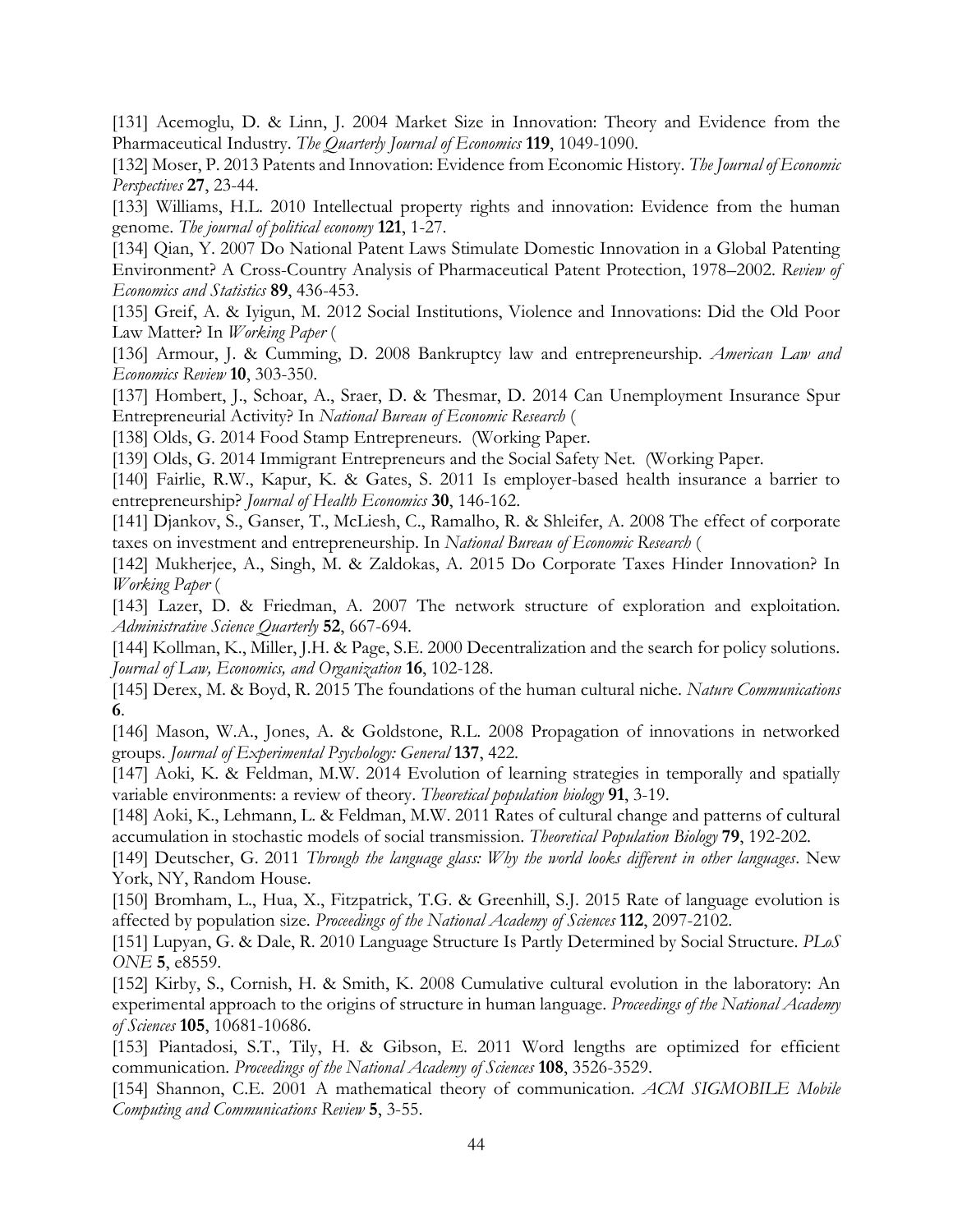[155] Lewis, M.P., Simons, G.F. & Fennig, C.D. 2015 Ethnologue: Languages of the World. (Dallas, TX, SIL International.

[156] Bouckaert, R., Lemey, P., Dunn, M., Greenhill, S.J., Alekseyenko, A.V., Drummond, A.J., Gray, R.D., Suchard, M.A. & Atkinson, Q.D. 2012 Mapping the origins and expansion of the Indo-European language family. *Science* **337**, 957-960.

[157] Paradis, E., Claude, J. & Strimmer, K. 2004 APE: analyses of phylogenetics and evolution in R language. *Bioinformatics* **20**, 289-290.

[158] Mesoudi, A. 2011 Variable cultural acquisition costs constrain cumulative cultural evolution. *PloS one* **6**, e18239.

[159] Kline, M.A., Boyd, R. & Henrich, J. forthcoming Teaching and the life history of cultural transmission in Fijian villages. *Human Nature*.

[160] Meyer, T. & Schuler, F. 2012 Outsourcing: division of labour gives competitive edge. In *Outsourcing Europa* (ed. T.O. Journal), pp. 4-9.

[161] Munch, J.R. & Skaksen, J.R. 2009 Specialization, outsourcing and wages. *Review of world economics* **145**, 57-73.

[162] Mathews, T., Hamilton, B.E. & National Center for Health Statistics. 2009 Delayed childbearing: more women are having their first child later in life.

[163] Patten, E. & Fry, R. 2015 How Millennials today compare with their grandparents 50 years ago. In *Fact Tank* (Washington, DC, Pew Research Centre.

[164] Jauk, E., Benedek, M., Dunst, B. & Neubauer, A.C. 2013 The relationship between intelligence and creativity: New support for the threshold hypothesis by means of empirical breakpoint detection. *Intelligence* **41**, 212-221.

[165] Lynn, R. & Vanhanen, T. 2006 *IQ and global inequality*. Augusta, GA, Washington Summit Publishers.

[166] Rindermann, H. 2012 Intellectual classes, technological progress and economic development: The rise of cognitive capitalism. *Personality and Individual Differences* **53**, 108-113.

[167] Rindermann, H. & Thompson, J. 2011 Cognitive Capitalism The Effect of Cognitive Ability on Wealth, as Mediated Through Scientific Achievement and Economic Freedom. *Psychological Science* **22**, 754-763.

[168] Burhan, N.A.S., Mohamad, M.R., Kurniawan, Y. & Sidek, A.H. 2014 The impact of low, average, and high IQ on economic growth and technological progress: Do all individuals contribute equally? *Intelligence* **46**, 1-8.

[169] Silvia, P.J., Nusbaum, E.C., Berg, C., Martin, C. & O'Connor, A. 2009 Openness to experience, plasticity, and creativity: Exploring lower-order, high-order, and interactive effects. *Journal of Research in Personality* **43**, 1087-1090.

[170] Solomon, D. 2004 Questions for Stephen Hawking: The Science of Second-Guessing. In *The New York Times* (New York, NY, The New York Times.

[171] Nisbett, R.E., Aronson, J., Blair, C., Dickens, W., Flynn, J., Halpern, D.F. & Turkheimer, E. 2012 Intelligence: new findings and theoretical developments. *American psychologist* **67**, 130.

[172] Schmidt, F.L. & Hunter, J. 2004 General mental ability in the world of work: occupational attainment and job performance. *Journal of personality and social psychology* **86**, 162.

[173] Joshi, P.K. & Esko, T. & Mattsson, H. & Eklund, N. & Gandin, I. & Nutile, T. & Jackson, A.U. & Schurmann, C. & Smith, A.V. & Zhang, W., et al. 2015 Directional dominance on stature and cognition in diverse human populations. *Nature* **523**, 459-462.

[174] Nisbett, R.E., Aronson, J., Blair, C., Dickens, W., Flynn, J., Halpern, D.F. & Turkheimer, E. 2012 Group differences in IQ are best understood as environmental in origin. *American psychologist* **67**, 503-504.